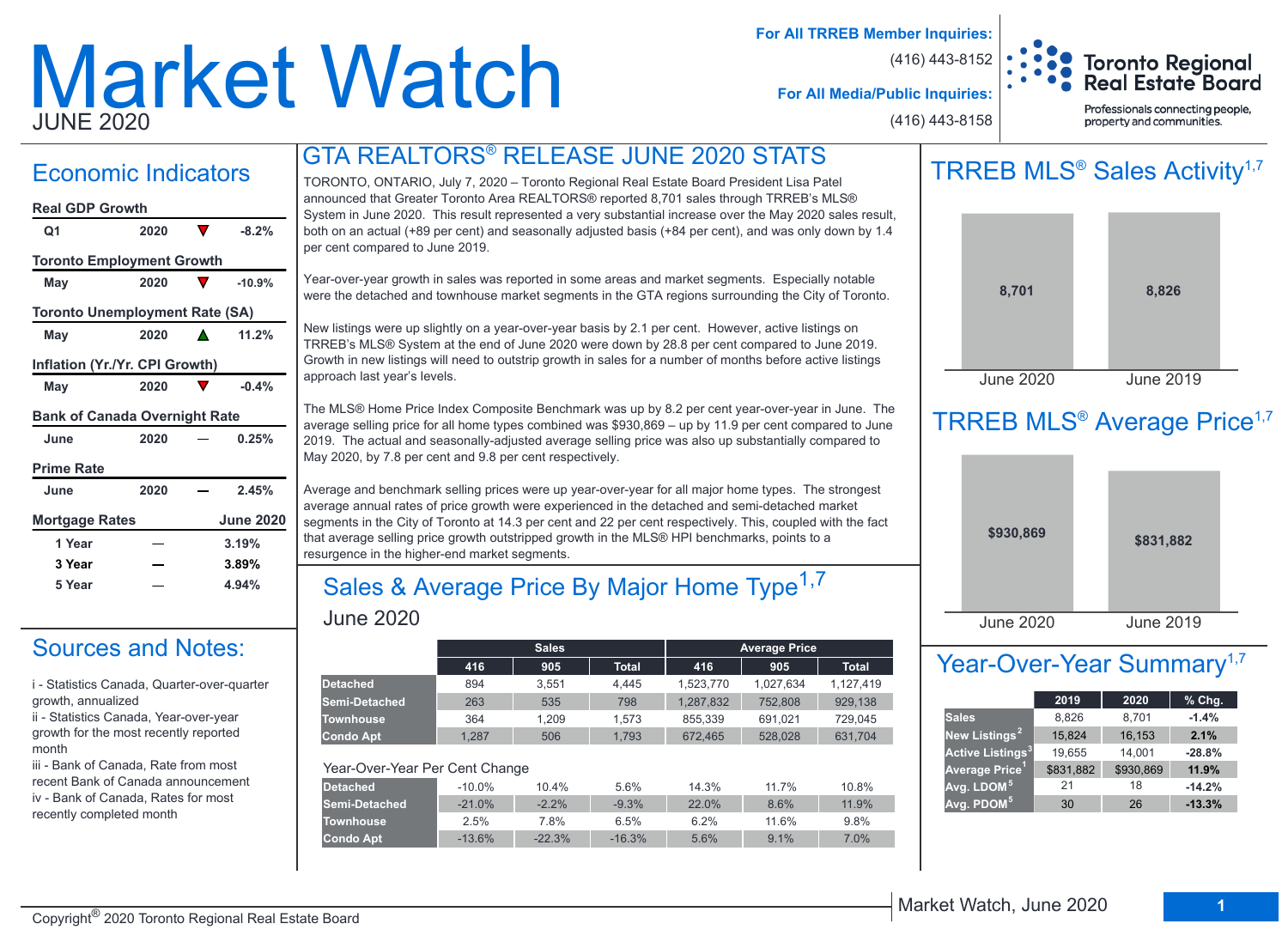## SALES BY PRICE RANGE AND HOUSE TYPE <sup>1,7</sup> And the set of the set of the set of the set of the set of the set of the set of the set of the set of the set of the set of the set of the set of the set of the set of the set of

|                            | <b>Detached</b> | <b>Semi-Detached</b> | <b>Att/Row/Twnhouse</b> | <b>Condo Townhouse</b> | <b>Condo Apt</b> | Link           | Co-Op Apt    | <b>Det Condo</b> | <b>Co-Ownership Apt</b> | <b>Total</b> |
|----------------------------|-----------------|----------------------|-------------------------|------------------------|------------------|----------------|--------------|------------------|-------------------------|--------------|
| $$0$ to \$99,999           |                 | $\Omega$             | $\mathbf{0}$            | $\mathbf{0}$           | $\overline{0}$   | $\overline{0}$ | $\Omega$     | $\overline{0}$   | $\Omega$                |              |
| \$100,000 to \$199,999     | 6               |                      | $\Omega$                | $\Omega$               | 3                | $\Omega$       | $\cap$       | 0                | $\Omega$                | 9            |
| \$200,000 to \$299,999     | 9               | $\Omega$             |                         |                        | 10 <sup>10</sup> | $\Omega$       |              | $\mathbf{0}$     | $\Omega$                | 25           |
| \$300,000 to \$399,999     | 38              |                      | $\Omega$                | 20                     | 80               | $\Omega$       | $\sim$       | $\Omega$         |                         | 147          |
| \$400,000 to \$499,999     | 92              | 22                   | 36                      | 96                     | 396              | $\overline{4}$ |              |                  | 3                       | 651          |
| \$500,000 to \$599,999     | 206             | 34                   | 115                     | 190                    | 538              | 11             |              | $\overline{2}$   |                         | 1,097        |
| \$600,000 to \$699,999     | 362             | 98                   | 172                     | 180                    | 358              | 12             |              | $\overline{2}$   |                         | 1,186        |
| \$700,000 to \$799,999     | 558             | 217                  | 244                     | 95                     | 168              | 10             |              | $\overline{2}$   | $\Omega$                | 1,294        |
| \$800,000 to \$899,999     | 651             | 154                  | 133                     | 39                     | 91               | 14             |              |                  | $\Omega$                | 1,084        |
| \$900,000 to \$999,999     | 560             | 78                   | 78                      | 27                     | 54               | 13             |              |                  | $\Omega$                | 811          |
| \$1,000,000 to \$1,249,999 | 788             | 60                   | 64                      | 19                     | 45               | $\overline{4}$ |              | $\mathbf{0}$     | $\Omega$                | 981          |
| \$1,250,000 to \$1,499,999 | 446             | 67                   | 29                      | 9                      | 18               | 0              | $\Omega$     | 0                | $\Omega$                | 569          |
| \$1,500,000 to \$1,749,999 | 269             | 33                   | 9                       |                        | 13               | $\mathbf{0}$   | $\mathbf{0}$ | $\mathbf{0}$     | $\mathbf{0}$            | 328          |
| \$1,750,000 to \$1,999,999 | 136             | 10                   | $\overline{2}$          |                        | -3               | $\Omega$       | $\Omega$     |                  | $\Omega$                | 153          |
| $$2,000,000+$              | 323             | 20                   | 4                       | $\overline{2}$         | 16               | $\mathbf{0}$   | $\mathbf{0}$ | $\overline{0}$   | $\mathbf{0}$            | 365          |
|                            |                 |                      |                         |                        |                  |                |              |                  |                         |              |
| <b>Total Sales</b>         | 4,445           | 798                  | 887                     | 686                    | 1,793            | 68             | 8            | 10               | $6 \overline{6}$        | 8,701        |
| Share of Total Sales (%)   | 51.1%           | 9.2%                 | 10.2%                   | 7.9%                   | 20.6%            | 0.8%           | 0.1%         | 0.1%             | 0.1%                    | 100.0%       |
| <b>Average Price (\$)</b>  | \$1,127,420     | \$929,138            | \$786,390               | \$654,897              | \$631,704        | \$764,003      | \$584,750    | \$797,200        | \$438,167               | \$930,869    |

## SALES BY PRICE RANGE AND HOUSE TYPE 1,7

#### YEAR-TO-DATE, 2020

|                            | <b>Detached</b> | <b>Semi-Detached</b> | <b>Att/Row/Twnhouse</b> | <b>Condo Townhouse</b> | <b>Condo Apt</b> | <b>Link</b>  | Co-Op Apt      | <b>Det Condo</b> | <b>Co-Ownership Apt</b> | <b>Total</b> |
|----------------------------|-----------------|----------------------|-------------------------|------------------------|------------------|--------------|----------------|------------------|-------------------------|--------------|
| \$0 to \$99,999            |                 | $\mathbf{0}$         |                         |                        | $\overline{2}$   | $\mathbf{0}$ | 0              | $\mathbf{0}$     | $\Omega$                | 5            |
| \$100,000 to \$199,999     | 23              | $\Omega$             | 0                       |                        | 27               | $\Omega$     | 3              |                  | 0                       | 53           |
| \$200,000 to \$299,999     | 49              | $\overline{2}$       | 2                       | 21                     | 44               | $\mathbf{0}$ | 5              | $\overline{0}$   | $\overline{2}$          | 125          |
| \$300,000 to \$399,999     | 175             | 14                   | $\overline{2}$          | 118                    | 471              |              | 10             |                  |                         | 795          |
| \$400,000 to \$499,999     | 459             | 157                  | 154                     | 387                    | 1,814            | 19           | 4              | $\overline{2}$   | $\overline{ }$          | 3,003        |
| \$500,000 to \$599,999     | 1,018           | 160                  | 426                     | 827                    | 2,514            | 54           | 3              | 12               | 3                       | 5,017        |
| \$600,000 to \$699,999     | 1,516           | 411                  | 772                     | 657                    | 1,648            | 52           | 3              | 3                |                         | 5,063        |
| \$700,000 to \$799,999     | 2,151           | 952                  | 915                     | 411                    | 873              | 41           |                |                  |                         | 5,348        |
| \$800,000 to \$899,999     | 2,535           | 657                  | 531                     | 135                    | 480              | 75           |                | 5                | $\overline{0}$          | 4,419        |
| \$900,000 to \$999,999     | 2,145           | 308                  | 271                     | 79                     | 285              | 46           | $\overline{2}$ |                  | $\Omega$                | 3,137        |
| \$1,000,000 to \$1,249,999 | 3,004           | 261                  | 215                     | 96                     | 265              | 28           | $\overline{2}$ | $\overline{0}$   | $\Omega$                | 3,871        |
| \$1,250,000 to \$1,499,999 | 1,772           | 202                  | 81                      | 34                     | 112              | $\Omega$     |                |                  | 0                       | 2,203        |
| \$1,500,000 to \$1,749,999 | 940             | 102                  | 32                      | $\overline{7}$         | 60               | $\mathbf{0}$ | $\overline{0}$ | $\mathbf{0}$     | $\overline{0}$          | 1,141        |
| \$1,750,000 to \$1,999,999 | 508             | 36                   | 9                       | 8                      | 30               | 0            |                |                  | 0                       | 592          |
| $$2,000,000+$              | 1,069           | 49                   | 10                      | 8                      | 64               | $\mathbf{0}$ | $\overline{0}$ | $\Omega$         | $\Omega$                | 1,200        |
|                            |                 |                      |                         |                        |                  |              |                |                  |                         |              |
| <b>Total Sales</b>         | 17,365          | 3,311                | 3,421                   | 2,789                  | 8,689            | 316          | 34             | 29               | 18                      | 35,972       |
| Share of Total Sales (%)   | 48.3%           | 9.2%                 | 9.5%                    | 7.8%                   | 24.2%            | 0.9%         | 0.1%           | 0.1%             | 0.1%                    | 100.0%       |
| Average Price (\$)         | \$1,085,977     | \$880,152            | \$770,622               | \$643,752              | \$640,636        | \$762,694    | \$497,044      | \$713,466        | \$448,500               | \$891,167    |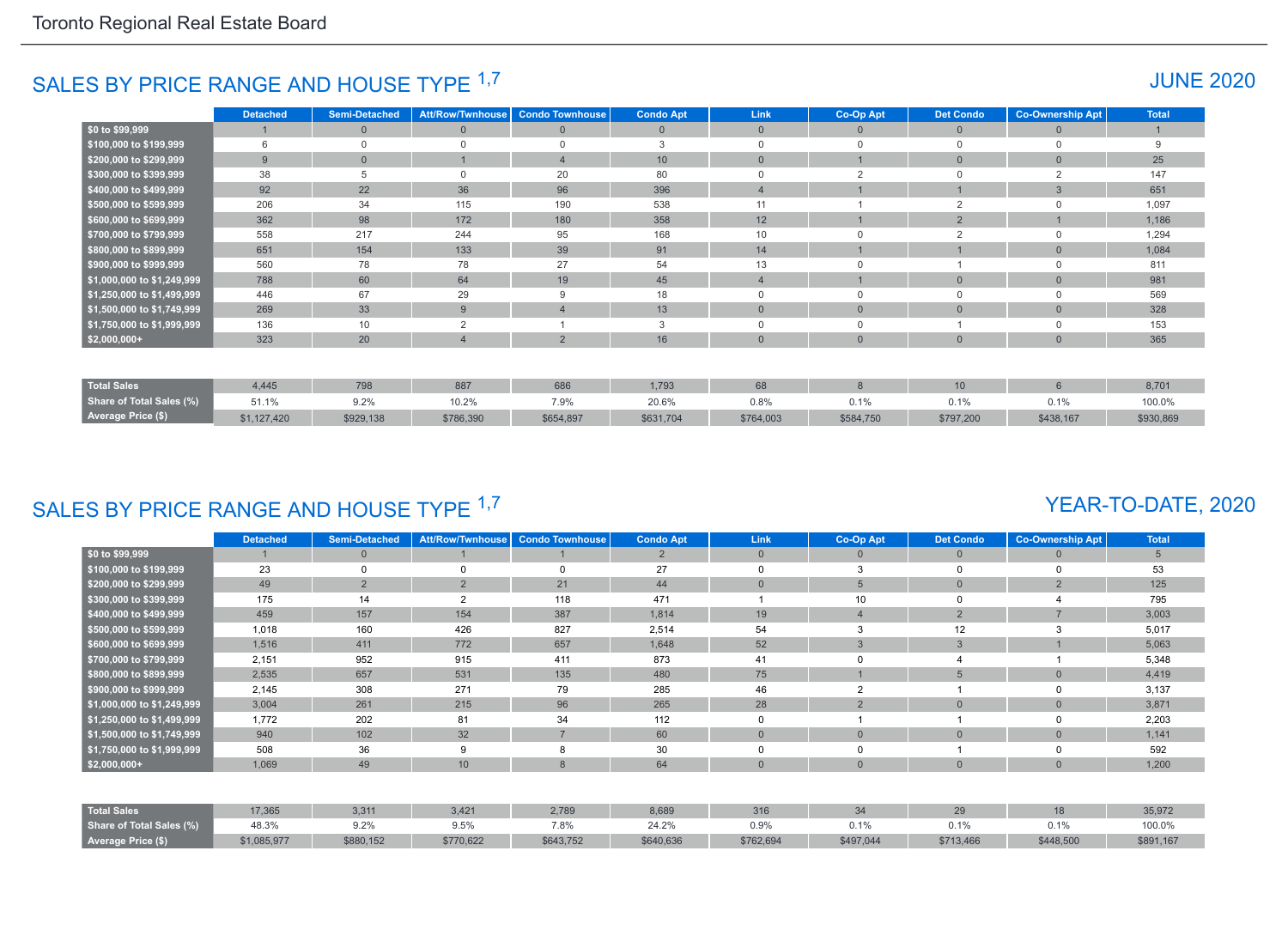## ALL TRREB AREAS ALL HOME TYPES, JUNE 2020

|                                  | # of Sales | Dollar Volume <sup>1</sup> | <b>Average Price</b> <sup>1</sup> | Median Price <sup>1</sup> | New Listings <sup>2</sup> | <b>SNLR (Trend)<sup>8</sup></b> |        | Active Listings <sup>3</sup> Mos Inv (Trend) | Avg. SP/LP <sup>4</sup> | Avg. LDOM <sup>5</sup> | Avg. PDOM <sup>5</sup> |
|----------------------------------|------------|----------------------------|-----------------------------------|---------------------------|---------------------------|---------------------------------|--------|----------------------------------------------|-------------------------|------------------------|------------------------|
| <b>TREB Total</b>                | 8,701      | \$8,099,494,944            | \$930,869                         | \$795,000                 | 16,153                    | 60.8%                           | 14,001 | 1.9                                          | 100%                    | 18                     | 26                     |
| <b>Halton Region</b>             | 990        | \$985,266,035              | \$995,218                         | \$869,950                 | 1,595                     | 64.6%                           | 1,337  | 1.9                                          | 98%                     | 20                     | 28                     |
| <b>Burlington</b>                | 292        | \$263,003,607              | \$900,697                         | \$836,000                 | 436                       | 68.0%                           | 355    | 1.7                                          | 100%                    | 19                     | 25                     |
| <b>Halton Hills</b>              | 125        | \$110,648,391              | \$885,187                         | \$825,000                 | 175                       | 68.1%                           | $121$  | 1.7                                          | 98%                     | 18                     | 26                     |
| Milton                           | 251        | \$209,215,368              | \$833,527                         | \$795,000                 | 357                       | 72.2%                           | 228    | 1.1                                          | 99%                     | 17                     | 25                     |
| Oakville                         | 322        | \$402,398,669              | \$1,249,685                       | \$1,057,500               | 627                       | 57.1%                           | 633    | $2.5\,$                                      | 97%                     | 23                     | 32                     |
| <b>Peel Region</b>               | 1,778      | \$1,541,223,011            | \$866,830                         | \$789,650                 | 3,048                     | 63.5%                           | 2,334  | $1.5$                                        | 99%                     | 16                     | 26                     |
| Brampton                         | 913        | \$748,397,248              | \$819,712                         | \$778,000                 | 1,404                     | 64.6%                           | 912    | 1.3                                          | 100%                    | 14                     | 25                     |
| Caledon                          | 123        | \$131,694,816              | \$1,070,690                       | \$955,000                 | 216                       | 54.5%                           | 220    | 2.9                                          | 98%                     | 30                     | 42                     |
| Mississauga                      | 742        | \$661,130,947              | \$891,012                         | \$786,000                 | 1,428                     | 63.7%                           | 1,202  | 1.6                                          | 99%                     | 17                     | 24                     |
| <b>City of Toronto</b>           | 2,830      | \$2,892,650,632            | \$1,022,138                       | \$815,000                 | 6,144                     | 60.9%                           | 5,331  | $1.7$                                        | 101%                    | 15                     | 22                     |
| <b>Toronto West</b>              | 797        | \$750,939,156              | \$942,207                         | \$799,000                 | 1,448                     | 64.8%                           | 1,217  | $1.5$                                        | 102%                    | 15                     | 24                     |
| <b>Toronto Central</b>           | 1,281      | \$1,445,172,400            | \$1,128,160                       | \$789,000                 | 3,330                     | 55.8%                           | 3,230  | 2.1                                          | 100%                    | 16                     | 24                     |
| <b>Toronto East</b>              | 752        | \$696,539,076              | \$926,249                         | \$855,278                 | 1,366                     | 67.7%                           | 884    | $1.2$                                        | 104%                    | 13                     | 17                     |
| York Region                      | 1,354      | \$1,481,040,971            | \$1,093,826                       | \$960,000                 | 2,891                     | 53.5%                           | 3,066  | 2.7                                          | 99%                     | 22                     | 32                     |
| Aurora                           | 87         | \$92,938,150               | \$1,068,255                       | \$910,000                 | 175                       | 53.4%                           | 207    | 2.8                                          | 97%                     | 24                     | 28                     |
| East Gwillimbury                 | 60         | \$61,521,530               | \$1,025,359                       | \$873,000                 | 94                        | 54.1%                           | 120    | 3.1                                          | 98%                     | 29                     | 48                     |
| Georgina                         | 110        | \$79,039,240               | \$718,539                         | \$637,500                 | 149                       | 53.3%                           | 159    | 3.0                                          | 97%                     | 28                     | 41                     |
| King                             | 60         | \$104,969,700              | \$1,749,495                       | \$1,530,000               | 120                       | 36.3%                           | 189    | 7.4                                          | 94%                     | 41                     | 61                     |
| Markham                          | 333        | \$361,805,020              | \$1,086,502                       | \$960,000                 | 687                       | 57.0%                           | 620    | 2.1                                          | 101%                    | 16                     | 25                     |
| Newmarket                        | 122        | \$108,523,180              | \$889,534                         | \$840,000                 | 239                       | 61.5%                           | 221    | 1.8                                          | 99%                     | 16                     | 23                     |
| Richmond Hill                    | 203        | \$246,277,789              | \$1,213,191                       | \$1,051,800               | 509                       | 50.9%                           | 581    | 3.0                                          | 99%                     | 24                     | 32                     |
| Vaughan                          | 293        | \$338,225,173              | \$1,154,352                       | \$1,050,000               | 731                       | 52.5%                           | 777    | 2.6                                          | 99%                     | 21                     | 33                     |
| Whitchurch-Stouffville           | 86         | \$87,741,189               | \$1,020,246                       | \$915,000                 | 187                       | 50.3%                           | 192    | $3.5\,$                                      | 98%                     | 20                     | 28                     |
| <b>Durham Region</b>             | 1,281      | \$878,323,873              | \$685,655                         | \$650,000                 | 1,857                     | 64.3%                           | 1,282  | 1.6                                          | 101%                    | 15                     | 23                     |
| Ajax                             | 175        | \$130,478,102              | \$745,589                         | \$731,000                 | 249                       | 68.7%                           | 134    | $1.2$                                        | 101%                    | 10                     | 17                     |
| <b>Brock</b>                     | 23         | \$14,123,100               | \$614,048                         | \$580,000                 | 41                        | 55.1%                           | 48     | $3.9\,$                                      | 97%                     | 21                     | 26                     |
| Clarington                       | 240        | \$151,706,799              | \$632,112                         | \$588,450                 | 350                       | 62.6%                           | 251    | 1.7                                          | 101%                    | 18                     | 25                     |
| Oshawa                           | 336        | \$194,137,820              | \$577,791                         | \$559,000                 | 449                       | 66.8%                           | 282    | $1.3$                                        | 101%                    | 15                     | 23                     |
| Pickering                        | 161        | \$124,330,108              | \$772,237                         | \$715,000                 | 228                       | 62.4%                           | 194    | 1.7                                          | 101%                    | 15                     | 21                     |
| Scugog                           | 42         | \$28,708,500               | \$683,536                         | \$628,250                 | 69                        | 53.3%                           | 83     | 3.7                                          | 99%                     | 28                     | 40                     |
| Uxbridge                         | 54         | \$44,553,887               | \$825,072                         | \$775,000                 | 84                        | 55.1%                           | 69     | 3.3                                          | 100%                    | 25                     | 37                     |
| Whitby                           | 250        | \$190,285,557              | \$761,142                         | \$725,000                 | 387                       | 65.4%                           | 221    | 1.4                                          | 101%                    | 12                     | 19                     |
| <b>Dufferin County</b>           | 65         | \$41,887,342               | \$644,421                         | \$618,000                 | $74$                      | 78.0%                           | 46     | $1.3$                                        | 100%                    | 16                     | 20                     |
| Orangeville                      | 65         | \$41,887,342               | \$644,421                         | \$618,000                 | 74                        | 78.0%                           | 46     | 1.3                                          | 100%                    | 16                     | 20                     |
| <b>Simcoe County</b>             | 403        | \$279,103,080              | \$692,563                         | \$664,000                 | 544                       | 58.2%                           | 605    | 3.0                                          | 99%                     | 29                     | 39                     |
| Adjala-Tosorontio                | 15         | \$10,710,000               | \$714,000                         | \$667,000                 | 20                        | 65.7%                           | 31     | 3.6                                          | 99%                     | 50                     | 67                     |
| <b>Bradford West Gwillimbury</b> | 87         | \$73,261,989               | \$842,092                         | \$815,000                 | 128                       | 61.5%                           | 86     | 2.0                                          | 100%                    | 19                     | 25                     |
| Essa                             | 52         | \$32,762,700               | \$630,052                         | \$582,500                 | 62                        | 65.6%                           | 67     | 2.6                                          | 98%                     | 34                     | 49                     |
| Innisfil                         | 132        | \$85,215,415               | \$645,571                         | \$604,750                 | 191                       | 48.3%                           | 283    | 4.2                                          | 98%                     | 35                     | 48                     |
| New Tecumseth                    | 117        | \$77,152,976               | \$659,427                         | \$640,000                 | 143                       | 66.4%                           | 138    | 2.4                                          | 99%                     | 25                     | 33                     |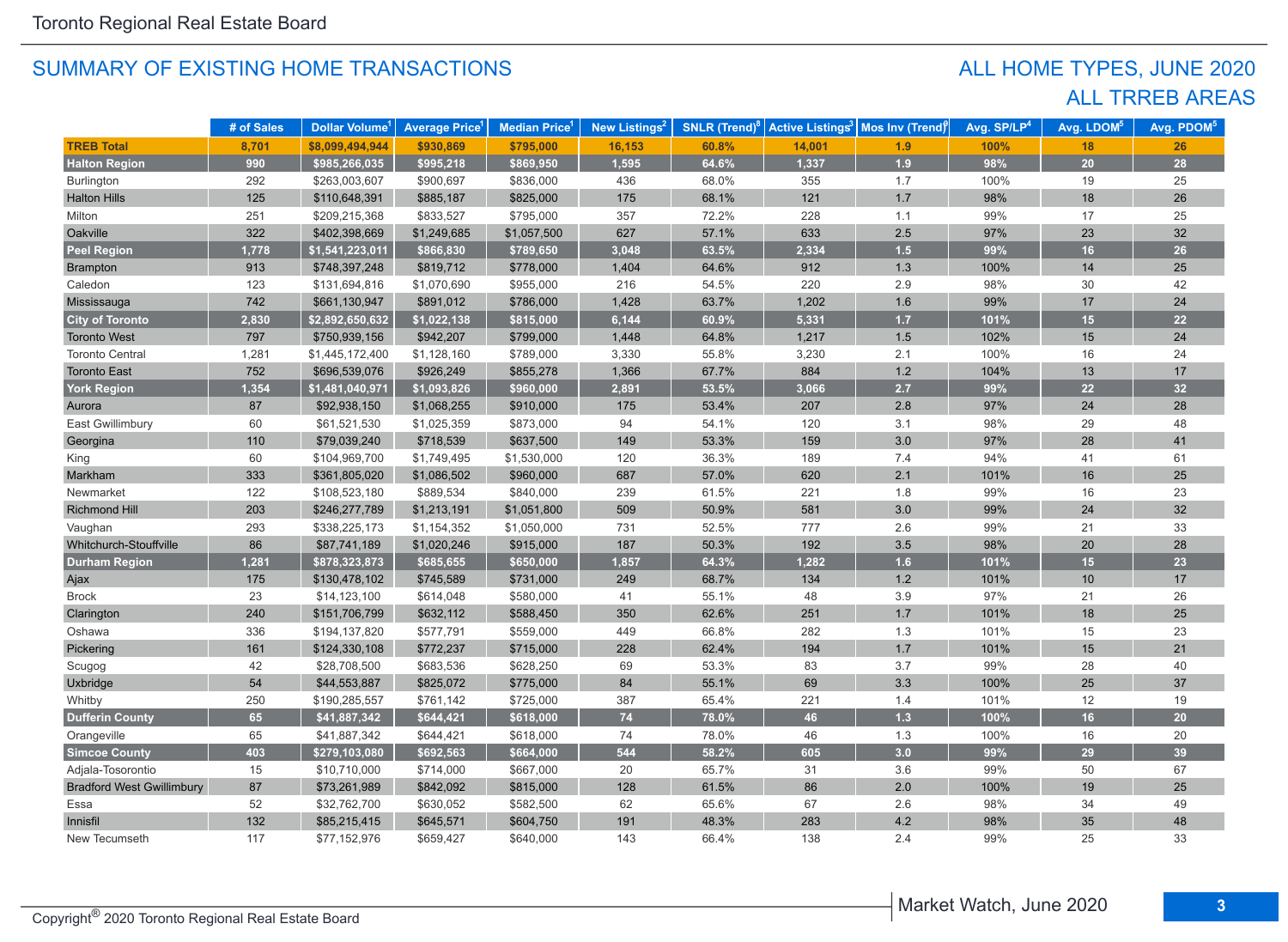## SUMMARY OF EXISTING HOME TRANSACTIONS **ALL HOME TYPES, JUNE 2020** CITY OF TORONTO MUNICIPAL BREAKDOWN

|                              | # of Sales | Dollar Volume <sup>1</sup> | <b>Average Price</b> <sup>1</sup> | Median Price <sup>1</sup> | New Listings <sup>2</sup> | <b>SNLR</b> (Trend) $8$ | <b>Active Listings<sup>3</sup></b> | Mos Inv (Trend) | Avg. SP/LP <sup>4</sup> | Avg. LDOM <sup>5</sup> | Avg. PDOM <sup>5</sup> |
|------------------------------|------------|----------------------------|-----------------------------------|---------------------------|---------------------------|-------------------------|------------------------------------|-----------------|-------------------------|------------------------|------------------------|
| <b>TREB Total</b>            | 8,701      | \$8,099,494,944            | \$930,869                         | \$795,000                 | 16,153                    | 60.8%                   | 14,001                             | 1.9             | 100%                    | 18                     | 26                     |
| <b>City of Toronto Total</b> | 2,830      | \$2,892,650,632            | \$1,022,138                       | \$815,000                 | 6,144                     | 60.9%                   | 5,331                              | $1.7$           | 101%                    | 15                     | 22                     |
| <b>Toronto West</b>          | 797        | \$750,939,156              | \$942,207                         | \$799,000                 | 1,448                     | 64.8%                   | 1,217                              | 1.5             | 102%                    | 15                     | 24                     |
| Toronto W01                  | 69         | \$80,686,436               | \$1,169,369                       | \$975,000                 | 121                       | 66.2%                   | 75                                 | 1.1             | 105%                    | 11                     | 21                     |
| Toronto W02                  | 98         | \$110,023,625              | \$1,122,690                       | \$1,087,500               | 145                       | 71.1%                   | 76                                 | 0.9             | 106%                    | 11                     | 14                     |
| Toronto W03                  | 50         | \$44,373,417               | \$887,468                         | \$881,500                 | 74                        | 66.2%                   | 60                                 | $1.2$           | 103%                    | 14                     | 20                     |
| Toronto W04                  | 78         | \$58,089,208               | \$744,733                         | \$663,000                 | 160                       | 59.7%                   | 147                                | 1.8             | 100%                    | 17                     | 27                     |
| Toronto W05                  | 81         | \$53,206,860               | \$656,875                         | \$645,000                 | 145                       | 68.1%                   | 136                                | 1.6             | 99%                     | 21                     | 29                     |
| Toronto W06                  | 161        | \$135,495,087              | \$841,584                         | \$750,000                 | 316                       | 61.9%                   | 304                                | 1.8             | 101%                    | 14                     | 21                     |
| Toronto W07                  | 16         | \$20,542,000               | \$1,283,875                       | \$1,291,250               | 35                        | 61.0%                   | 28                                 | 1.6             | 101%                    | 18                     | 23                     |
| Toronto W08                  | 152        | \$178,552,195              | \$1,174,685                       | \$735,500                 | 279                       | 63.8%                   | 236                                | 1.6             | 100%                    | 16                     | 25                     |
| Toronto W09                  | 33         | \$30,514,126               | \$924,670                         | \$950,000                 | 65                        | 60.8%                   | 68                                 | 1.8             | 102%                    | 24                     | 34                     |
| Toronto W10                  | 59         | \$39,456,202               | \$668,749                         | \$700,000                 | 108                       | 71.2%                   | 87                                 | 1.3             | 100%                    | 17                     | 32                     |
| <b>Toronto Central</b>       | 1,281      | \$1,445,172,400            | \$1,128,160                       | \$789,000                 | 3,330                     | 55.8%                   | 3,230                              | 2.1             | 100%                    | 16                     | 24                     |
| Toronto C01                  | 389        | \$330,919,427              | \$850,693                         | \$725,000                 | 1,103                     | 55.6%                   | 1,057                              | 1.8             | 101%                    | 16                     | 24                     |
| Toronto C02                  | 83         | \$127,135,062              | \$1,531,748                       | \$1,275,000               | 209                       | 50.1%                   | 203                                | 2.5             | 100%                    | 19                     | 28                     |
| Toronto C03                  | 49         | \$115,110,408              | \$2,349,192                       | \$1,325,000               | 102                       | 56.3%                   | 90                                 | 2.0             | 96%                     | 18                     | 29                     |
| Toronto C04                  | 67         | \$131,836,616              | \$1,967,711                       | \$1,800,000               | 170                       | 52.7%                   | 144                                | 2.3             | 101%                    | 11                     | 23                     |
| Toronto C06                  | 25         | \$23,834,800               | \$953,392                         | \$680,000                 | 62                        | 53.9%                   | 63                                 | 2.3             | 100%                    | 17                     | 25                     |
| Toronto C07                  | 65         | \$56,977,538               | \$876,578                         | \$697,000                 | 168                       | 56.2%                   | 179                                | 2.3             | 99%                     | 17                     | 21                     |
| Toronto C08                  | 174        | \$139,694,632              | \$802,843                         | \$692,750                 | 542                       | 55.4%                   | 498                                | 1.8             | 100%                    | 14                     | 25                     |
| Toronto C09                  | 22         | \$47,509,400               | \$2,159,518                       | \$1,975,000               | 53                        | 54.5%                   | 61                                 | 2.5             | 99%                     | 23                     | 30                     |
| Toronto C10                  | 76         | \$79,440,576               | \$1,045,271                       | \$779,500                 | 141                       | 61.0%                   | 117                                | 1.5             | 102%                    | 15                     | 23                     |
| Toronto C11                  | 46         | \$65,740,060               | \$1,429,132                       | \$1,125,000               | 82                        | 59.8%                   | $74\,$                             | 1.8             | 101%                    | $12$                   | 18                     |
| Toronto C12                  | 34         | \$87,090,888               | \$2,561,497                       | \$2,500,000               | 101                       | 35.8%                   | 129                                | 6.6             | 95%                     | 19                     | 32                     |
| Toronto C13                  | 59         | \$62,073,999               | \$1,052,102                       | \$830,000                 | 133                       | 60.7%                   | 119                                | 2.0             | 100%                    | 17                     | 18                     |
| Toronto C14                  | 87         | \$78,666,062               | \$904,208                         | \$695,000                 | 219                       | 57.8%                   | 233                                | 2.3             | 98%                     | $16$                   | 23                     |
| Toronto C15                  | 105        | \$99,142,932               | \$944,218                         | \$675,800                 | 245                       | 62.0%                   | 263                                | 1.9             | 99%                     | 19                     | 26                     |
| <b>Toronto East</b>          | 752        | \$696,539,076              | \$926,249                         | \$855,278                 | 1,366                     | 67.7%                   | 884                                | 1.2             | 104%                    | 13                     | 17                     |
| Toronto E01                  | 80         | \$97,175,239               | \$1,214,690                       | \$1,202,500               | 149                       | 68.4%                   | 75                                 | 0.8             | 113%                    | $\overline{7}$         | 10                     |
| Toronto E02                  | 72         | \$92,546,520               | \$1,285,368                       | \$1,187,461               | 129                       | 57.5%                   | 78                                 | 1.1             | 104%                    | $\boldsymbol{8}$       | 16                     |
| Toronto E03                  | 89         | \$101,957,189              | \$1,145,586                       | \$1,081,014               | 161                       | 65.1%                   | 97                                 | 1.1             | 107%                    | 10                     | 11                     |
| Toronto E04                  | 97         | \$77,977,732               | \$803,894                         | \$800,000                 | 174                       | 71.3%                   | 95                                 | 1.1             | 101%                    | 13                     | 16                     |
| Toronto E05                  | 61         | \$48,035,176               | \$787,462                         | \$710,000                 | 121                       | 71.4%                   | 97                                 | 1.2             | 102%                    | 14                     | 18                     |
| Toronto E06                  | 37         | \$42,450,750               | \$1,147,318                       | \$890,000                 | 65                        | 59.4%                   | 47                                 | 1.7             | 102%                    | 14                     | 20                     |
| Toronto E07                  | 49         | \$34,744,400               | \$709,069                         | \$630,000                 | 115                       | 74.6%                   | 82                                 | 1.1             | 105%                    | 12                     | 18                     |
| Toronto E08                  | 63         | \$54,988,489               | \$872,833                         | \$820,000                 | 121                       | 59.8%                   | 98                                 | 1.8             | 100%                    | 18                     | 25                     |
| Toronto E09                  | 77         | \$51,450,553               | \$668,189                         | \$687,500                 | 137                       | 75.2%                   | 85                                 | 0.9             | 102%                    | 16                     | 22                     |
| Toronto E10                  | 58         | \$50,540,100               | \$871,381                         | \$878,500                 | 88                        | 65.2%                   | 63                                 | 1.7             | 101%                    | 17                     | 20                     |
| Toronto E11                  | 69         | \$44,672,928               | \$647.434                         | \$632,000                 | 106                       | 70.0%                   | 67                                 | 1.1             | 101%                    | 15                     | 22                     |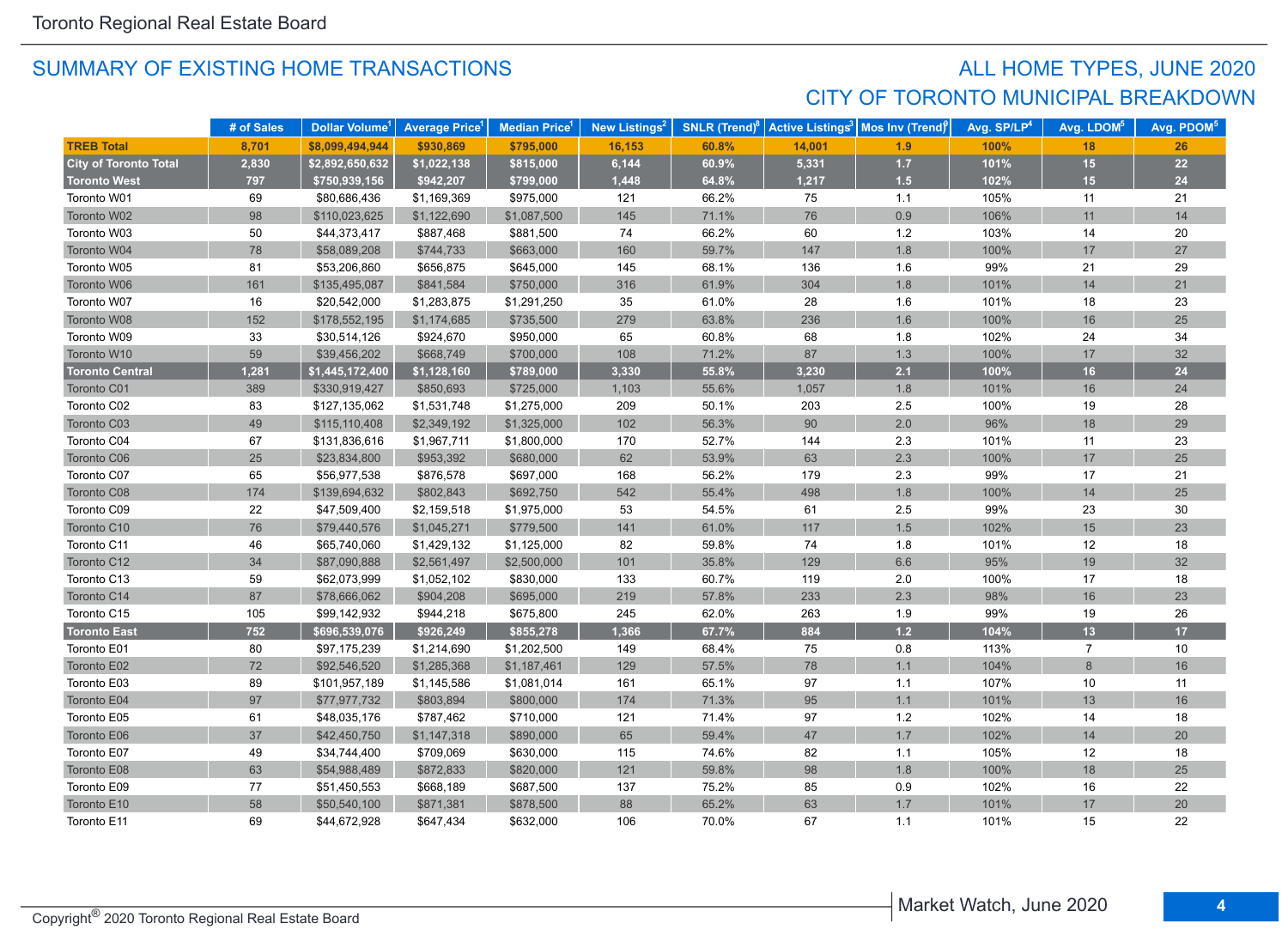## ALL TRREB AREAS ALL HOME TYPES, YEAR-TO-DATE 2020

|                                  | <b>Number of Sales</b> | Dollar Volume <sup>1</sup> | <b>Average Price<sup>1</sup></b> | Median Price <sup>1</sup> | New Listings <sup>2</sup> | Avg. SP/LP <sup>4</sup> | Avg. LDOM <sup>5</sup> | Avg. PDOM <sup>5</sup> |
|----------------------------------|------------------------|----------------------------|----------------------------------|---------------------------|---------------------------|-------------------------|------------------------|------------------------|
| <b>TREB Total</b>                | 35,972                 | \$32,057,057,873           | \$891,167                        | \$770,000                 | 64,333                    | 101%                    | 19                     | 25                     |
| <b>Halton Region</b>             | 3,863                  | \$3,675,263,450            | \$951,401                        | \$842,000                 | 6,433                     | 99%                     | 20                     | 26                     |
| Burlington                       | 1,111                  | \$965,574,047              | \$869,104                        | \$810,000                 | 1,773                     | 99%                     | 20                     | 25                     |
| <b>Halton Hills</b>              | 463                    | \$397,094,978              | \$857,657                        | \$798,000                 | 681                       | 99%                     | $21$                   | 28                     |
| Milton                           | 961                    | \$775,937,240              | \$807,427                        | \$775,000                 | 1,473                     | 100%                    | 15                     | 20                     |
| Oakville                         | 1,328                  | \$1,536,657,185            | \$1,157,121                      | \$997,000                 | 2,506                     | 98%                     | 23                     | 31                     |
| <b>Peel Region</b>               | 7,290                  | \$6,098,468,981            | \$836,553                        | \$772,500                 | 12,652                    | 100%                    | 16                     | 23                     |
| Brampton                         | 3,607                  | \$2,895,367,913            | \$802,708                        | \$765,000                 | 6,009                     | 101%                    | 14                     | 21                     |
| Caledon                          | 404                    | \$407,364,685              | \$1,008,328                      | \$908,000                 | 847                       | 98%                     | 27                     | 38                     |
| Mississauga                      | 3,279                  | \$2,795,736,383            | \$852,619                        | \$767,000                 | 5,796                     | 100%                    | 17                     | 23                     |
| <b>City of Toronto</b>           | 12,161                 | \$11,786,291,186           | \$969,188                        | \$783,000                 | 22,736                    | 102%                    | 17                     | 23                     |
| <b>Toronto West</b>              | 3,368                  | \$2,983,426,750            | \$885,816                        | \$760,000                 | 5,756                     | 103%                    | 16                     | 22                     |
| <b>Toronto Central</b>           | 5,702                  | \$6,102,122,133            | \$1,070,172                      | \$768,000                 | 11,906                    | 100%                    | 19                     | 26                     |
| <b>Toronto East</b>              | 3,091                  | \$2,700,742,303            | \$873,744                        | \$820,000                 | 5,074                     | 105%                    | 13                     | 17                     |
| <b>York Region</b>               | 5,884                  | \$6,040,287,410            | \$1,026,561                      | \$925,000                 | 11,782                    | 100%                    | 22                     | 31                     |
| Aurora                           | 399                    | \$392,316,032              | \$983,248                        | \$890,000                 | 797                       | 99%                     | 23                     | 30                     |
| <b>East Gwillimbury</b>          | 232                    | \$206,192,978              | \$888,763                        | \$832,500                 | 467                       | 98%                     | 26                     | 35                     |
| Georgina                         | 403                    | \$255,790,871              | \$634,717                        | \$603,000                 | 717                       | 98%                     | 29                     | 40                     |
| <b>King</b>                      | 183                    | \$268,029,396              | \$1,464,642                      | \$1,385,000               | 459                       | 95%                     | 40                     | 60                     |
| Markham                          | 1,427                  | \$1,491,620,325            | \$1,045,284                      | \$950,000                 | 2,686                     | 102%                    | 19                     | 25                     |
| Newmarket                        | 616                    | \$516,446,648              | \$838,387                        | \$790,555                 | 1,072                     | 100%                    | 17                     | 24                     |
| Richmond Hill                    | 1,030                  | \$1,156,942,767            | \$1,123,245                      | \$1,024,000               | 2,141                     | 101%                    | 22                     | 30                     |
| Vaughan                          | 1,331                  | \$1,484,353,275            | \$1,115,217                      | \$1,020,000               | 2,836                     | 100%                    | 23                     | 32                     |
| Whitchurch-Stouffville           | 263                    | \$268,595,118              | \$1,021,274                      | \$888,000                 | 607                       | 98%                     | 28                     | 40                     |
| <b>Durham Region</b>             | 5,126                  | \$3,376,047,355            | \$658,612                        | \$630,000                 | 7,952                     | 100%                    | 18                     | 25                     |
| Ajax                             | 728                    | \$528,050,523              | \$725,344                        | \$702,750                 | 1,057                     | 102%                    | 13                     | 18                     |
| <b>Brock</b>                     | 89                     | \$48,505,400               | \$545,004                        | \$529,900                 | 161                       | 97%                     | 40                     | 51                     |
| Clarington                       | 934                    | \$575,962,656              | \$616,662                        | \$580,000                 | 1,484                     | 100%                    | 20                     | 27                     |
| Oshawa                           | 1,516                  | \$849,002,469              | \$560,028                        | \$542,000                 | 2,208                     | 101%                    | 16                     | 23                     |
| Pickering                        | 612                    | \$453,375,685              | \$740,810                        | \$705,000                 | 1,054                     | 101%                    | 17                     | 23                     |
| Scugog                           | 139                    | \$94,335,267               | \$678,671                        | \$635,000                 | 257                       | 98%                     | 38                     | 50                     |
| Uxbridge                         | 162                    | \$139,719,689              | \$862,467                        | \$793,750                 | 288                       | 98%                     | 36                     | 46                     |
| Whitby                           | 946                    | \$687,095,666              | \$726,317                        | \$693,500                 | 1,443                     | 101%                    | 15                     | 21                     |
| <b>Dufferin County</b>           | 260                    | \$159,901,495              | \$615,006                        | \$605,500                 | 350                       | 100%                    | 18                     | 23                     |
| Orangeville                      | 260                    | \$159,901,495              | \$615,006                        | \$605,500                 | 350                       | 100%                    | 18                     | 23                     |
| <b>Simcoe County</b>             | 1,388                  | \$920,797,996              | \$663,399                        | \$635,000                 | 2,428                     | 98%                     | 31                     | 41                     |
| Adjala-Tosorontio                | 58                     | \$45,059,237               | \$776,883                        | \$700,500                 | 96                        | 96%                     | 52                     | 65                     |
| <b>Bradford West Gwillimbury</b> | 303                    | \$235,961,431              | \$778,751                        | \$750,000                 | 502                       | 99%                     | 19                     | 27                     |
| <b>Essa</b>                      | 203                    | \$119,569,413              | \$589,012                        | \$535,000                 | 310                       | 98%                     | 34                     | 42                     |
| Innisfil                         | 455                    | \$280,537,674              | \$616,566                        | \$590,000                 | 940                       | 98%                     | 36                     | 49                     |
| New Tecumseth                    | 369                    | \$239,670,241              | \$649,513                        | \$627,000                 | 580                       | 98%                     | 31                     | 38                     |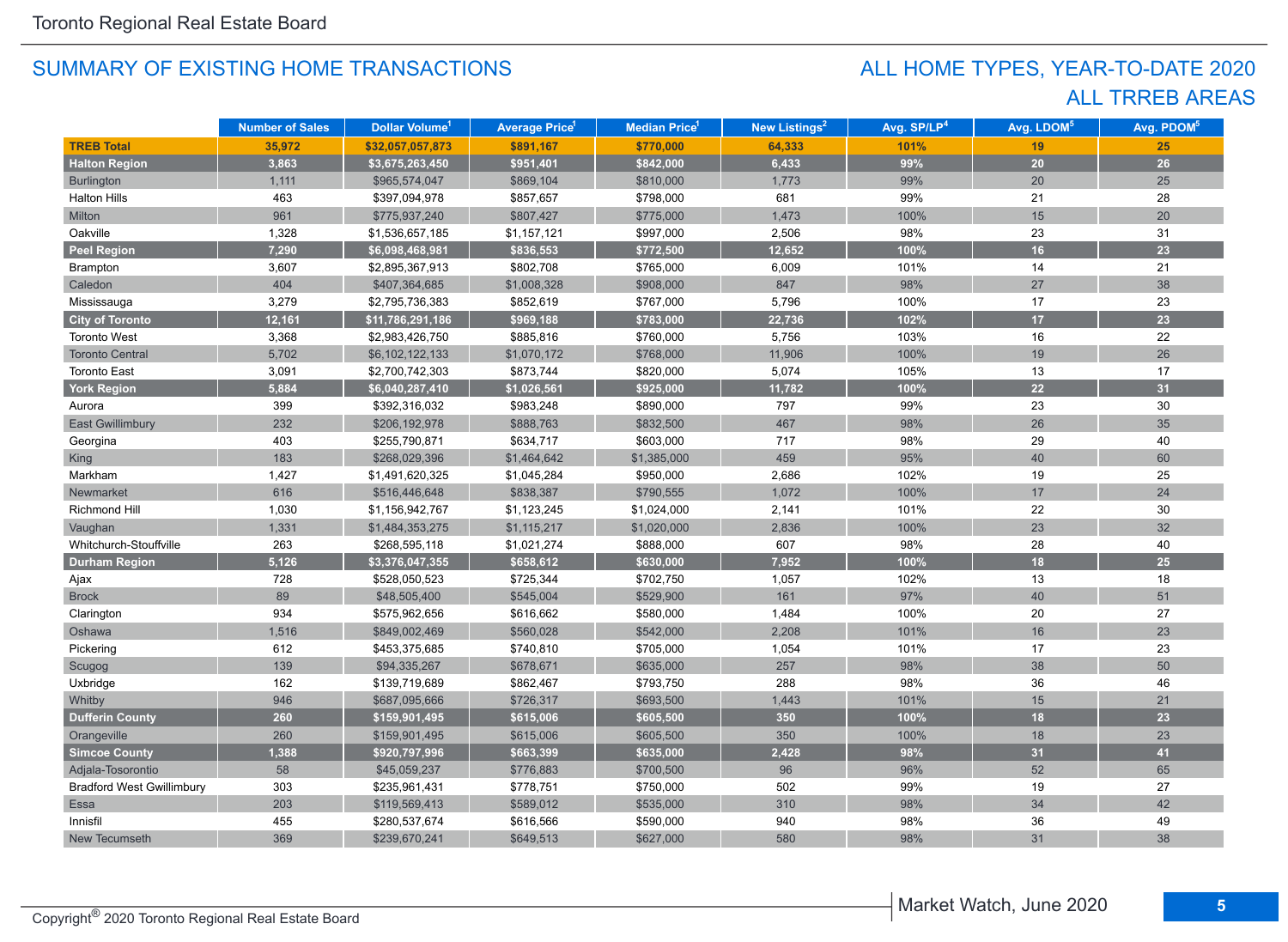## CITY OF TORONTO MUNICIPAL BREAKDOWN ALL HOME TYPES, YEAR-TO-DATE 2020

|                              | <b>Number of Sales</b> | Dollar Volume <sup>1</sup> | <b>Average Price</b> | <b>Median Price</b> <sup>1</sup> | <b>New Listings<sup>2</sup></b> | Avg. SP/LP <sup>4</sup> | Avg. LDOM <sup>5</sup> | Avg. PDOM <sup>5</sup> |
|------------------------------|------------------------|----------------------------|----------------------|----------------------------------|---------------------------------|-------------------------|------------------------|------------------------|
| <b>TREB Total</b>            | 35,972                 | \$32,057,057,873           | \$891.167            | \$770,000                        | 64,333                          | 101%                    | 19                     | 25                     |
| <b>City of Toronto Total</b> | 12,161                 | \$11,786,291,186           | \$969,188            | \$783,000                        | 22,736                          | 102%                    | 17                     | 23                     |
| <b>Toronto West</b>          | 3,368                  | \$2,983,426,750            | \$885,816            | \$760,000                        | 5,756                           | 103%                    | 16                     | 22                     |
| Toronto W01                  | 245                    | \$289,372,137              | \$1,181,111          | \$850,000                        | 421                             | 104%                    | 12                     | 18                     |
| Toronto W02                  | 328                    | \$374,747,953              | \$1,142,524          | \$1,100,000                      | 490                             | 106%                    | 12                     | 15                     |
| Toronto W03                  | 228                    | \$200,190,084              | \$878,027            | \$860,000                        | 372                             | 105%                    | 12                     | 18                     |
| Toronto W04                  | 353                    | \$263,355,236              | \$746,049            | \$692,000                        | 628                             | 103%                    | 20                     | 27                     |
| Toronto W05                  | 415                    | \$273,904,830              | \$660,012            | \$627,000                        | 654                             | 101%                    | 19                     | 24                     |
| Toronto W06                  | 628                    | \$519,490,599              | \$827,214            | \$720,000                        | 1,165                           | 102%                    | 17                     | 23                     |
| Toronto W07                  | 83                     | \$106,070,128              | \$1,277,953          | \$1,225,000                      | 145                             | 102%                    | 17                     | 24                     |
| Toronto W08                  | 648                    | \$648,694,520              | \$1,001,072          | \$665,000                        | 1,133                           | 101%                    | 16                     | 23                     |
| Toronto W09                  | 167                    | \$138,832,754              | \$831,334            | \$812,000                        | 310                             | 102%                    | 21                     | 28                     |
| Toronto W10                  | 273                    | \$168,768,509              | \$618,200            | \$552,000                        | 438                             | 101%                    | 17                     | 23                     |
| <b>Toronto Central</b>       | 5,702                  | \$6,102,122,133            | \$1,070,172          | \$768,000                        | 11,906                          | 100%                    | 19                     | 26                     |
| Toronto C01                  | 1,707                  | \$1,468,897,103            | \$860,514            | \$733,000                        | 3,789                           | 102%                    | 17                     | 24                     |
| Toronto C02                  | 278                    | \$440,292,569              | \$1,583,786          | \$1,195,009                      | 645                             | 100%                    | 20                     | 27                     |
| Toronto C03                  | 181                    | \$323,430,205              | \$1,786,907          | \$1,270,000                      | 353                             | 99%                     | 18                     | 24                     |
| Toronto C04                  | 289                    | \$557,259,670              | \$1,928,234          | \$1,800,000                      | 603                             | 101%                    | 17                     | 25                     |
| Toronto C06                  | 108                    | \$105,318,789              | \$975,174            | \$850,000                        | 255                             | 100%                    | 18                     | 26                     |
| Toronto C07                  | 379                    | \$404,268,578              | \$1,066,672          | \$795,000                        | 710                             | 99%                     | 22                     | 32                     |
| Toronto C08                  | 792                    | \$640,593,463              | \$808,830            | \$705,506                        | 1,789                           | 101%                    | 17                     | 24                     |
| Toronto C09                  | 90                     | \$173,576,733              | \$1,928,630          | \$1,678,000                      | 187                             | 99%                     | 32                     | 41                     |
| Toronto C10                  | 279                    | \$289,807,205              | \$1,038,736          | \$795,000                        | 530                             | 102%                    | 17                     | 23                     |
| Toronto C11                  | 158                    | \$177,073,810              | \$1,120,720          | \$648,500                        | 297                             | 102%                    | 17                     | 23                     |
| Toronto C12                  | 136                    | \$328,310,792              | \$2,414,050          | \$1,997,500                      | 377                             | 95%                     | 27                     | 42                     |
| Toronto C13                  | 258                    | \$259,889,737              | \$1,007,325          | \$810,000                        | 458                             | 100%                    | 18                     | 23                     |
| Toronto C14                  | 456                    | \$435,323,361              | \$954,656            | \$700,000                        | 854                             | 100%                    | 21                     | 32                     |
| Toronto C15                  | 591                    | \$498,080,118              | \$842,775            | \$658,800                        | 1,059                           | 101%                    | 18                     | 23                     |
| <b>Toronto East</b>          | 3,091                  | \$2,700,742,303            | \$873,744            | \$820,000                        | 5,074                           | 105%                    | 13                     | 17                     |
| Toronto E01                  | 279                    | \$330,835,359              | \$1,185,790          | \$1,138,000                      | 465                             | 110%                    | 9                      | 12                     |
| Toronto E02                  | 286                    | \$357,136,294              | \$1,248,728          | \$1,150,000                      | 535                             | 106%                    | 9                      | 14                     |
| Toronto E03                  | 334                    | \$363,828,957              | \$1,089,308          | \$1,050,000                      | 562                             | 109%                    | 12                     | 14                     |
| Toronto E04                  | 390                    | \$301,290,655              | \$772,540            | \$800,000                        | 584                             | 104%                    | 14                     | 18                     |
| Toronto E05                  | 276                    | \$208,922,632              | \$756,966            | \$660,000                        | 453                             | 104%                    | 15                     | 20                     |
| Toronto E06                  | 153                    | \$152,365,982              | \$995,856            | \$851,000                        | 264                             | 103%                    | 15                     | 20                     |
| Toronto E07                  | 263                    | \$176,364,652              | \$670,588            | \$561,500                        | 424                             | 106%                    | 12                     | 15                     |
| Toronto E08                  | 221                    | \$183,342,383              | \$829,604            | \$800,000                        | 425                             | 101%                    | 19                     | 25                     |
| Toronto E09                  | 377                    | \$259,602,772              | \$688,602            | \$730,000                        | 562                             | 104%                    | 13                     | 18                     |
| Toronto E10                  | 228                    | \$187,353,625              | \$821,726            | \$790,000                        | 357                             | 101%                    | 19                     | 25                     |
| Toronto E11                  | 284                    | \$179,698,992              | \$632,743            | \$620,000                        | 443                             | 103%                    | 13                     | 16                     |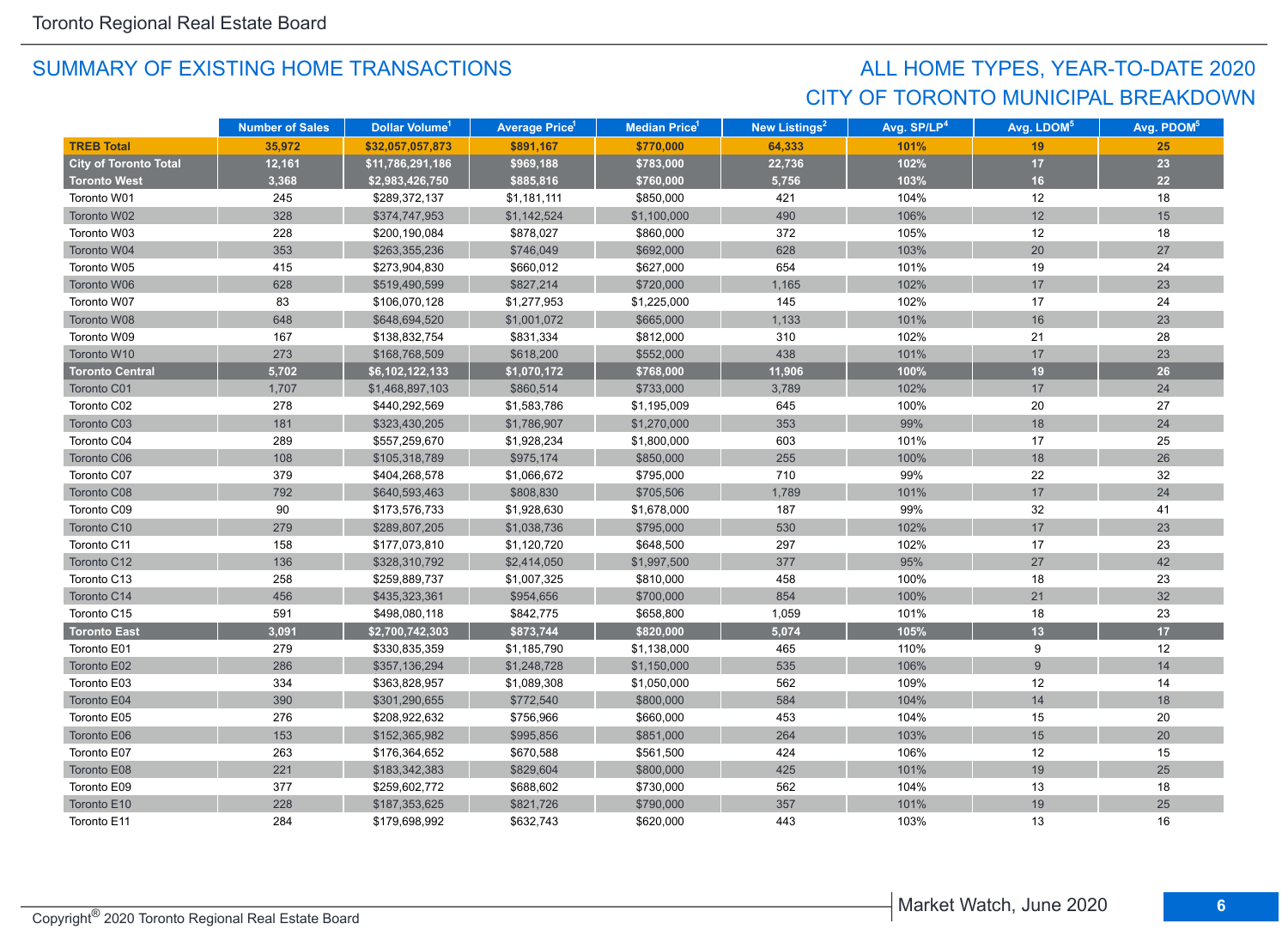## DETACHED, JUNE 2020 ALL TRREB AREAS

|                                  | Number of Sales <sup>1</sup> | Dollar Volume <sup>1</sup> | <b>Average Price<sup>1</sup></b> | Median Price <sup>1</sup> | New Listings <sup>2</sup> | <b>Active Listings<sup>3</sup></b> | Avg. SP/LP <sup>4</sup> | Avg. LDOM <sup>5</sup> |
|----------------------------------|------------------------------|----------------------------|----------------------------------|---------------------------|---------------------------|------------------------------------|-------------------------|------------------------|
| <b>TREB Total</b>                | 4,445                        | \$5,011,379,458            | \$1,127,419                      | \$950,000                 | 7,791                     | 7,243                              | 99%                     | 20                     |
| <b>Halton Region</b>             | 583                          | \$707,480,200              | \$1,213,517                      | \$1,060,000               | 938                       | 894                                | 98%                     | 24                     |
| Burlington                       | 173                          | \$189,911,720              | \$1,097,756                      | \$1,010,000               | 248                       | 213                                | 99%                     | 21                     |
| <b>Halton Hills</b>              | 98                           | \$93,842,191               | \$957,573                        | \$893,500                 | 144                       | 108                                | 98%                     | 20                     |
| Milton                           | 119                          | \$120,365,988              | \$1,011,479                      | \$915,000                 | 155                       | 119                                | 98%                     | 23                     |
| Oakville                         | 193                          | \$303,360,301              | \$1,571,815                      | \$1,365,000               | 391                       | 454                                | 96%                     | 28                     |
| <b>Peel Region</b>               | 864                          | \$918,815,436              | \$1,063,444                      | \$969,500                 | 1,462                     | 1,229                              | 99%                     | 18                     |
| Brampton                         | 478                          | \$450,213,291              | \$941,869                        | \$886,000                 | 757                       | 533                                | 99%                     | 15                     |
| Caledon                          | 94                           | \$109,838,416              | \$1,168,494                      | \$1,050,000               | 174                       | 193                                | 97%                     | 33                     |
| Mississauga                      | 292                          | \$358,763,729              | \$1,228,643                      | \$1,097,000               | 531                       | 503                                | 98%                     | 19                     |
| <b>City of Toronto</b>           | 894                          | \$1,362,250,594            | \$1,523,770                      | \$1,225,000               | 1,798                     | 1,563                              | 100%                    | 15                     |
| <b>Toronto West</b>              | 280                          | \$387,522,522              | \$1,384,009                      | \$1,160,276               | 490                       | 413                                | 101%                    | 15                     |
| <b>Toronto Central</b>           | 242                          | \$558,379,850              | \$2,307,355                      | \$1,877,500               | 646                       | 728                                | 98%                     | 17                     |
| <b>Toronto East</b>              | 372                          | \$416,348,222              | \$1,119,216                      | \$951,500                 | 662                       | 422                                | 103%                    | 13                     |
| <b>York Region</b>               | 856                          | \$1,098,364,461            | \$1,283,136                      | \$1,145,500               | 1,810                     | 2,083                              | 98%                     | 25                     |
| Aurora                           | 52                           | \$66,291,600               | \$1,274,838                      | \$1,084,750               | 116                       | 154                                | 96%                     | 27                     |
| <b>East Gwillimbury</b>          | 52                           | \$56,011,050               | \$1,077,136                      | \$926,500                 | 78                        | 105                                | 98%                     | 30                     |
| Georgina                         | 102                          | \$74,736,240               | \$732,708                        | \$653,500                 | 139                       | 155                                | 97%                     | 30                     |
| King                             | 55                           | \$100,162,700              | \$1,821,140                      | \$1,555,000               | 111                       | 180                                | 93%                     | 44                     |
| Markham                          | 167                          | \$234,259,366              | \$1,402,751                      | \$1,268,000               | 369                       | 351                                | 101%                    | 16                     |
| Newmarket                        | 81                           | \$81,193,280               | \$1,002,386                      | \$910,000                 | 162                       | 155                                | 99%                     | 17                     |
| Richmond Hill                    | 108                          | \$172,087,351              | \$1,593,401                      | \$1,448,500               | 304                       | 396                                | 98%                     | 29                     |
| Vaughan                          | 172                          | \$239,223,374              | \$1,390,834                      | \$1,216,500               | 400                       | 439                                | 98%                     | 23                     |
| Whitchurch-Stouffville           | 67                           | \$74,399,500               | \$1,110,440                      | \$999,000                 | 131                       | 148                                | 98%                     | 23                     |
| <b>Durham Region</b>             | 877                          | \$659,565,433              | \$752,070                        | \$732,000                 | 1,286                     | 949                                | 100%                    | 16                     |
| Ajax                             | 124                          | \$98,803,859               | \$796,805                        | \$783,000                 | 165                       | 87                                 | 101%                    | 10                     |
| <b>Brock</b>                     | 22                           | \$13,763,100               | \$625,595                        | \$586,000                 | 40                        | 47                                 | 97%                     | 21                     |
| Clarington                       | 170                          | \$118,031,599              | \$694,304                        | \$662,550                 | 238                       | 174                                | 100%                    | 18                     |
| Oshawa                           | 228                          | \$143,600,281              | \$629,826                        | \$616,000                 | 302                       | 200                                | 101%                    | 16                     |
| Pickering                        | 78                           | \$74,683,638               | \$957,483                        | \$867,500                 | 123                       | 126                                | 100%                    | 14                     |
| Scugog                           | 41                           | \$28,198,200               | \$687,761                        | \$639,000                 | 67                        | 82                                 | 99%                     | 29                     |
| Uxbridge                         | 48                           | \$40,972,205               | \$853,588                        | \$792,500                 | 76                        | 65                                 | 100%                    | 26                     |
| Whitby                           | 166                          | \$141,512,551              | \$852,485                        | \$792,500                 | 275                       | 168                                | 101%                    | 13                     |
| <b>Dufferin County</b>           | 42                           | \$29,709,342               | \$707,365                        | \$686,500                 | 55                        | 41                                 | 100%                    | 19                     |
| Orangeville                      | 42                           | \$29,709,342               | \$707,365                        | \$686,500                 | 55                        | 41                                 | 100%                    | 19                     |
| <b>Simcoe County</b>             | 329                          | \$235,193,992              | \$714,875                        | \$700,000                 | 442                       | 484                                | 99%                     | 30                     |
| Adjala-Tosorontio                | 15                           | \$10,710,000               | \$714,000                        | \$667,000                 | 20                        | 31                                 | 99%                     | 50                     |
| <b>Bradford West Gwillimbury</b> | 77                           | \$66,700,489               | \$866,240                        | \$837,000                 | 107                       | 75                                 | 100%                    | 20                     |
| Essa                             | 39                           | \$26,466,800               | \$678,636                        | \$644,000                 | 50                        | 61                                 | 98%                     | 41                     |
| Innisfil                         | 110                          | \$69,622,715               | \$632,934                        | \$619,000                 | 163                       | 220                                | 99%                     | 35                     |
| New Tecumseth                    | 88                           | \$61,693,988               | \$701,068                        | \$682,500                 | 102                       | 97                                 | 99%                     | 24                     |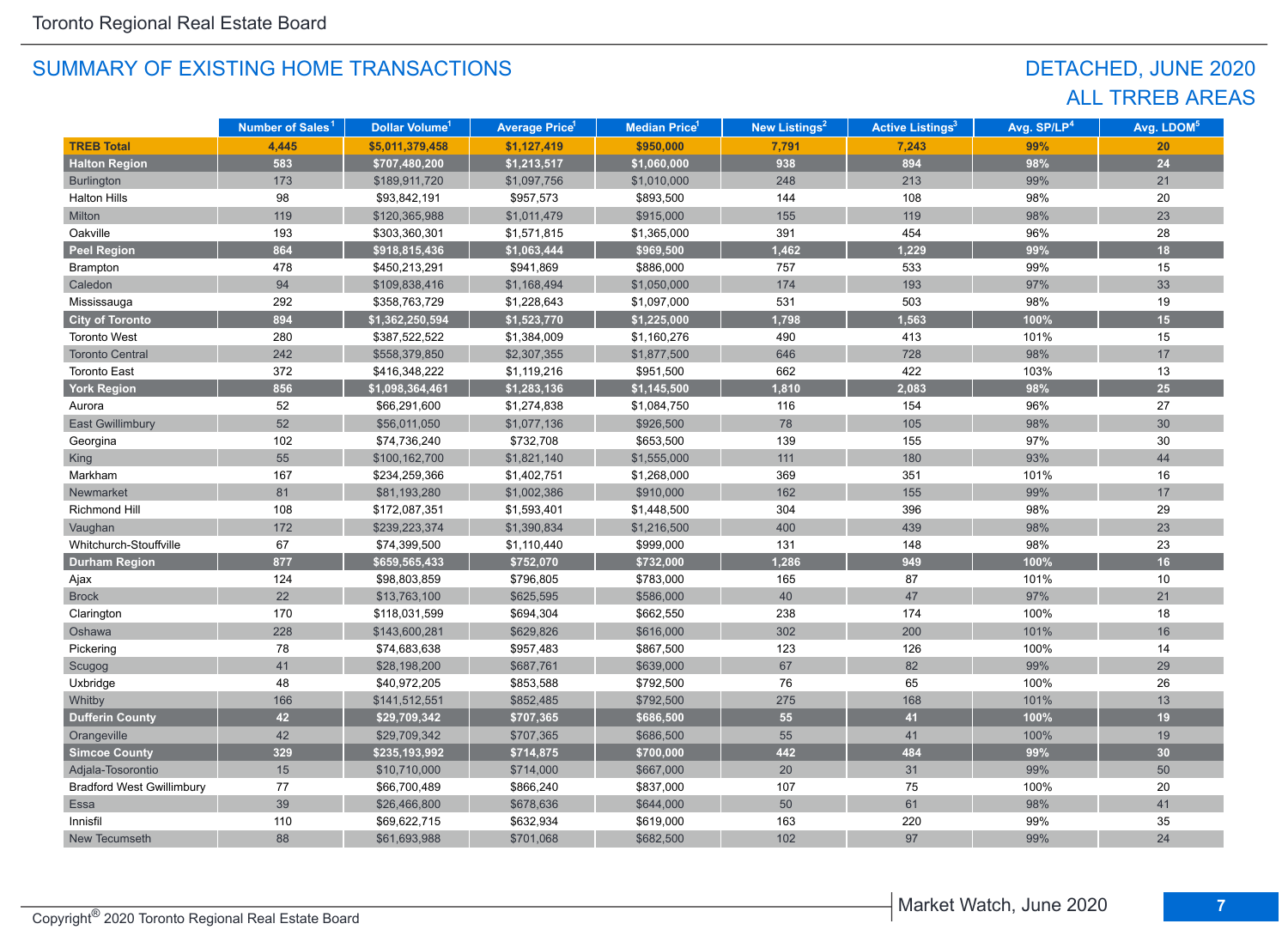## DETACHED, JUNE 2020 CITY OF TORONTO MUNICIPAL BREAKDOWN

|                        | Number of Sales <sup>1</sup> | Dollar Volume <sup>1</sup> | <b>Average Price</b> <sup>1</sup> | <b>Median Price</b> <sup>1</sup> | New Listings <sup>2</sup> | <b>Active Listings<sup>3</sup></b> | Avg. SP/LP <sup>4</sup> | Avg. LDOM <sup>5</sup> |
|------------------------|------------------------------|----------------------------|-----------------------------------|----------------------------------|---------------------------|------------------------------------|-------------------------|------------------------|
| <b>TREB Total</b>      | 4.445                        | \$5,011,379,458            | \$1,127,419                       | \$950,000                        | 7,791                     | 7,243                              | 99%                     | 20                     |
| <b>City of Toronto</b> | 894                          | \$1,362,250,594            | \$1,523,770                       | \$1,225,000                      | 1,798                     | 1,563                              | 100%                    | 15                     |
| <b>Toronto West</b>    | 280                          | \$387,522,522              | \$1,384,009                       | \$1,160,276                      | 490                       | 413                                | 101%                    | 15                     |
| Toronto W01            | 20                           | \$38,432,620               | \$1,921,631                       | \$1,862,575                      | 30                        | 20                                 | 102%                    | 12                     |
| Toronto W02            | 25                           | \$36,627,000               | \$1,465,080                       | \$1,552,000                      | 42                        | 28                                 | 102%                    | 13                     |
| Toronto W03            | 22                           | \$21,075,687               | \$957,986                         | \$936,500                        | 36                        | 33                                 | 103%                    | 10                     |
| Toronto W04            | 32                           | \$34,330,920               | \$1,072,841                       | \$937,500                        | 64                        | 70                                 | 100%                    | 15                     |
| Toronto W05            | 10                           | \$10,680,320               | \$1,068,032                       | \$977,500                        | 32                        | 37                                 | 98%                     | 24                     |
| Toronto W06            | 47                           | \$56,675,587               | \$1,205,864                       | \$1,120,000                      | 69                        | 56                                 | 102%                    | 14                     |
| Toronto W07            | 9                            | \$15,218,000               | \$1,690,889                       | \$1,800,000                      | 21                        | 20                                 | 101%                    | 28                     |
| Toronto W08            | 63                           | \$124,272,561              | \$1,972,580                       | \$1,615,000                      | 115                       | 97                                 | 100%                    | 14                     |
| Toronto W09            | 22                           | \$24,637,126               | \$1,119,869                       | \$1,065,787                      | 41                        | 34                                 | 103%                    | 22                     |
| Toronto W10            | 30                           | \$25,572,701               | \$852,423                         | \$849,600                        | 40                        | 18                                 | 101%                    | 16                     |
| <b>Toronto Central</b> | 242                          | \$558,379,850              | \$2,307,355                       | \$1,877,500                      | 646                       | 728                                | 98%                     | 17                     |
| <b>Toronto C01</b>     | $\overline{7}$               | \$13,251,000               | \$1,893,000                       | \$1,661,000                      | 16                        | 15                                 | 110%                    | 15                     |
| Toronto C02            | 12                           | \$27,342,016               | \$2,278,501                       | \$2,152,500                      | 26                        | 28                                 | 98%                     | 17                     |
| Toronto C03            | 33                           | \$101,655,918              | \$3,080,482                       | \$1,820,000                      | 64                        | 48                                 | 96%                     | 12                     |
| Toronto C04            | 51                           | \$114,789,116              | \$2,250,767                       | \$2,251,800                      | 129                       | 113                                | 101%                    | 12                     |
| Toronto C06            | $\overline{7}$               | \$11,050,000               | \$1,578,571                       | \$1,310,000                      | 26                        | 27                                 | 99%                     | 11                     |
| Toronto C07            | 14                           | \$22,229,500               | \$1,587,821                       | \$1,452,500                      | 76                        | 104                                | 97%                     | 28                     |
| Toronto C08            | $\overline{0}$               | \$0                        | \$0                               |                                  | 2                         | $\overline{4}$                     |                         |                        |
| Toronto C09            | 6                            | \$21,815,000               | \$3,635,833                       | \$2,500,000                      | 17                        | 21                                 | 98%                     | 11                     |
| Toronto C10            | 13                           | \$24,008,000               | \$1,846,769                       | \$1,675,000                      | 24                        | $17\,$                             | 102%                    | 10                     |
| Toronto C11            | 16                           | \$41,970,000               | \$2,623,125                       | \$2,670,000                      | 29                        | 21                                 | 100%                    | 9                      |
| Toronto C12            | 21                           | \$70,543,000               | \$3,359,190                       | \$3,200,000                      | $72\,$                    | 99                                 | 94%                     | 19                     |
| Toronto C13            | 20                           | \$35,313,000               | \$1,765,650                       | \$1,500,000                      | 51                        | 62                                 | 97%                     | 28                     |
| Toronto C14            | 13                           | \$25,198,000               | \$1,938,308                       | \$1,745,000                      | 59                        | 102                                | 94%                     | 26                     |
| Toronto C15            | 29                           | \$49,215,300               | \$1,697,079                       | \$1,570,000                      | 55                        | 67                                 | 98%                     | 26                     |
| <b>Toronto East</b>    | 372                          | \$416,348,222              | \$1,119,216                       | \$951,500                        | 662                       | 422                                | 103%                    | 13                     |
| Toronto E01            | 18                           | \$25,000,941               | \$1,388,941                       | \$1,260,000                      | 36                        | 21                                 | 113%                    | 6                      |
| Toronto E02            | 28                           | \$47,818,696               | \$1,707,811                       | \$1,599,950                      | 59                        | 31                                 | 102%                    | 11                     |
| Toronto E03            | 64                           | \$78,271,414               | \$1,222,991                       | \$1,114,457                      | 112                       | 61                                 | 106%                    | 9                      |
| Toronto E04            | 59                           | \$55,951,444               | \$948,330                         | \$847,000                        | 93                        | 51                                 | 101%                    | 13                     |
| Toronto E05            | 26                           | \$27,509,288               | \$1,058,050                       | \$1,020,000                      | 52                        | 36                                 | 103%                    | 15                     |
| Toronto E06            | 28                           | \$36,387,250               | \$1,299,545                       | \$1,059,375                      | 44                        | 32                                 | 102%                    | 14                     |
| Toronto E07            | 16                           | \$16,118,000               | \$1,007,375                       | \$989,500                        | 38                        | 31                                 | 106%                    | 14                     |
| Toronto E08            | 36                           | \$39,851,000               | \$1,106,972                       | \$942,000                        | 62                        | 48                                 | 99%                     | 16                     |
| Toronto E09            | 38                           | \$32,349,289               | \$851,297                         | \$852,095                        | 68                        | 38                                 | 103%                    | 16                     |
| Toronto E10            | 40                           | \$40,230,400               | \$1,005,760                       | \$927,500                        | 60                        | 46                                 | 101%                    | 16                     |
| Toronto E11            | 19                           | \$16,860,500               | \$887,395                         | \$890,000                        | 38                        | 27                                 | 102%                    | 10                     |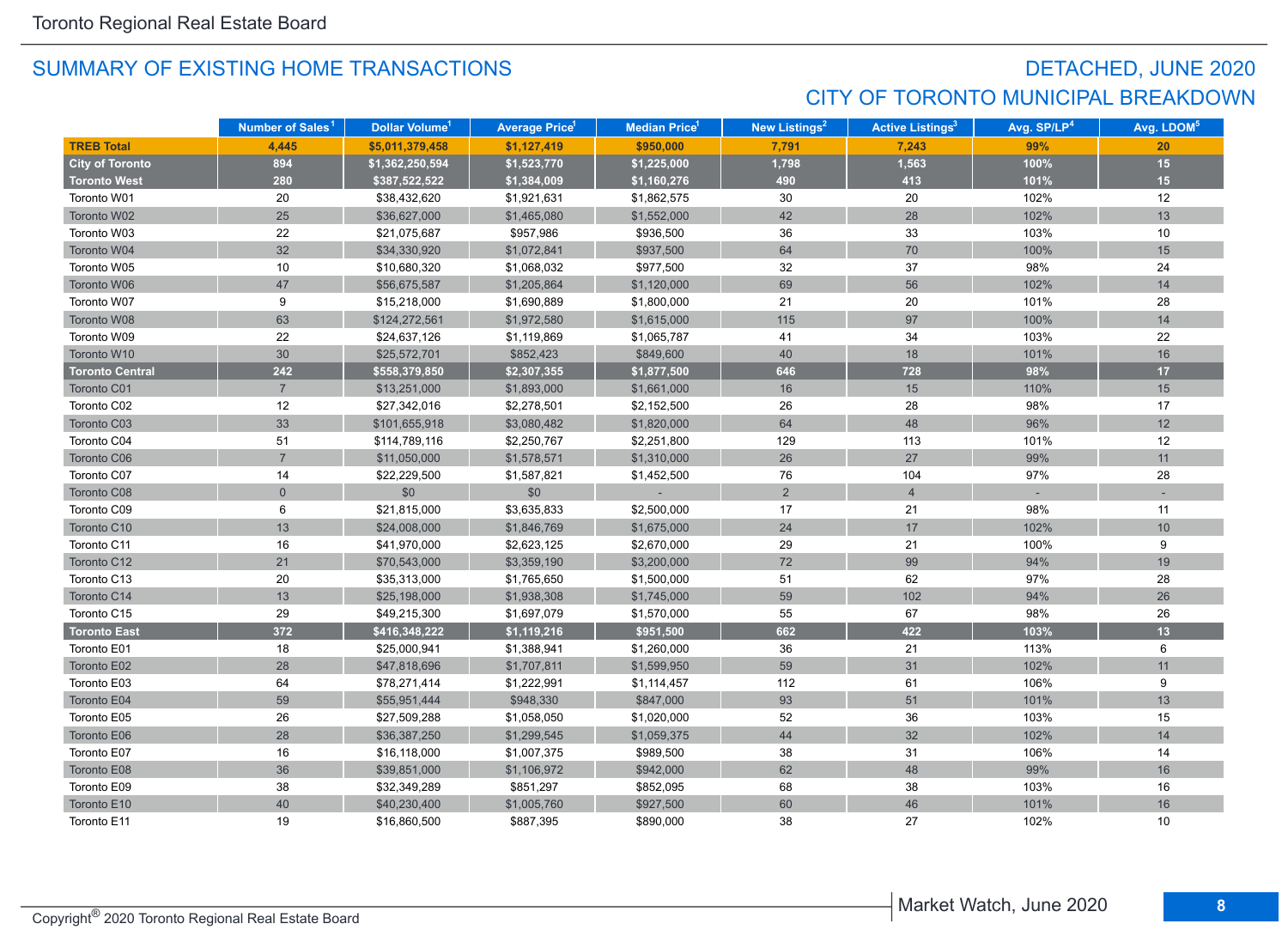## SEMI-DETACHED, JUNE 2020 ALL TRREB AREAS

|                                  | Number of Sales <sup>1</sup> | Dollar Volume <sup>1</sup> | <b>Average Price</b> 1 | Median Price <sup>1</sup> | <b>New Listings<sup>2</sup></b> | <b>Active Listings<sup>3</sup></b> | Avg. SP/LP <sup>4</sup> | Avg. LDOM <sup>5</sup> |
|----------------------------------|------------------------------|----------------------------|------------------------|---------------------------|---------------------------------|------------------------------------|-------------------------|------------------------|
| <b>TREB Total</b>                | 798                          | \$741,452,395              | \$929,138              | \$811,500                 | 1,253                           | 704                                | 104%                    | 11                     |
| <b>Halton Region</b>             | 46                           | \$36,274,850               | \$788,584              | \$781,000                 | 68                              | 33                                 | 100%                    | 11                     |
| <b>Burlington</b>                | 15                           | \$11,764,650               | \$784,310              | \$793,750                 | 26                              | 13                                 | 101%                    | 6                      |
| <b>Halton Hills</b>              | 3                            | \$2,056,500                | \$685,500              | \$724,000                 | $\overline{2}$                  | $\mathbf{1}$                       | 99%                     | 38                     |
| Milton                           | 21                           | \$16,234,700               | \$773,081              | \$765,000                 | 30                              | 14                                 | 100%                    | 11                     |
| Oakville                         | $\overline{7}$               | \$6,219,000                | \$888,429              | \$910,000                 | 10                              | 5                                  | 100%                    | 10                     |
| <b>Peel Region</b>               | 298                          | \$231,006,553              | \$775,190              | \$772,750                 | 432                             | 233                                | 101%                    | 12                     |
| Brampton                         | 199                          | \$149,201,290              | \$749,755              | \$750,000                 | 251                             | 118                                | 101%                    | 11                     |
| Caledon                          | $9\phantom{.}$               | \$6,956,900                | \$772,989              | \$749,900                 | $10$                            | $6\phantom{1}$                     | 98%                     | 16                     |
| Mississauga                      | $90\,$                       | \$74,848,363               | \$831,648              | \$796,000                 | 171                             | 109                                | 101%                    | 14                     |
| <b>City of Toronto</b>           | 263                          | \$338,699,890              | \$1,287,832            | \$1,225,000               | 451                             | 265                                | 106%                    | $\overline{9}$         |
| <b>Toronto West</b>              | 76                           | \$83,579,479               | \$1,099,730            | \$1,027,565               | 131                             | 84                                 | 108%                    | 11                     |
| <b>Toronto Central</b>           | 103                          | \$155,837,039              | \$1,512,981            | \$1,375,000               | 163                             | 98                                 | 104%                    | 11                     |
| <b>Toronto East</b>              | 84                           | \$99,283,372               | \$1,181,945            | \$1,149,000               | 157                             | 83                                 | 110%                    | 6                      |
| York Region                      | 92                           | \$79,122,369               | \$860,026              | \$856,500                 | 163                             | 118                                | 102%                    | 13                     |
| Aurora                           | 4                            | \$3,198,750                | \$799,688              | \$782,500                 | 8                               | 8                                  | 101%                    | 14                     |
| <b>East Gwillimbury</b>          | $\overline{2}$               | \$1,461,080                | \$730,540              | \$730,540                 | $\overline{2}$                  | $\overline{4}$                     | 100%                    | 27                     |
| Georgina                         | 1                            | \$600,000                  | \$600,000              | \$600,000                 | $\overline{4}$                  | 3                                  | 100%                    | 6                      |
| <b>King</b>                      | $\overline{2}$               | \$1,625,000                | \$812,500              | \$812,500                 | $\mathbf{3}$                    | $\overline{1}$                     | 98%                     | $\overline{4}$         |
| Markham                          | $19$                         | \$17,754,500               | \$934,447              | \$920,000                 | 32                              | 23                                 | 104%                    | 10                     |
| Newmarket                        | 15                           | \$10,624,600               | \$708,307              | \$725,000                 | 27                              | 18                                 | 100%                    | 22                     |
| Richmond Hill                    | 10                           | \$9,031,638                | \$903,164              | \$901,250                 | 27                              | 24                                 | 105%                    | 11                     |
| Vaughan                          | 33                           | \$30,186,000               | \$914,727              | \$910,000                 | 45                              | 30                                 | 101%                    | 11                     |
| Whitchurch-Stouffville           | 6                            | \$4,640,801                | \$773,467              | \$778,401                 | 15                              | $\overline{7}$                     | 102%                    | 10                     |
| <b>Durham Region</b>             | 82                           | \$46,261,433               | \$564,164              | \$547,500                 | 118                             | 46                                 | 104%                    | 10                     |
| Ajax                             | 13                           | \$8,660,500                | \$666,192              | \$670,000                 | 19                              | 8                                  | 102%                    | 14                     |
| <b>Brock</b>                     |                              | \$360,000                  | \$360,000              | \$360,000                 | $\mathbf{1}$                    | $\mathbf 0$                        | 97%                     | 10                     |
| Clarington                       | 8                            | \$3,646,600                | \$455,825              | \$467,550                 | 13                              | 10                                 | 102%                    | 17                     |
| Oshawa                           | 38                           | \$19,087,400               | \$502,300              | \$507,500                 | 53                              | 15                                 | 107%                    | 8                      |
| Pickering                        | 13                           | \$8,854,600                | \$681,123              | \$687,500                 | 15                              | 5                                  | 104%                    | 10                     |
| Scugog                           |                              | \$510,300                  | \$510,300              | \$510,300                 |                                 | $\overline{0}$                     | 102%                    | $\overline{7}$         |
| Uxbridge                         | $\mathbf{1}$                 | \$590,033                  | \$590,033              | \$590,033                 | $\mathbf{1}$                    | $\mathbf 0$                        | 105%                    | $\overline{2}$         |
| Whitby                           | $\overline{7}$               | \$4,552,000                | \$650,286              | \$655,000                 | 15                              | 8                                  | 104%                    | $\overline{4}$         |
| <b>Dufferin County</b>           | $\overline{4}$               | \$2,074,000                | \$518,500              | \$517,500                 | 5 <sup>1</sup>                  | $\overline{\mathbf{3}}$            | 100%                    | 9 <sup>1</sup>         |
| Orangeville                      | $\overline{4}$               | \$2,074,000                | \$518,500              | \$517,500                 | $5\overline{)}$                 | $\mathbf{3}$                       | 100%                    | 9                      |
| <b>Simcoe County</b>             | 13                           | \$8,013,300                | \$616,408              | \$650,000                 | 16                              | 6                                  | 100%                    | 13                     |
| Adjala-Tosorontio                | $\overline{0}$               | \$0                        | \$0                    |                           | $\overline{0}$                  | $\overline{0}$                     |                         |                        |
| <b>Bradford West Gwillimbury</b> | 6                            | \$4,045,500                | \$674,250              | \$706,500                 | 9                               | $\overline{4}$                     | 100%                    | 17                     |
| Essa                             | $\overline{0}$               | \$0                        | \$0                    |                           | $\mathbf 0$                     | $\overline{0}$                     |                         |                        |
| Innisfil                         | $\mathbf 0$                  | \$0                        | \$0                    |                           | 0                               | 0                                  |                         |                        |
| New Tecumseth                    |                              | \$3,967,800                | \$566,829              | \$589,900                 |                                 | $\overline{2}$                     | 101%                    | 9                      |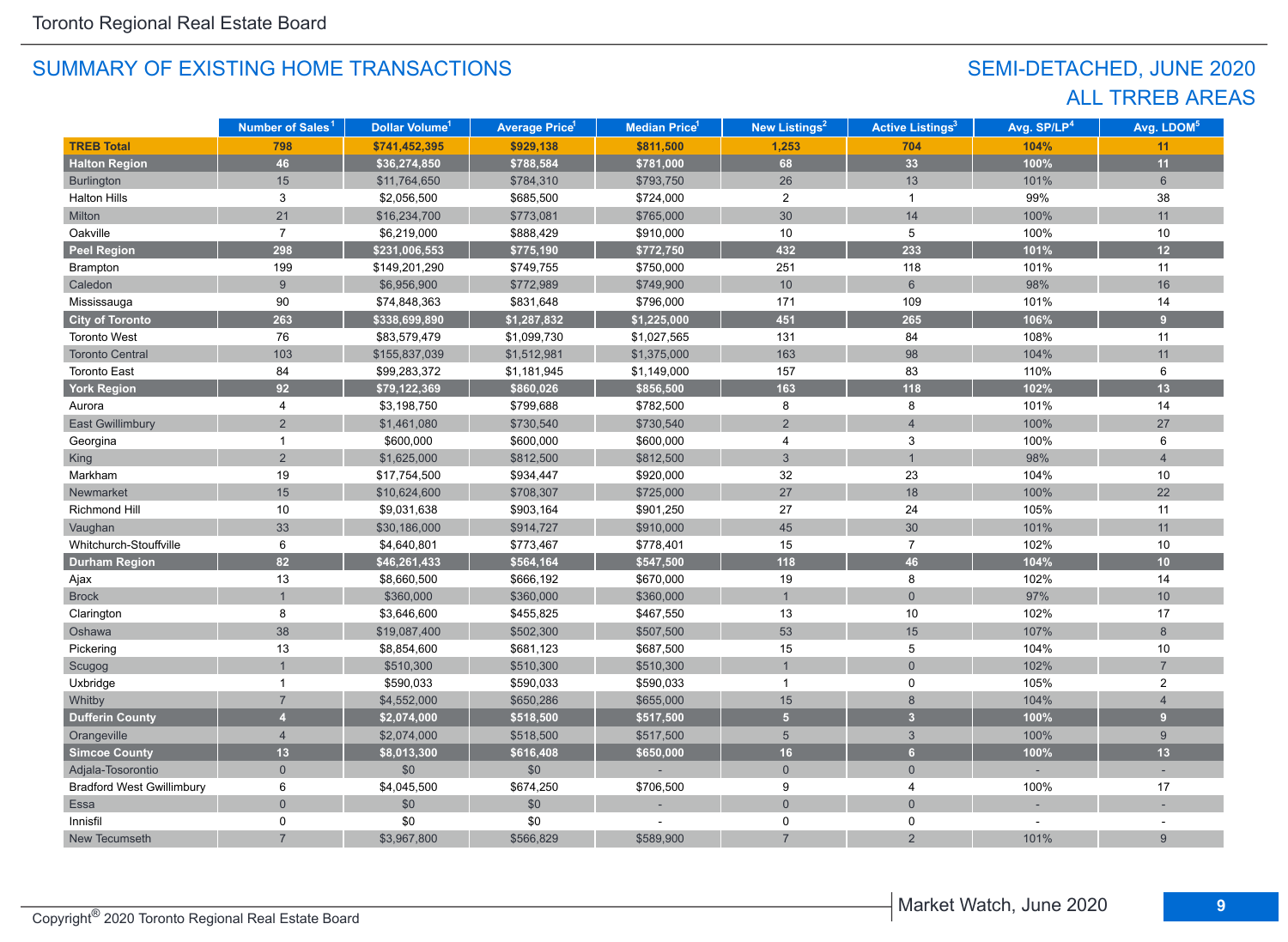## SEMI-DETACHED, JUNE 2020 CITY OF TORONTO MUNICIPAL BREAKDOWN

|                        | Number of Sales <sup>1</sup> | Dollar Volume <sup>1</sup> | <b>Average Price</b> <sup>1</sup> | <b>Median Price<sup>1</sup></b> | New Listings <sup>2</sup> | <b>Active Listings<sup>3</sup></b> | Avg. SP/LP <sup>4</sup> | Avg. LDOM <sup>5</sup> |
|------------------------|------------------------------|----------------------------|-----------------------------------|---------------------------------|---------------------------|------------------------------------|-------------------------|------------------------|
| <b>TREB Total</b>      | 798                          | \$741,452,395              | \$929,138                         | \$811,500                       | 1.253                     | 704                                | 104%                    | 11                     |
| <b>City of Toronto</b> | 263                          | \$338,699,890              | \$1,287,832                       | \$1,225,000                     | 451                       | 265                                | 106%                    | 9                      |
| <b>Toronto West</b>    | 76                           | \$83,579,479               | \$1,099,730                       | \$1,027,565                     | 131                       | 84                                 | 108%                    | 11                     |
| Toronto W01            | 10                           | \$14,281,216               | \$1,428,122                       | \$1,360,750                     | 16                        | $\overline{7}$                     | 116%                    | 8                      |
| Toronto W02            | 26                           | \$33,514,734               | \$1,289,028                       | \$1,290,710                     | 38                        | 17                                 | 111%                    | $6\phantom{1}$         |
| Toronto W03            | 16                           | \$15,387,130               | \$961,696                         | \$918,500                       | 22                        | 13                                 | 104%                    | 6                      |
| Toronto W04            |                              | \$920,000                  | \$920,000                         | \$920,000                       | $6\phantom{1}$            | $\overline{4}$                     | 105%                    | 6                      |
| Toronto W05            | 17                           | \$13,585,400               | \$799,141                         | \$785,000                       | 34                        | 28                                 | 100%                    | 24                     |
| Toronto W06            | $\overline{3}$               | \$3,199,000                | \$1,066,333                       | \$980,000                       | $6\phantom{1}$            | 9                                  | 102%                    | 18                     |
| Toronto W07            | 0                            | \$0                        | \$0                               |                                 | 0                         | $\mathbf{1}$                       | $\sim$                  |                        |
| Toronto W08            | $\overline{2}$               | \$1,954,999                | \$977,500                         | \$977,500                       | $\overline{7}$            | $\overline{4}$                     | 101%                    | 3                      |
| Toronto W09            | 0                            | \$0                        | \$0                               |                                 | $\mathbf{1}$              | $\mathbf{1}$                       | $\sim$                  |                        |
| Toronto W10            | $\mathbf{1}$                 | \$737,000                  | \$737,000                         | \$737,000                       | $\mathbf{1}$              | $\overline{0}$                     | 101%                    | 9                      |
| <b>Toronto Central</b> | 103                          | \$155,837,039              | \$1,512,981                       | \$1,375,000                     | 163                       | 98                                 | 104%                    | 11                     |
| Toronto C01            | 22                           | \$35,575,636               | \$1,617,074                       | \$1,612,450                     | 38                        | 28                                 | 104%                    | 9                      |
| Toronto C02            | 19                           | \$39,972,815               | \$2,103,832                       | \$1,801,000                     | 36                        | 18                                 | 105%                    | $\overline{7}$         |
| Toronto C03            | $6\phantom{a}$               | \$6,676,000                | \$1,112,667                       | \$1,060,000                     | 12                        | 10                                 | 102%                    | 13                     |
| Toronto C04            | 6                            | \$9,065,000                | \$1,510,833                       | \$1,565,000                     | 8                         | 3                                  | 102%                    | 5                      |
| Toronto C06            | 3                            | \$3,358,800                | \$1,119,600                       | \$975,000                       | $\overline{0}$            | $\overline{0}$                     | 99%                     | 69                     |
| Toronto C07            | $\overline{4}$               | \$3,878,000                | \$969,500                         | \$991,500                       | 6                         | 5                                  | 100%                    | 6                      |
| Toronto C08            | 6                            | \$8,745,000                | \$1,457,500                       | \$1,515,000                     | $\boldsymbol{8}$          | $\overline{7}$                     | 98%                     | 22                     |
| Toronto C09            | 3                            | \$6,866,000                | \$2,288,667                       | \$2,221,000                     | $\overline{7}$            | 4                                  | 98%                     | 13                     |
| Toronto C10            | 16                           | \$22,187,500               | \$1,386,719                       | \$1,375,000                     | 15                        | $\mathbf{3}$                       | 106%                    | $\overline{7}$         |
| Toronto C11            | 8                            | \$10,260,100               | \$1,282,513                       | \$1,302,000                     | 10                        | 5                                  | 105%                    | 11                     |
| Toronto C12            |                              | \$1,076,888                | \$1,076,888                       | \$1,076,888                     | $\mathbf{1}$              | $\overline{1}$                     | 91%                     | 27                     |
| Toronto C13            | 6                            | \$5,222,000                | \$870,333                         | \$842,500                       | 8                         | $\overline{c}$                     | 112%                    | $\overline{4}$         |
| Toronto C14            | $\overline{0}$               | \$0                        | \$0                               |                                 | $\overline{0}$            | $\overline{1}$                     |                         |                        |
| Toronto C15            | 3                            | \$2,953,300                | \$984,433                         | \$969,500                       | 14                        | 11                                 | 102%                    | 8                      |
| <b>Toronto East</b>    | 84                           | \$99,283,372               | \$1,181,945                       | \$1,149,000                     | 157                       | 83                                 | 110%                    | 6 <sup>1</sup>         |
| Toronto E01            | 34                           | \$45,111,598               | \$1,326,812                       | \$1,259,500                     | 61                        | 27                                 | 113%                    | $\overline{4}$         |
| Toronto E02            | 21                           | \$25,806,299               | \$1,228,871                       | \$1,220,000                     | 34                        | 14                                 | 106%                    | $5\phantom{.0}$        |
| Toronto E03            | 14                           | \$16,537,275               | \$1,181,234                       | \$1,165,000                     | 26                        | 13                                 | 113%                    | $\overline{7}$         |
| Toronto E04            | $\overline{4}$               | \$3,346,900                | \$836,725                         | \$838,450                       | 13                        | 10                                 | 100%                    | 8                      |
| Toronto E05            | $\mathbf{1}$                 | \$765,000                  | \$765,000                         | \$765,000                       | 3                         | 4                                  | 97%                     | 33                     |
| Toronto E06            | $\overline{0}$               | \$0                        | \$0                               | $\sim$                          | $\mathbf{0}$              | $\overline{0}$                     |                         |                        |
| Toronto E07            | 4                            | \$3,114,800                | \$778,700                         | \$785,900                       | 3                         | $\mathbf{1}$                       | 98%                     | 17                     |
| Toronto E08            |                              | \$790,000                  | \$790,000                         | \$790,000                       | $\overline{1}$            | $\mathbf 0$                        | 108%                    | $5\overline{)}$        |
| Toronto E09            | $\mathbf{1}$                 | \$787,500                  | \$787,500                         | \$787,500                       | 3                         | $\overline{c}$                     | 102%                    | 11                     |
| Toronto E10            | $\overline{2}$               | \$1,409,000                | \$704,500                         | \$704,500                       | 3                         | $\mathfrak{Z}$                     | 109%                    | $\overline{7}$         |
| Toronto E11            | $\overline{2}$               | \$1,615,000                | \$807,500                         | \$807,500                       | 10                        | 9                                  | 99%                     | 8                      |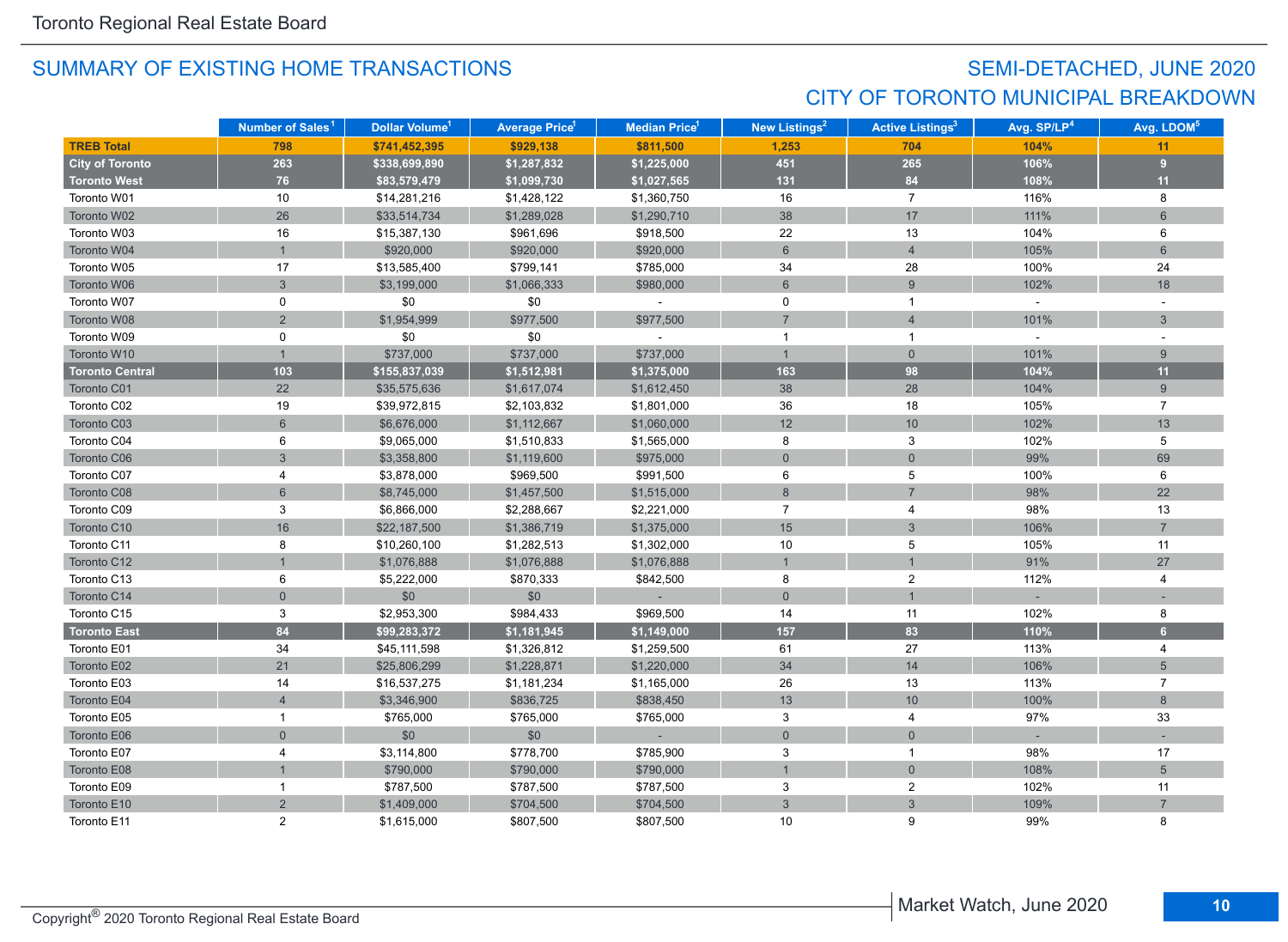## ATT/ROW/TWNHOUSE, JUNE 2020 ALL TRREB AREAS

|                                  | Number of Sales <sup>1</sup> | Dollar Volume <sup>1</sup> | <b>Average Price</b> <sup>1</sup> | Median Price <sup>1</sup> | New Listings <sup>2</sup> | <b>Active Listings<sup>3</sup></b> | Avg. SP/LP <sup>4</sup> | Avg. LDOM <sup>5</sup> |
|----------------------------------|------------------------------|----------------------------|-----------------------------------|---------------------------|---------------------------|------------------------------------|-------------------------|------------------------|
| <b>TREB Total</b>                | 887                          | \$697,527,990              | \$786,390                         | \$740,000                 | 1,433                     | 920                                | 102%                    | 13                     |
| <b>Halton Region</b>             | 164                          | \$128,156,076              | \$781,439                         | \$754,500                 | 256                       | $142$                              | 100%                    | 12                     |
| <b>Burlington</b>                | 24                           | \$17,658,400               | \$735,767                         | \$735,000                 | 30                        | 13                                 | 102%                    | $\overline{7}$         |
| Halton Hills                     | 13                           | \$8,913,300                | \$685,638                         | \$682,000                 | 15                        | 5                                  | 101%                    | 9                      |
| Milton                           | 71                           | \$50,654,685               | \$713,446                         | \$712,000                 | 110                       | 55                                 | 101%                    | 11                     |
| Oakville                         | 56                           | \$50,929,691               | \$909,459                         | \$888,750                 | 101                       | 69                                 | 99%                     | 16                     |
| <b>Peel Region</b>               | 181                          | \$132,181,186              | \$730,283                         | \$730,000                 | 290                       | 166                                | 100%                    | 14                     |
| Brampton                         | 130                          | \$92,545,287               | \$711,887                         | \$715,500                 | 215                       | 126                                | 100%                    | 14                     |
| Caledon                          | 20                           | \$14,899,500               | \$744,975                         | \$738,500                 | 29                        | 17                                 | 99%                     | 19                     |
| Mississauga                      | 31                           | \$24,736,399               | \$797,948                         | \$786,000                 | 46                        | 23                                 | 101%                    | 11                     |
| <b>City of Toronto</b>           | $121$                        | \$132,473,996              | \$1,094,826                       | \$1,075,000               | 203                       | 127                                | 105%                    | 11                     |
| <b>Toronto West</b>              | 38                           | \$38,759,990               | \$1,020,000                       | \$1,042,500               | 66                        | 41                                 | 105%                    | 10                     |
| <b>Toronto Central</b>           | 41                           | \$54,912,618               | \$1,339,332                       | \$1,320,000               | 79                        | 65                                 | 102%                    | 13                     |
| <b>Toronto East</b>              | 42                           | \$38,801,388               | \$923,843                         | \$815,050                 | 58                        | 21                                 | 111%                    | 9                      |
| <b>York Region</b>               | 201                          | \$172,655,155              | \$858,981                         | \$848,000                 | 410                       | 342                                | 102%                    | 15                     |
| Aurora                           | 19                           | \$14,980,800               | \$788,463                         | \$777,000                 | 30                        | 18                                 | 100%                    | 14                     |
| <b>East Gwillimbury</b>          | $6\overline{6}$              | \$4,049,400                | \$674,900                         | \$683,250                 | 14                        | 11                                 | 100%                    | 15                     |
| Georgina                         | $\overline{7}$               | \$3,703,000                | \$529,000                         | \$533,000                 | 6                         | $\overline{1}$                     | 102%                    | 6                      |
| <b>King</b>                      | $\mathbf{3}$                 | \$3,182,000                | \$1,060,667                       | \$1,060,000               | $\mathbf{3}$              | $5\phantom{.}$                     | 99%                     | 10                     |
| Markham                          | 52                           | \$45,761,168               | \$880,022                         | \$859,995                 | 107                       | 85                                 | 104%                    | 13                     |
| Newmarket                        | 16                           | \$11,201,400               | \$700,088                         | \$700,000                 | 33                        | 33                                 | 101%                    | 14                     |
| Richmond Hill                    | 40                           | \$37,940,200               | \$948,505                         | \$944,900                 | 86                        | 69                                 | 103%                    | 17                     |
| Vaughan                          | 49                           | \$45,449,299               | \$927,537                         | \$893,500                 | 110                       | 103                                | 101%                    | 20                     |
| Whitchurch-Stouffville           | 9                            | \$6,387,888                | \$709,765                         | \$680,000                 | 21                        | 17                                 | 103%                    | $\overline{7}$         |
| <b>Durham Region</b>             | 169                          | \$100,016,287              | \$591,812                         | \$580,000                 | 217                       | 104                                | 102%                    | 11                     |
| Ajax                             | 25                           | \$16,025,743               | \$641,030                         | \$630,000                 | 48                        | 25                                 | 101%                    | 8                      |
| <b>Brock</b>                     | $\overline{0}$               | \$0                        | \$0                               |                           | $\overline{0}$            | $\mathbf{0}$                       |                         |                        |
| Clarington                       | 36                           | \$18,798,600               | \$522,183                         | \$532,500                 | 42                        | 22                                 | 104%                    | 10                     |
| Oshawa                           | 32                           | \$16,548,289               | \$517,134                         | \$520,000                 | 39                        | $17\,$                             | 100%                    | 13                     |
| Pickering                        | 24                           | \$16,586,000               | \$691,083                         | \$697,500                 | 20                        | 10                                 | 101%                    | 15                     |
| Scugog                           | $\overline{0}$               | \$0                        | \$0                               |                           | $\overline{0}$            | $\mathbf 0$                        |                         |                        |
| Uxbridge                         | 3                            | \$1,956,649                | \$652,216                         | \$590,000                 | $\overline{2}$            | 0                                  | 100%                    | 10                     |
| Whitby                           | 49                           | \$30,101,006               | \$614,306                         | \$617,000                 | 66                        | 30                                 | 103%                    | 9                      |
| <b>Dufferin County</b>           | 14                           | \$8,030,000                | \$573,571                         | \$590,000                 | 10 <sup>1</sup>           | п                                  | 101%                    | 11                     |
| Orangeville                      | 14                           | \$8,030,000                | \$573,571                         | \$590,000                 | 10                        | $\mathbf{1}$                       | 101%                    | 11                     |
| <b>Simcoe County</b>             | 37                           | \$24,015,290               | \$649,062                         | \$540,000                 | 47                        | 38                                 | 98%                     | 21                     |
| Adjala-Tosorontio                | $\overline{0}$               | \$0                        | \$0                               |                           | $\overline{0}$            | $\mathbf{0}$                       |                         |                        |
| <b>Bradford West Gwillimbury</b> | 3                            | \$1,956,000                | \$652,000                         | \$690,000                 | 9                         | 5                                  | 101%                    | $\overline{7}$         |
| Essa                             | $\overline{7}$               | \$3,196,900                | \$456,700                         | \$455,000                 | 9                         | $\overline{4}$                     | 99%                     | 11                     |
| Innisfil                         | 15                           | \$12,205,200               | \$813,680                         | \$575,000                 | 15                        | 25                                 | 97%                     | 30                     |
| New Tecumseth                    | 12                           | \$6,657,190                | \$554,766                         | \$544,250                 | 14                        | $\overline{\mathcal{A}}$           | 100%                    | 18                     |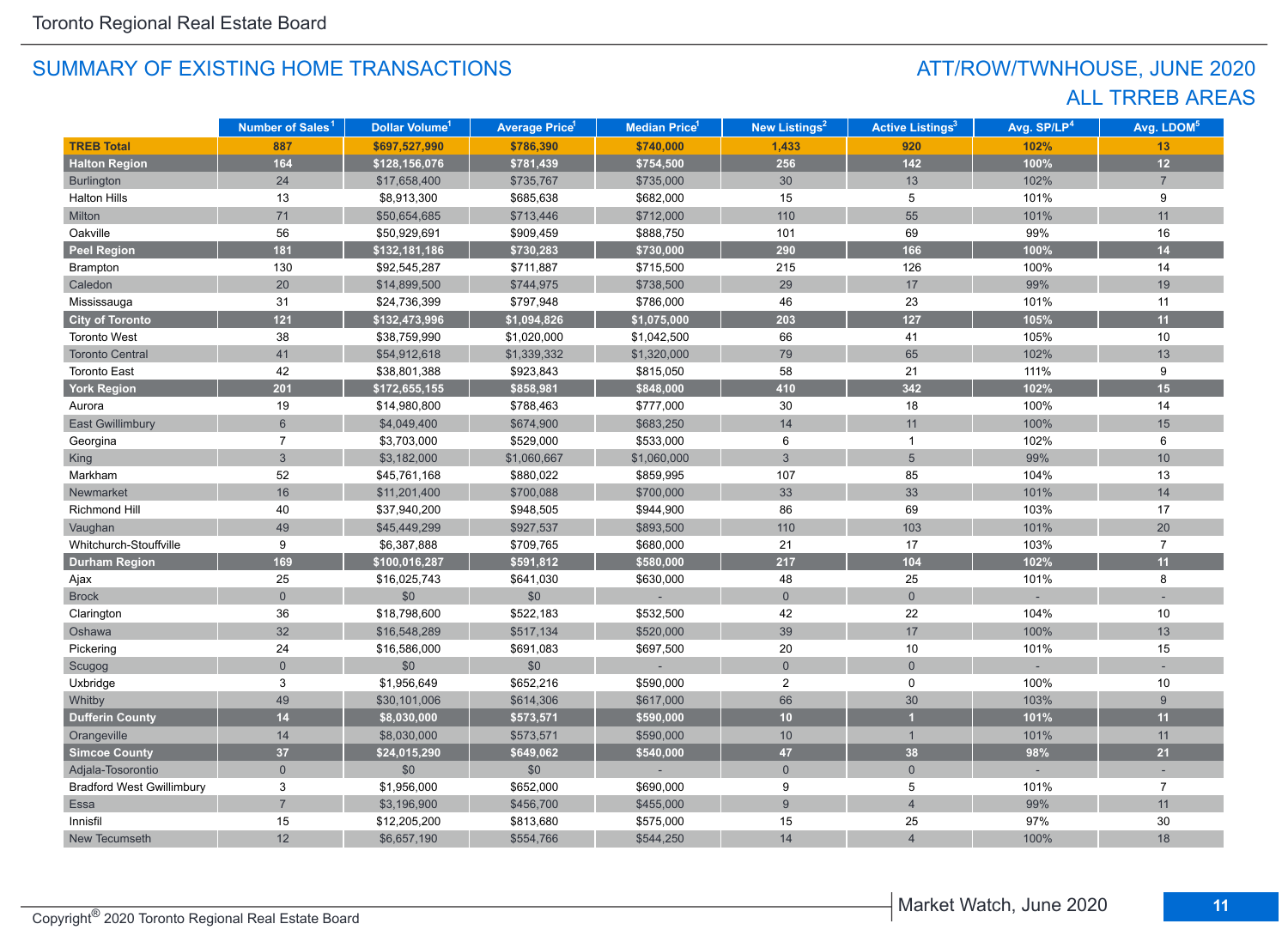## ATT/ROW/TWNHOUSE, JUNE 2020 CITY OF TORONTO MUNICIPAL BREAKDOWN

|                        | Number of Sales <sup>1</sup> | Dollar Volume <sup>1</sup> | <b>Average Price<sup>1</sup></b> | <b>Median Price<sup>1</sup></b> | New Listings <sup>2</sup> | <b>Active Listings<sup>3</sup></b> | Avg. SP/LP <sup>4</sup> | Avg. LDOM <sup>5</sup> |
|------------------------|------------------------------|----------------------------|----------------------------------|---------------------------------|---------------------------|------------------------------------|-------------------------|------------------------|
| <b>TREB Total</b>      | 887                          | \$697,527,990              | \$786,390                        | \$740,000                       | 1,433                     | 920                                | 102%                    | 13                     |
| <b>City of Toronto</b> | $121$                        | \$132,473,996              | \$1,094,826                      | \$1,075,000                     | 203                       | 127                                | 105%                    | 11                     |
| <b>Toronto West</b>    | 38                           | \$38,759,990               | \$1,020,000                      | \$1,042,500                     | 66                        | 41                                 | 105%                    | 10                     |
| Toronto W01            | 4                            | \$4,766,000                | \$1,191,500                      | \$1,163,000                     | 5                         | $\overline{a}$                     | 110%                    | 6                      |
| Toronto W02            | 12                           | \$13,726,500               | \$1,143,875                      | \$1,125,000                     | 12                        | $\overline{4}$                     | 109%                    | 13                     |
| Toronto W03            | $\overline{c}$               | \$1,742,500                | \$871,250                        | \$871,250                       | $\overline{1}$            | 0                                  | 107%                    | 28                     |
| Toronto W04            | $\overline{3}$               | \$2,317,000                | \$772,333                        | \$820,000                       | $6\phantom{1}$            | $\overline{4}$                     | 100%                    | 8                      |
| Toronto W05            | 6                            | \$4,784,990                | \$797,498                        | \$746,500                       | 15                        | 13                                 | 99%                     | 8                      |
| Toronto W06            | 6                            | \$6,075,000                | \$1,012,500                      | \$1,050,000                     | 15                        | 11                                 | 102%                    | $\overline{7}$         |
| Toronto W07            | 3                            | \$3,088,000                | \$1,029,333                      | \$930,000                       | 4                         | $\mathbf{1}$                       | 105%                    | $\overline{7}$         |
| Toronto W08            | $\overline{2}$               | \$2,260,000                | \$1,130,000                      | \$1,130,000                     | $\overline{5}$            | $\mathbf{3}$                       | 99%                     | 9                      |
| Toronto W09            | 0                            | \$0                        | \$0                              |                                 | $\overline{2}$            | $\overline{2}$                     | $\omega$                |                        |
| Toronto W10            | $\overline{0}$               | \$0                        | \$0                              |                                 | $\overline{1}$            | $\mathbf{1}$                       |                         |                        |
| <b>Toronto Central</b> | 41                           | \$54,912,618               | \$1,339,332                      | \$1,320,000                     | 79                        | 65                                 | 102%                    | 13                     |
| Toronto C01            | 17                           | \$21,649,600               | \$1,273,506                      | \$1,300,000                     | 26                        | 18                                 | 103%                    | 15                     |
| Toronto C02            | 5                            | \$7,960,000                | \$1,592,000                      | \$1,500,000                     | 12                        | 8                                  | 101%                    | 10                     |
| Toronto C03            | $\overline{0}$               | \$0                        | \$0                              |                                 | $\overline{2}$            | $\mathbf{3}$                       |                         |                        |
| Toronto C04            | 0                            | \$0                        | \$0                              |                                 | $\mathbf{1}$              | $\mathbf{1}$                       | $\sim$                  |                        |
| Toronto C06            |                              | \$1,150,000                | \$1,150,000                      | \$1,150,000                     | $\overline{1}$            | $\overline{0}$                     | 97%                     | $\overline{4}$         |
| Toronto C07            | $\mathbf 0$                  | \$0                        | \$0                              |                                 | 3                         | 3                                  |                         |                        |
| Toronto C08            | 9                            | \$11,588,018               | \$1,287,558                      | \$1,169,000                     | 14                        | 6                                  | 101%                    | 11                     |
| Toronto C09            | $\mathbf{1}$                 | \$1,950,000                | \$1,950,000                      | \$1,950,000                     | $\mathbf{1}$              | $\overline{2}$                     | 103%                    | $\overline{7}$         |
| Toronto C10            | $\overline{0}$               | \$0                        | \$0                              |                                 | $\overline{2}$            | $\mathbf{3}$                       |                         |                        |
| Toronto C11            | $\mathbf{1}$                 | \$2,197,000                | \$2,197,000                      | \$2,197,000                     | $\mathbf{3}$              | $\overline{2}$                     | 100%                    | 19                     |
| Toronto C12            | $\overline{0}$               | \$0                        | \$0                              |                                 | $\overline{2}$            | 5                                  |                         |                        |
| Toronto C13            | 3                            | \$2,923,000                | \$974,333                        | \$865,000                       | 4                         | 4                                  | 102%                    | 8                      |
| Toronto C14            | $\overline{4}$               | \$5,495,000                | \$1,373,750                      | \$1,357,500                     | $\overline{7}$            | 9                                  | 99%                     | 13                     |
| Toronto C15            | 0                            | \$0                        | \$0                              |                                 | $\mathbf{1}$              | $\mathbf{1}$                       | $\sim$                  |                        |
| <b>Toronto East</b>    | 42                           | \$38,801,388               | \$923,843                        | \$815,050                       | 58                        | 21                                 | 111%                    | 9                      |
| Toronto E01            | 13                           | \$15,127,000               | \$1,163,615                      | \$1,205,000                     | 14                        | 5                                  | 120%                    | 6                      |
| Toronto E02            | $\overline{3}$               | \$3,661,000                | \$1,220,333                      | \$1,135,000                     | $\mathbf{3}$              |                                    | 115%                    | $6\phantom{1}$         |
| Toronto E03            | $\mathbf{1}$                 | \$1,269,000                | \$1,269,000                      | \$1,269,000                     | $\overline{2}$            | $\mathbf{1}$                       | 117%                    | 6                      |
| Toronto E04            | 6                            | \$4,792,000                | \$798,667                        | \$798,000                       | 14                        | $\overline{7}$                     | 101%                    | 20                     |
| Toronto E05            | $\overline{2}$               | \$1,753,888                | \$876,944                        | \$876,944                       | 5                         | $\overline{2}$                     | 108%                    | 8                      |
| Toronto E06            | $\overline{0}$               | \$0                        | \$0                              | $\sim$ 10 $\pm$                 | $\overline{1}$            | $\overline{0}$                     |                         |                        |
| Toronto E07            | $\overline{2}$               | \$1,444,800                | \$722,400                        | \$722,400                       | 4                         | $\mathbf{1}$                       | 100%                    | 12                     |
| Toronto E08            | $\overline{4}$               | \$3,007,700                | \$751,925                        | \$751,350                       | $\overline{4}$            | $\overline{1}$                     | 108%                    | $\overline{7}$         |
| Toronto E09            | $\mathbf 0$                  | \$0                        | \$0                              |                                 | 0                         | 0                                  | $\omega$                | $\sim$                 |
| Toronto E10            | $\overline{3}$               | \$2,319,000                | \$773,000                        | \$765,000                       | $\overline{2}$            |                                    | 104%                    | 12                     |
| Toronto E11            | 8                            | \$5,427,000                | \$678,375                        | \$667,500                       | 9                         | $\mathfrak{p}$                     | 103%                    | 8                      |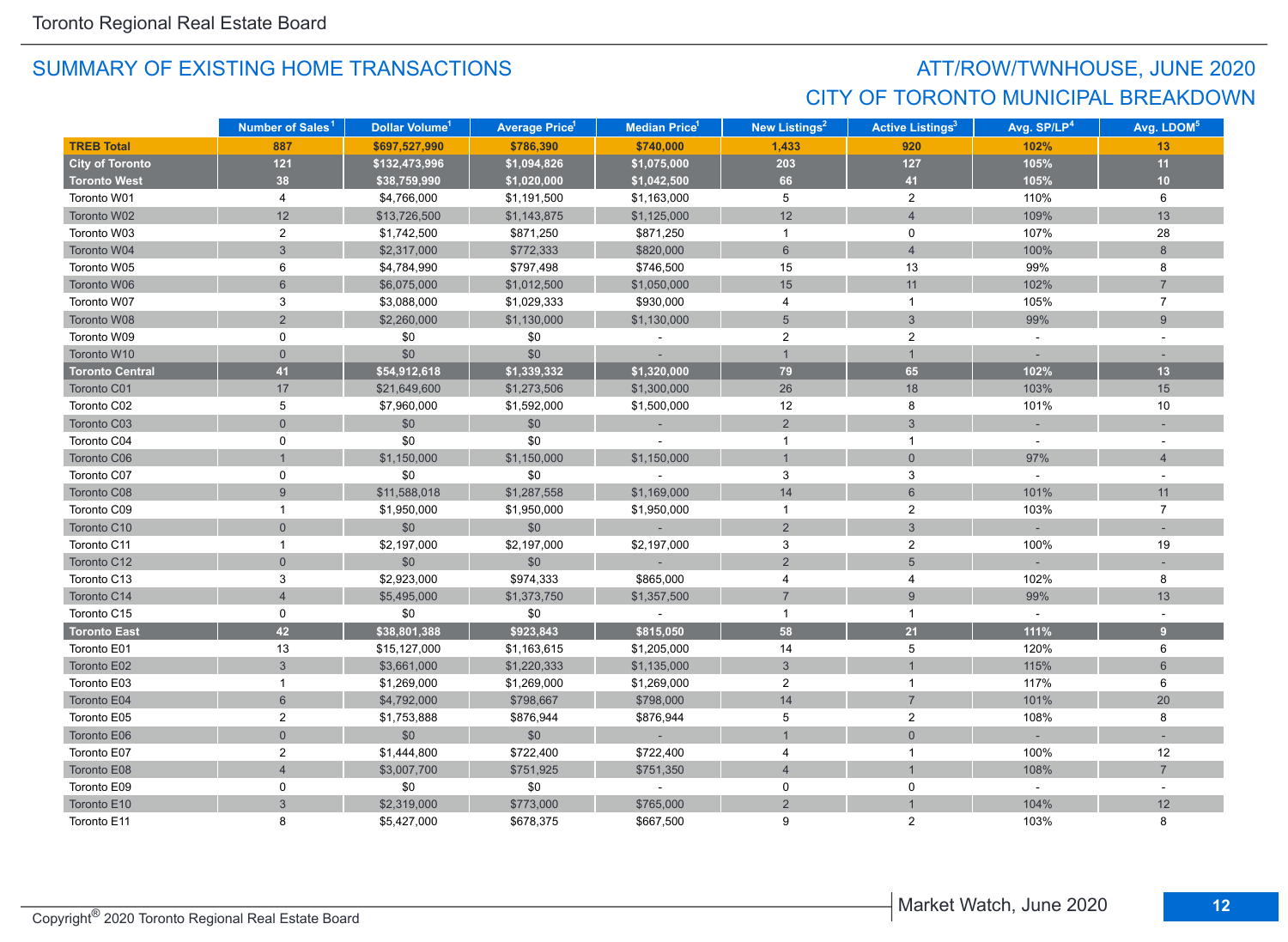## CONDO TOWNHOUSE, JUNE 2020 ALL TRREB AREAS

|                                  | Number of Sales <sup>1</sup> | <b>Dollar Volume<sup>1</sup></b> | <b>Average Price<sup>1</sup></b> | <b>Median Price</b> <sup>1</sup> | New Listings <sup>2</sup> | <b>Active Listings<sup>3</sup></b> | Avg. SP/LP <sup>4</sup> | Avg. LDOM <sup>5</sup> |
|----------------------------------|------------------------------|----------------------------------|----------------------------------|----------------------------------|---------------------------|------------------------------------|-------------------------|------------------------|
| <b>TREB Total</b>                | 686                          | \$449,259,421                    | \$654,897                        | \$617,450                        | 1,023                     | 704                                | 101%                    | 15                     |
| <b>Halton Region</b>             | 93                           | \$57,793,627                     | \$621,437                        | \$590,000                        | 133                       | 84                                 | 101%                    | 13                     |
| <b>Burlington</b>                | 40                           | \$24,861,037                     | \$621,526                        | \$591,000                        | 59                        | 37                                 | 101%                    | 15                     |
| <b>Halton Hills</b>              | 10                           | \$5,342,400                      | \$534,240                        | \$548,000                        | 11                        | 4                                  | 102%                    | 10                     |
| Milton                           | 16                           | \$9,285,200                      | \$580,325                        | \$562,000                        | 20                        | 8                                  | 101%                    | 12                     |
| Oakville                         | 27                           | \$18,304,990                     | \$677,963                        | \$666,000                        | 43                        | 35                                 | 99%                     | 13                     |
| <b>Peel Region</b>               | 217                          | \$138,777,736                    | \$639,529                        | \$610,000                        | 303                       | 195                                | 101%                    | 15                     |
| Brampton                         | 69                           | \$37,859,400                     | \$548,687                        | \$547,000                        | 84                        | 53                                 | 100%                    | 18                     |
| Caledon                          | $\overline{0}$               | $$0$$                            | $$0$$                            |                                  | $\mathbf{1}$              | $\overline{2}$                     |                         |                        |
| Mississauga                      | 148                          | \$100,918,336                    | \$681,881                        | \$647,500                        | 218                       | 140                                | 101%                    | 14                     |
| <b>City of Toronto</b>           | 243                          | \$178,869,298                    | \$736,088                        | \$660,000                        | 386                       | 269                                | 102%                    | 15                     |
| <b>Toronto West</b>              | 84                           | \$59,472,491                     | \$708,006                        | \$693,500                        | 132                       | $90\,$                             | 101%                    | 15                     |
| <b>Toronto Central</b>           | 84                           | \$72,742,478                     | \$865,982                        | \$791,000                        | 148                       | 120                                | 101%                    | 15                     |
| <b>Toronto East</b>              | 75                           | \$46,654,329                     | \$622,058                        | \$610,000                        | 106                       | 59                                 | 102%                    | 16                     |
| <b>York Region</b>               | 51                           | \$35,417,300                     | \$694,457                        | \$690,000                        | 93                        | 79                                 | 101%                    | 19                     |
| Aurora                           | 10                           | \$7,093,000                      | \$709,300                        | \$665,000                        | 9                         | 10                                 | 99%                     | 34                     |
| <b>East Gwillimbury</b>          | $\Omega$                     | \$0                              | \$0                              |                                  | $\mathbf{0}$              | $\overline{0}$                     |                         |                        |
| Georgina                         | 0                            | \$0                              | \$0                              |                                  | 0                         | 0                                  |                         |                        |
| King                             | $\overline{0}$               | \$0                              | \$0                              |                                  | $\overline{1}$            | $\overline{1}$                     |                         |                        |
| Markham                          | 27                           | \$18,556,500                     | \$687,278                        | \$697,800                        | 37                        | 24                                 | 101%                    | 16                     |
| Newmarket                        | 5                            | \$3,062,000                      | \$612,400                        | \$582,000                        | 10 <sup>1</sup>           | 9                                  | 101%                    | $\overline{7}$         |
| <b>Richmond Hill</b>             | 4                            | \$3,090,800                      | \$772,700                        | \$780,400                        | 11                        | 12                                 | 106%                    | 23                     |
| Vaughan                          | $\overline{3}$               | \$2,563,000                      | \$854,333                        | \$671,000                        | 16                        | 18                                 | 107%                    | 13                     |
| Whitchurch-Stouffville           | $\overline{c}$               | \$1,052,000                      | \$526,000                        | \$526,000                        | 9                         | 5                                  | 98%                     | 17                     |
| <b>Durham Region</b>             | 78                           | \$36,761,460                     | \$471,301                        | \$480,000                        | 99                        | 69                                 | 101%                    | 17                     |
| Ajax                             | $\overline{7}$               | \$3,440,000                      | \$491,429                        | \$452,000                        | $\overline{7}$            | $\overline{7}$                     | 99%                     | 22                     |
| <b>Brock</b>                     | $\overline{0}$               | \$0                              | \$0                              |                                  | $\mathsf{O}\xspace$       | $\mathbf{1}$                       |                         |                        |
| Clarington                       | 3                            | \$1,333,000                      | \$444,333                        | \$400,000                        | 5                         | 3                                  | 100%                    | 14                     |
| Oshawa                           | $30\,$                       | \$12,371,850                     | \$412,395                        | \$436,250                        | 34                        | 20                                 | 102%                    | 19                     |
| Pickering                        | 24                           | \$12,611,610                     | \$525,484                        | \$527,500                        | 38                        | 30                                 | 102%                    | 13                     |
| Scugog                           | $\overline{0}$               | \$0                              | \$0                              |                                  | $\overline{0}$            | $\overline{0}$                     |                         |                        |
| Uxbridge                         | 2                            | \$1,035,000                      | \$517,500                        | \$517,500                        | $\mathbf{1}$              | $\mathbf 0$                        | 98%                     | 50                     |
| Whitby                           | 12                           | \$5,970,000                      | \$497,500                        | \$476,000                        | 14                        | $\bf 8$                            | 100%                    | 11                     |
| <b>Dufferin County</b>           | $\overline{4}$               | \$1,640,000                      | \$410,000                        | \$413,500                        | $\overline{3}$            | $\overline{0}$                     | 102%                    | $\overline{3}$         |
| Orangeville                      | $\overline{4}$               | \$1,640,000                      | \$410,000                        | \$413,500                        | $\mathbf{3}$              | $\overline{0}$                     | 102%                    | $\mathbf{3}$           |
| <b>Simcoe County</b>             | $\overline{0}$               | \$0                              | \$0                              |                                  | $6\phantom{a}$            | 8                                  |                         |                        |
| Adjala-Tosorontio                | $\overline{0}$               | \$0                              | \$0                              |                                  | $\mathbf{0}$              | $\overline{0}$                     |                         |                        |
| <b>Bradford West Gwillimbury</b> | $\mathbf 0$                  | \$0                              | \$0                              |                                  | $\pmb{0}$                 | 0                                  |                         |                        |
| Essa                             | $\overline{0}$               | $$0$$                            | \$0                              |                                  | $\overline{0}$            | $\overline{0}$                     |                         |                        |
| Innisfil                         | 0                            | \$0                              | \$0                              |                                  | 1                         | $\overline{2}$                     |                         |                        |
| New Tecumseth                    | $\overline{0}$               | \$0                              | \$0                              |                                  | 5                         | $6\phantom{1}$                     |                         |                        |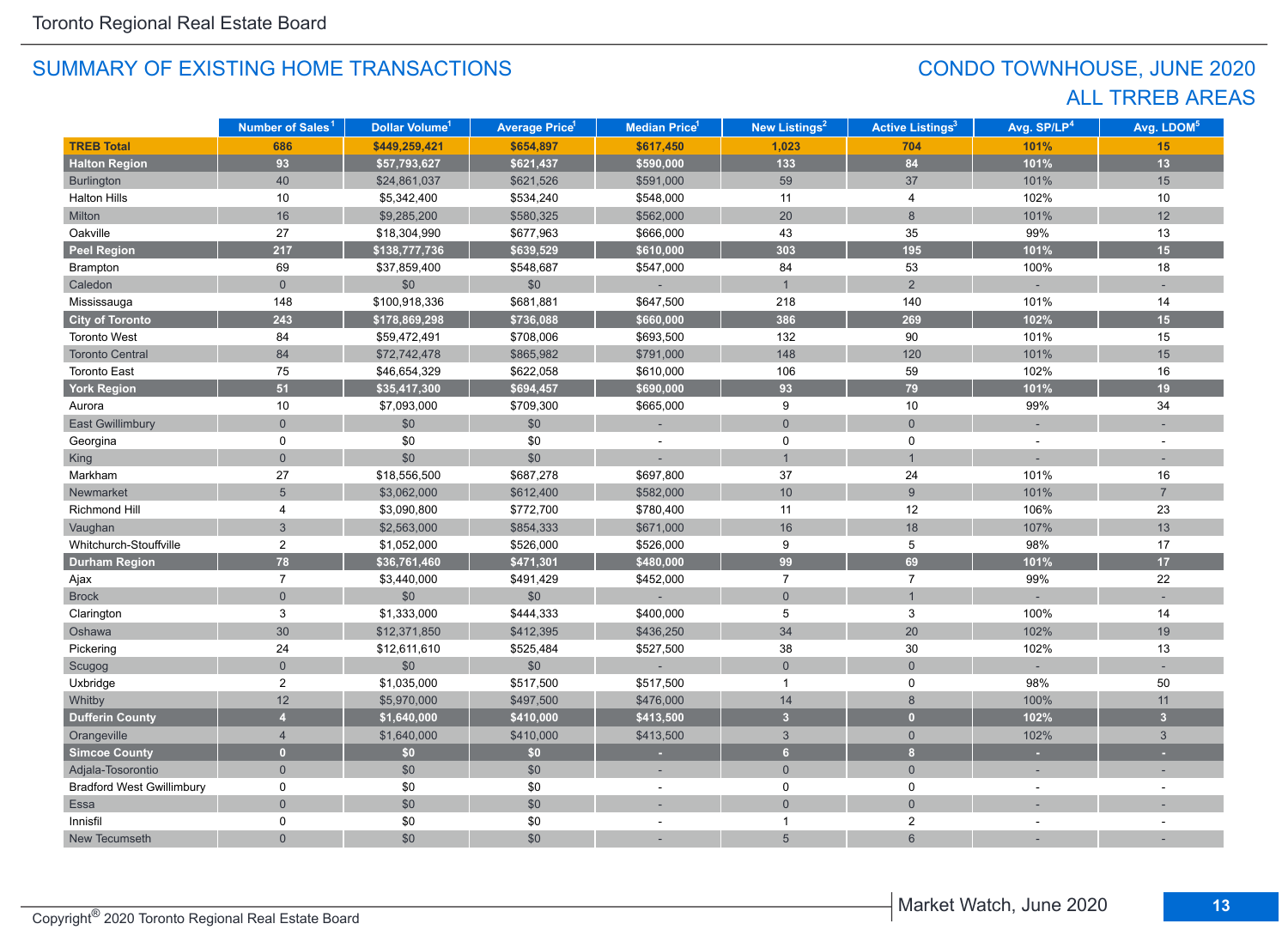## CONDO TOWNHOUSE, JUNE 2020 CITY OF TORONTO MUNICIPAL BREAKDOWN

|                        | Number of Sales <sup>1</sup> | Dollar Volume <sup>1</sup> | <b>Average Price</b> 1 | Median Price <sup>1</sup> | New Listings <sup>2</sup> | <b>Active Listings<sup>3</sup></b> | Avg. SP/LP <sup>4</sup> | Avg. LDOM <sup>5</sup> |
|------------------------|------------------------------|----------------------------|------------------------|---------------------------|---------------------------|------------------------------------|-------------------------|------------------------|
| <b>TREB Total</b>      | 686                          | \$449,259,421              | \$654,897              | \$617,450                 | 1,023                     | 704                                | 101%                    | 15                     |
| <b>City of Toronto</b> | 243                          | \$178,869,298              | \$736,088              | \$660,000                 | 386                       | 269                                | 102%                    | 15                     |
| <b>Toronto West</b>    | 84                           | \$59,472,491               | \$708,006              | \$693,500                 | 132                       | 90                                 | 101%                    | 15                     |
| Toronto W01            | 6                            | \$4,820,000                | \$803,333              | \$787,500                 | 12                        | 6                                  | 107%                    | 6                      |
| Toronto W02            | 13                           | \$10,965,391               | \$843,492              | \$837,000                 | 13                        | $\mathfrak{S}$                     | 107%                    | $6\overline{6}$        |
| Toronto W03            | $\boldsymbol{2}$             | \$1,602,100                | \$801,050              | \$801,050                 | 3                         | 3                                  | 98%                     | 44                     |
| Toronto W04            | $\overline{7}$               | \$4,227,500                | \$603,929              | \$605,000                 | 17                        | 14                                 | 99%                     | 17                     |
| Toronto W05            | 22                           | \$12,775,500               | \$580,705              | \$597,500                 | 31                        | 25                                 | 100%                    | 19                     |
| Toronto W06            | 13                           | \$10,333,000               | \$794,846              | \$786,000                 | 26                        | 16                                 | 101%                    | $6\phantom{1}$         |
| Toronto W07            | $\mathbf 0$                  | \$0                        | \$0                    | $\overline{\phantom{a}}$  | 0                         | 0                                  | $\sim$                  | $\sim$                 |
| Toronto W08            | 12                           | \$9,462,500                | \$788,542              | \$765,500                 | 15                        | 12                                 | 99%                     | 18                     |
| Toronto W09            | 3                            | \$2,050,000                | \$683,333              | \$650,000                 | 4                         | $\overline{2}$                     | 98%                     | 26                     |
| Toronto W10            | $6\phantom{1}$               | \$3,236,500                | \$539,417              | \$546,500                 | 11                        | 9                                  | 98%                     | 22                     |
| <b>Toronto Central</b> | 84                           | \$72,742,478               | \$865,982              | \$791,000                 | 148                       | 120                                | 101%                    | 15                     |
| Toronto C01            | 25                           | \$21,485,614               | \$859,425              | \$885,000                 | 41                        | 32                                 | 101%                    | 13                     |
| Toronto C02            | 3                            | \$4,243,000                | \$1,414,333            | \$1,323,000               | 5                         | 4                                  | 102%                    | 11                     |
| Toronto C03            | $\mathbf 0$                  | \$0                        | \$0                    |                           | $\pmb{0}$                 |                                    |                         |                        |
| Toronto C04            | 0                            | \$0                        | \$0                    |                           | 3                         | $\overline{c}$                     |                         |                        |
| Toronto C06            |                              | \$660,000                  | \$660,000              | \$660,000                 | $\mathbf{1}$              | $\overline{0}$                     | 103%                    | 6                      |
| Toronto C07            | $\overline{7}$               | \$4,872,888                | \$696,127              | \$651,888                 | 9                         | 6                                  | 108%                    | 16                     |
| Toronto C08            | $\overline{7}$               | \$7,501,800                | \$1,071,686            | \$1,075,000               | 13                        | 11                                 | 101%                    | 8                      |
| Toronto C09            | $\boldsymbol{2}$             | \$2,880,000                | \$1,440,000            | \$1,440,000               | 4                         | 3                                  | 98%                     | 64                     |
| Toronto C10            | $\overline{2}$               | \$1,970,000                | \$985,000              | \$985,000                 | $\overline{7}$            | 5                                  | 99%                     | 16                     |
| Toronto C11            | $\overline{2}$               | \$1,382,000                | \$691,000              | \$691,000                 | $\overline{c}$            | $\mathbf{1}$                       | 103%                    | 12                     |
| Toronto C12            | $6\phantom{1}$               | \$6,578,000                | \$1,096,333            | \$1,166,500               | 12                        | 9                                  | 98%                     | 17                     |
| Toronto C13            | 3                            | \$2,685,000                | \$895,000              | \$895,000                 | 6                         | 3                                  | 108%                    | 4                      |
| Toronto C14            | 9                            | \$6,426,000                | \$714,000              | \$590,000                 | 16                        | 13                                 | 99%                     | 14                     |
| Toronto C15            | 17                           | \$12,058,176               | \$709,304              | \$725,000                 | 29                        | 30                                 | 101%                    | 20                     |
| <b>Toronto East</b>    | 75                           | \$46,654,329               | \$622,058              | \$610,000                 | 106                       | 59                                 | 102%                    | 16                     |
| Toronto E01            | 4                            | \$3,050,400                | \$762,600              | \$779,000                 | 14                        | $\overline{7}$                     | 104%                    | 6                      |
| Toronto E02            | $\overline{4}$               | \$3,662,525                | \$915,631              | \$896,263                 | $\overline{4}$            | $\overline{2}$                     | 104%                    | $9\,$                  |
| Toronto E03            | $\mathbf{1}$                 | \$1,745,000                | \$1,745,000            | \$1,745,000               | $\overline{1}$            | 3                                  | 100%                    | 4                      |
| Toronto E04            | 6                            | \$3,619,888                | \$603,315              | \$625,444                 | 5                         | $\overline{2}$                     | 103%                    | 21                     |
| Toronto E05            | 12                           | \$7,709,500                | \$642,458              | \$635,000                 | 19                        | 13                                 | 103%                    | 13                     |
| Toronto E06            | $\overline{2}$               | \$1,626,000                | \$813,000              | \$813,000                 | 5                         | $\overline{4}$                     | 108%                    | $\overline{1}$         |
| Toronto E07            | $\mathbf{1}$                 | \$630,000                  | \$630,000              | \$630,000                 | $\mathbf{3}$              | $\boldsymbol{2}$                   | 111%                    | 14                     |
| Toronto E08            | $\,6\,$                      | \$3,478,000                | \$579,667              | \$547,500                 | 11                        | $\overline{7}$                     | 101%                    | 22                     |
| Toronto E09            | 4                            | \$1,622,388                | \$405,597              | \$406,294                 | 8                         | $\ensuremath{\mathsf{3}}$          | 100%                    | 10                     |
| Toronto E10            | 10 <sup>1</sup>              | \$5,465,700                | \$546,570              | \$533,350                 | 12                        | 5                                  | 102%                    | 22                     |
| Toronto E11            | 25                           | \$14,044,928               | \$561,797              | \$566,000                 | 24                        | 11                                 | 102%                    | 19                     |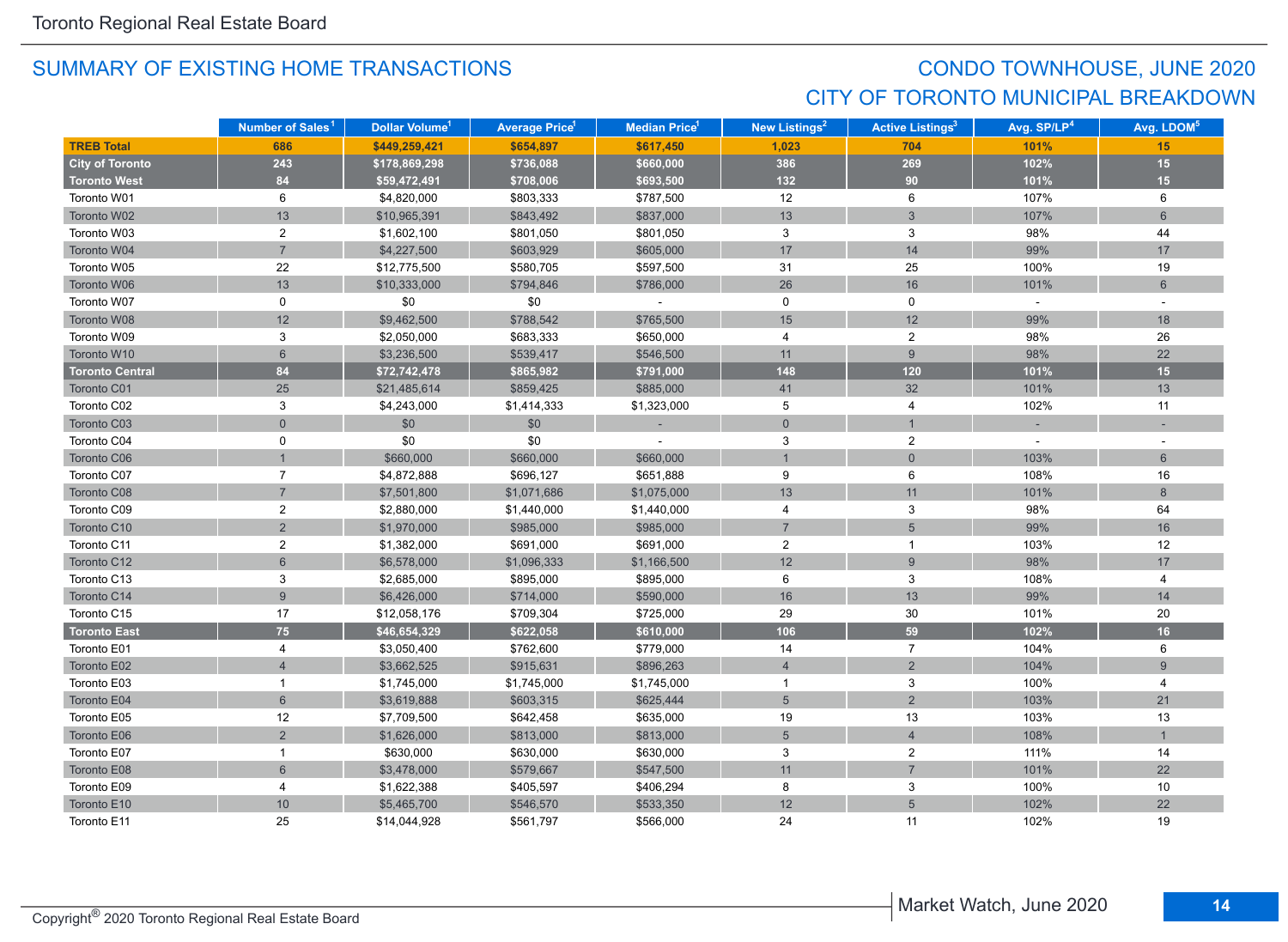## CONDO APT, JUNE 2020 ALL TRREB AREAS

|                                  | Number of Sales <sup>1</sup> | Dollar Volume <sup>1</sup> | <b>Average Price<sup>1</sup></b> | <b>Median Price<sup>1</sup></b> | New Listings <sup>2</sup> | <b>Active Listings<sup>3</sup></b> | Avg. SP/LP <sup>4</sup> | Avg. LDOM <sup>5</sup> |
|----------------------------------|------------------------------|----------------------------|----------------------------------|---------------------------------|---------------------------|------------------------------------|-------------------------|------------------------|
| <b>TREB Total</b>                | 1,793                        | \$1,132,644,481            | \$631,704                        | \$574,300                       | 4,525                     | 4,320                              | 100%                    | 18                     |
| <b>Halton Region</b>             | 97                           | \$50,413,282               | \$519,725                        | \$494,000                       | 194                       | 176                                | 99%                     | 22                     |
| Burlington                       | 38                           | \$18,207,800               | \$479,153                        | \$443,750                       | 71                        | 74                                 | 99%                     | 26                     |
| <b>Halton Hills</b>              | $\mathbf{1}$                 | \$494,000                  | \$494,000                        | \$494,000                       | $\overline{2}$            | $\overline{c}$                     | 97%                     | 17                     |
| Milton                           | 24                           | \$12,674,795               | \$528,116                        | \$520,250                       | 42                        | 31                                 | 99%                     | 19                     |
| Oakville                         | 34                           | \$19,036,687               | \$559,903                        | \$511,000                       | 79                        | 69                                 | 98%                     | 21                     |
| <b>Peel Region</b>               | 205                          | \$110,095,100              | \$537,049                        | \$509,000                       | 546                       | 502                                | 99%                     | 17                     |
| Brampton                         | 31                           | \$14,476,480               | \$466,983                        | \$463,000                       | 89                        | 78                                 | 99%                     | 17                     |
| Caledon                          | $\overline{0}$               | \$0                        | \$0                              |                                 | $\overline{0}$            | $\overline{0}$                     |                         |                        |
| Mississauga                      | 174                          | \$95,618,620               | \$549,532                        | \$521,000                       | 457                       | 424                                | 99%                     | 17                     |
| <b>City of Toronto</b>           | 1,287                        | \$865,462,455              | \$672,465                        | \$610,000                       | 3,269                     | 3,070                              | 100%                    | 16                     |
| Toronto West                     | 315                          | \$179,901,674              | \$571,116                        | \$549,000                       | 623                       | 581                                | 100%                    | 17                     |
| <b>Toronto Central</b>           | 800                          | \$595,605,615              | \$744,507                        | \$655,750                       | 2,274                     | 2,196                              | 100%                    | 16                     |
| <b>Toronto East</b>              | 172                          | \$89,955,166               | \$522,995                        | \$480,000                       | 372                       | 293                                | 101%                    | 15                     |
| <b>York Region</b>               | 132                          | \$75,378,886               | \$571,052                        | \$536,900                       | 380                       | 419                                | 100%                    | 22                     |
| Aurora                           | $\mathbf{1}$                 | \$779,000                  | \$779,000                        | \$779,000                       | 10                        | 16                                 | 100%                    | 6                      |
| East Gwillimbury                 | $\overline{0}$               | \$0                        | $$0$$                            |                                 | $\overline{0}$            | $\overline{0}$                     |                         |                        |
| Georgina                         | 0                            | \$0                        | \$0                              |                                 | $\mathbf 0$               | $\mathbf 0$                        | $\overline{a}$          |                        |
| King                             | $\overline{0}$               | \$0                        | \$0                              |                                 | $\overline{2}$            | $\overline{2}$                     |                         |                        |
| Markham                          | 55                           | \$33,083,186               | \$601,512                        | \$537,500                       | 121                       | 125                                | 100%                    | 24                     |
| Newmarket                        | $\overline{4}$               | \$1,667,900                | \$416,975                        | \$413,000                       | $\overline{7}$            | $\,$ 6 $\,$                        | 99%                     | 8                      |
| Richmond Hill                    | 36                           | \$19,505,300               | \$541,814                        | \$542,750                       | 74                        | 73                                 | 101%                    | 22                     |
| Vaughan                          | 35                           | \$19,913,500               | \$568,957                        | \$530,000                       | 156                       | 182                                | 99%                     | 23                     |
| Whitchurch-Stouffville           | $\mathbf{1}$                 | \$430,000                  | \$430,000                        | \$430,000                       | 10                        | 15                                 | 98%                     | 22                     |
| <b>Durham Region</b>             | 59                           | \$25,866,260               | \$438,411                        | \$410,000                       | $117$                     | 106                                | 100%                    | 22                     |
| Ajax                             | 5                            | \$2,958,000                | \$591,600                        | \$437,000                       | $\overline{7}$            | 5                                  | 101%                    | 13                     |
| <b>Brock</b>                     | $\overline{0}$               | \$0                        | $$0$$                            |                                 | $\overline{0}$            | $\mathbf 0$                        |                         |                        |
| Clarington                       | 18                           | \$7,021,000                | \$390,056                        | \$384,250                       | 47                        | 38                                 | 99%                     | 24                     |
| Oshawa                           | $6\phantom{a}$               | \$1,530,000                | \$255,000                        | \$257,500                       | 19                        | 30                                 | 102%                    | 25                     |
| Pickering                        | 19                           | \$9,507,260                | \$500,382                        | \$462,000                       | 28                        | 22                                 | 101%                    | 22                     |
| Scugog                           | $\overline{0}$               | \$0                        | \$0                              |                                 | $\mathbf{1}$              |                                    |                         |                        |
| Uxbridge                         | 0                            | \$0                        | \$0                              |                                 | 4                         | 4                                  | $\sim$                  | ٠                      |
| Whitby                           | 11                           | \$4,850,000                | \$440,909                        | \$420,000                       | 11                        | $6\phantom{a}$                     | 98%                     | 20                     |
| <b>Dufferin County</b>           |                              | \$434,000                  | \$434,000                        | \$434,000                       | и                         |                                    | 97%                     | 19                     |
| Orangeville                      | $\mathbf{1}$                 | \$434,000                  | \$434,000                        | \$434,000                       | $\mathbf{1}$              | $\mathbf{1}$                       | 97%                     | 19                     |
| <b>Simcoe County</b>             | 12                           | \$4,994,498                | \$416,208                        | \$390,500                       | 18                        | 46                                 | 97%                     | 56                     |
| Adjala-Tosorontio                | $\overline{0}$               | \$0                        | \$0                              |                                 | $\overline{0}$            | $\overline{0}$                     | $\sim$                  |                        |
| <b>Bradford West Gwillimbury</b> | 0                            | \$0                        | \$0                              |                                 | $\mathbf{1}$              | $\mathbf{1}$                       | $\overline{a}$          |                        |
| Essa                             | $\overline{0}$               | \$0                        | \$0                              |                                 | $\overline{0}$            | $\overline{0}$                     |                         |                        |
| Innisfil                         | $\overline{7}$               | \$3,387,500                | \$483,929                        | \$460,000                       | 12                        | 36                                 | 96%                     | 55                     |
| New Tecumseth                    | 5                            | \$1,606,998                | \$321,400                        | \$317,000                       | 5                         | $\overline{9}$                     | 98%                     | 58                     |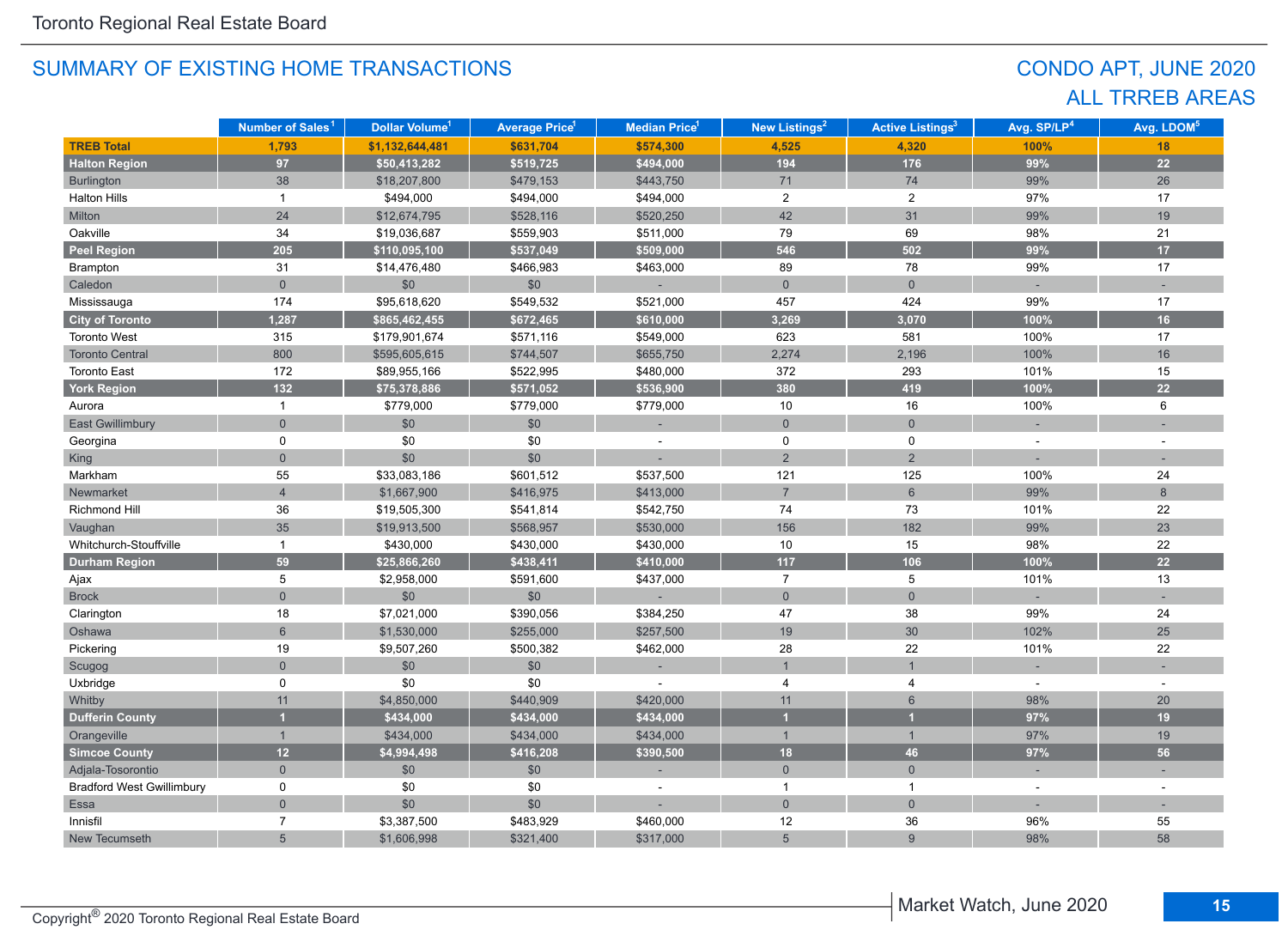## CONDO APT, JUNE 2020 CITY OF TORONTO MUNICIPAL BREAKDOWN

|                        | Number of Sales <sup>1</sup> | Dollar Volume <sup>1</sup> | <b>Average Price</b> 1 | Median Price <sup>1</sup> | New Listings <sup>2</sup> | <b>Active Listings<sup>3</sup></b> | Avg. SP/LP <sup>4</sup> | Avg. LDOM <sup>5</sup> |
|------------------------|------------------------------|----------------------------|------------------------|---------------------------|---------------------------|------------------------------------|-------------------------|------------------------|
| <b>TREB Total</b>      | 1,793                        | \$1,132,644,481            | \$631,704              | \$574,300                 | 4,525                     | 4,320                              | 100%                    | 18                     |
| <b>City of Toronto</b> | 1,287                        | \$865,462,455              | \$672,465              | \$610,000                 | 3,269                     | 3,070                              | 100%                    | 16                     |
| <b>Toronto West</b>    | 315                          | \$179,901,674              | \$571,116              | \$549,000                 | 623                       | 581                                | 100%                    | 17                     |
| Toronto W01            | 29                           | \$18,386,600               | \$634,021              | \$630,000                 | 58                        | 40                                 | 101%                    | 13                     |
| Toronto W02            | 22                           | \$15,190,000               | \$690,455              | \$622,500                 | 40                        | 24                                 | 100%                    | 15                     |
| Toronto W03            | 8                            | \$4,566,000                | \$570,750              | \$542,750                 | 12                        | 11                                 | 99%                     | 27                     |
| Toronto W04            | 35                           | \$16,293,788               | \$465,537              | \$479,000                 | 67                        | 55                                 | 99%                     | 20                     |
| Toronto W05            | 25                           | \$11,060,650               | \$442,426              | \$462,500                 | 31                        | 31                                 | 98%                     | 23                     |
| Toronto W06            | 91                           | \$58,692,500               | \$644,973              | \$606,500                 | 200                       | 211                                | 100%                    | 15                     |
| Toronto W07            | 3                            | \$1,841,000                | \$613,667              | \$620,000                 | 9                         | 6                                  | 102%                    | 5                      |
| Toronto W08            | 72                           | \$40,134,135               | \$557,419              | \$537,450                 | 134                       | 116                                | 100%                    | 16                     |
| Toronto W09            | 8                            | \$3,827,000                | \$478,375              | \$462,000                 | 17                        | 28                                 | 98%                     | 29                     |
| Toronto W10            | 22                           | \$9,910,001                | \$450,455              | \$460,000                 | 55                        | 59                                 | 99%                     | 18                     |
| <b>Toronto Central</b> | 800                          | \$595,605,615              | \$744,507              | \$655,750                 | 2,274                     | 2,196                              | 100%                    | 16                     |
| Toronto C01            | 318                          | \$238,957,577              | \$751,439              | \$677,501                 | 980                       | 960                                | 100%                    | 16                     |
| Toronto C02            | 43                           | \$47,137,231               | \$1,096,215            | \$910,000                 | 128                       | 140                                | 97%                     | 26                     |
| Toronto C03            | $\overline{9}$               | \$6,338,490                | \$704,277              | \$586,500                 | 21                        | 25                                 | 98%                     | 43                     |
| Toronto C04            | 10                           | \$7,982,500                | \$798,250              | \$717,500                 | 27                        | 23                                 | 99%                     | 9                      |
| Toronto C06            | 13                           | \$7,616,000                | \$585,846              | \$630,000                 | 34                        | 36                                 | 102%                    | 9                      |
| Toronto C07            | 37                           | \$23,306,350               | \$629,901              | \$618,000                 | 71                        | 60                                 | 99%                     | 15                     |
| Toronto C08            | 150                          | \$110,844,814              | \$738,965              | \$678,000                 | 503                       | 469                                | 100%                    | 14                     |
| Toronto C09            | $\overline{7}$               | \$11,303,400               | \$1,614,771            | \$1,410,000               | 20                        | 27                                 | 99%                     | 21                     |
| Toronto C10            | 44                           | \$30,901,076               | \$702,297              | \$633,500                 | 93                        | 89                                 | 100%                    | 19                     |
| Toronto C11            | 19                           | \$9,930,960                | \$522,682              | \$490,000                 | 38                        | 45                                 | 101%                    | 16                     |
| Toronto C12            | $6\phantom{a}$               | \$8,893,000                | \$1,482,167            | \$1,004,000               | 14                        | 15                                 | 99%                     | 20                     |
| Toronto C13            | 27                           | \$15,930,999               | \$590,037              | \$524,999                 | 64                        | 47                                 | 103%                    | 14                     |
| Toronto C14            | 61                           | \$41,547,062               | \$681,099              | \$641,000                 | 137                       | 108                                | 100%                    | 14                     |
| Toronto C15            | 56                           | \$34,916,156               | \$623,503              | \$578,444                 | 144                       | 152                                | 99%                     | 17                     |
| <b>Toronto East</b>    | $172$                        | \$89,955,166               | \$522,995              | \$480,000                 | 372                       | 293                                | 101%                    | 15                     |
| Toronto E01            | 11                           | \$8,885,300                | \$807,755              | \$760,000                 | 24                        | 15                                 | 105%                    | 15                     |
| Toronto E02            | 16                           | \$11,598,000               | \$724,875              | \$628,500                 | 28                        | 29                                 | 102%                    | $6\phantom{1}$         |
| Toronto E03            | 9                            | \$4,134,500                | \$459,389              | \$417,000                 | 20                        | 19                                 | 100%                    | 23                     |
| Toronto E04            | 22                           | \$10,267,500               | \$466,705              | \$457,750                 | 49                        | 25                                 | 103%                    | 9                      |
| Toronto E05            | 19                           | \$9,475,700                | \$498,721              | \$507,000                 | 41                        | 42                                 | 101%                    | 14                     |
| Toronto E06            | $\overline{7}$               | \$4,437,500                | \$633,929              | \$580,500                 | 15                        | 11                                 | 99%                     | 15                     |
| Toronto E07            | 24                           | \$11,867,000               | \$494,458              | \$484,500                 | 62                        | 44                                 | 104%                    | 10                     |
| Toronto E08            | 14                           | \$6,161,790                | \$440,128              | \$415,000                 | 40                        | 40                                 | 98%                     | 26                     |
| Toronto E09            | 34                           | \$16,691,376               | \$490,923              | \$469,000                 | 58                        | 42                                 | 99%                     | 17                     |
| Toronto E10            | $\mathfrak{S}$               | \$1,116,000                | \$372,000              | \$295,000                 | 11                        | 8                                  | 102%                    | 12                     |
| Toronto E11            | 13                           | \$5,320,500                | \$409,269              | \$412,000                 | 24                        | 18                                 | 100%                    | 20                     |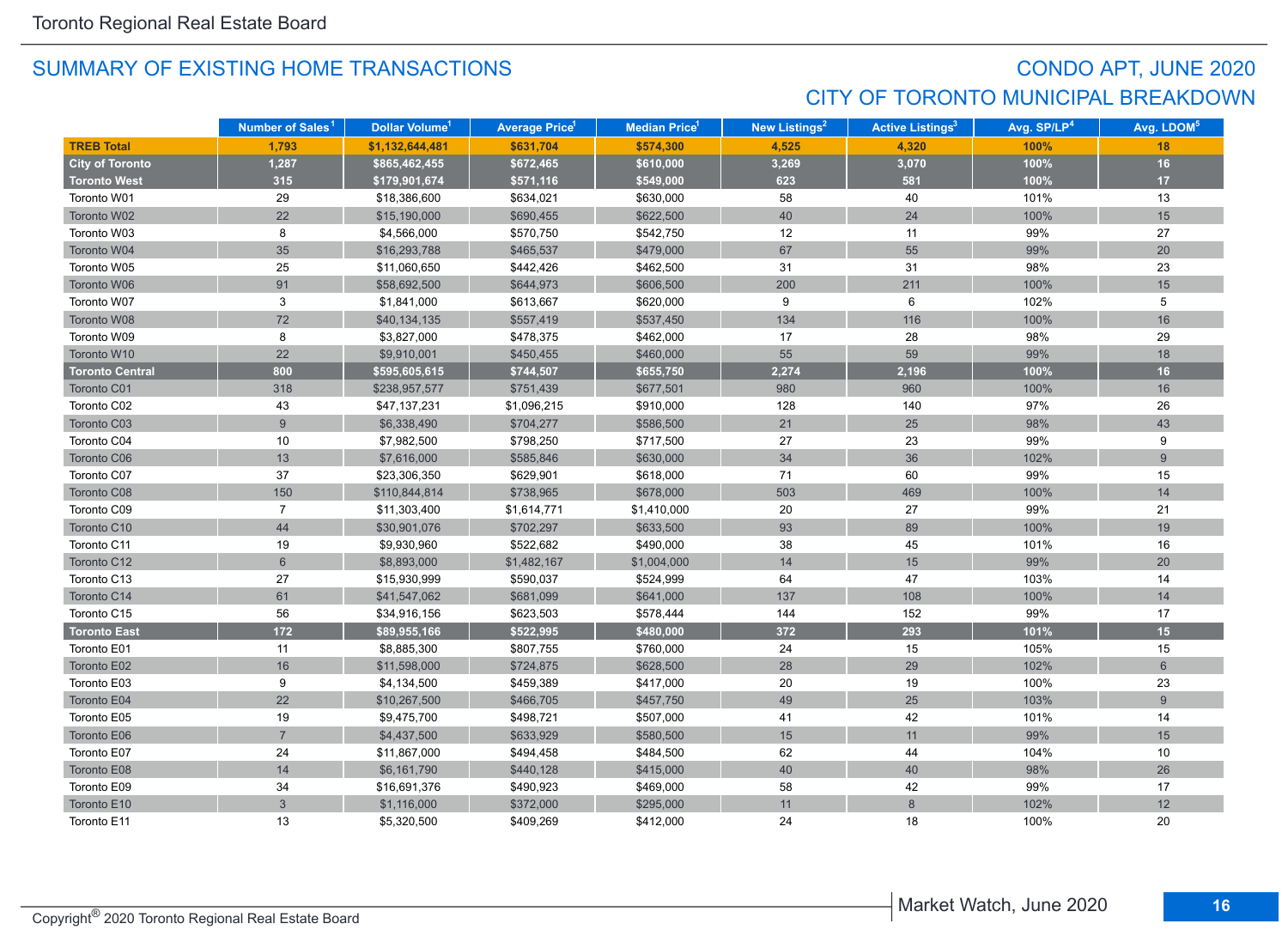## LINK, JUNE 2020 ALL TRREB AREAS

|                                  | Number of Sales <sup>1</sup> | Dollar Volume <sup>1</sup> | <b>Average Price<sup>1</sup></b> | Median Price <sup>1</sup> | New Listings <sup>2</sup> | <b>Active Listings<sup>3</sup></b> | Avg. SP/LP <sup>4</sup> | Avg. LDOM <sup>5</sup> |
|----------------------------------|------------------------------|----------------------------|----------------------------------|---------------------------|---------------------------|------------------------------------|-------------------------|------------------------|
| <b>TREB Total</b>                | 68                           | \$51,952,200               | \$764,003                        | \$779,000                 | 89                        | 53                                 | 100%                    | 16                     |
| <b>Halton Region</b>             | 5 <sup>1</sup>               | \$4,548,000                | \$909,600                        | \$938,000                 | $\overline{4}$            | 5 <sup>1</sup>                     | 97%                     | 26                     |
| Burlington                       | $\overline{0}$               | \$0                        | \$0                              |                           | $\mathbf{0}$              | 2                                  |                         |                        |
| <b>Halton Hills</b>              | $\mathbf 0$                  | \$0                        | \$0                              | ÷,                        | $\overline{1}$            | $\mathbf{1}$                       | $\sim$                  |                        |
| Milton                           | $\overline{0}$               | \$0                        | \$0                              |                           | $\mathbf{0}$              | $\overline{1}$                     |                         |                        |
| Oakville                         | 5                            | \$4,548,000                | \$909,600                        | \$938,000                 | $\mathbf{3}$              | $\mathbf{1}$                       | 97%                     | 26                     |
| <b>Peel Region</b>               | $\overline{9}$               | \$6,615,000                | \$735,000                        | \$710,000                 | 14                        | 8 <sup>1</sup>                     | 98%                     | 20                     |
| Brampton                         | 6                            | \$4,101,500                | \$683,583                        | \$688,750                 | 8                         | 4                                  | 98%                     | 28                     |
| Caledon                          | $\overline{0}$               | \$0                        | \$0                              | $\overline{\phantom{a}}$  | $\overline{1}$            | $\mathbf{1}$                       |                         |                        |
| Mississauga                      | 3                            | \$2,513,500                | \$837,833                        | \$821,000                 | 5                         | 3                                  | 99%                     | 3                      |
| <b>City of Toronto</b>           | 8                            | \$6,487,400                | \$810,925                        | \$806,800                 | 11                        | $\overline{5}$                     | 104%                    | $\overline{4}$         |
| <b>Toronto West</b>              | $\mathbf 0$                  | \$0                        | \$0                              |                           | $\mathbf 0$               | $\mathbf 0$                        | $\omega$                | $\sim$                 |
| <b>Toronto Central</b>           | $\overline{3}$               | \$2,690,800                | \$896,933                        | \$898,000                 | $\overline{4}$            | $\overline{2}$                     | 100%                    | $\mathbf{3}$           |
| <b>Toronto East</b>              | 5                            | \$3,796,600                | \$759,320                        | \$780,000                 | $\overline{7}$            | 3                                  | 107%                    | 5                      |
| <b>York Region</b>               | 22                           | \$20,102,800               | \$913,764                        | \$946,500                 | 34                        | 24                                 | 99%                     | 14                     |
| Aurora                           | $\mathbf{1}$                 | \$595,000                  | \$595,000                        | \$595,000                 | $\overline{2}$            | $\mathbf{1}$                       | 95%                     | 13                     |
| <b>East Gwillimbury</b>          | $\Omega$                     | \$0                        | $$0$$                            |                           | $\overline{0}$            | $\overline{0}$                     |                         |                        |
| Georgina                         | $\mathbf 0$                  | \$0                        | \$0                              | ÷,                        | $\mathbf 0$               | $\mathbf 0$                        |                         |                        |
| King                             | $\overline{0}$               | \$0                        | \$0                              |                           | $\overline{0}$            | $\overline{0}$                     |                         |                        |
| Markham                          | 13                           | \$12,390,300               | \$953,100                        | \$955,800                 | 21                        | 12                                 | 100%                    | 9                      |
| Newmarket                        | $\mathbf{1}$                 | \$774,000                  | \$774,000                        | \$774,000                 | $\mathbf{0}$              | $\mathbf{0}$                       | 98%                     | 26                     |
| Richmond Hill                    | 5                            | \$4,622,500                | \$924,500                        | \$955,000                 | $\overline{7}$            | $\boldsymbol{7}$                   | 98%                     | 26                     |
| Vaughan                          | $\overline{1}$               | \$890,000                  | \$890,000                        | \$890,000                 | $\mathbf{3}$              | $\overline{4}$                     | 99%                     | 8                      |
| Whitchurch-Stouffville           | $\mathbf{1}$                 | \$831,000                  | \$831,000                        | \$831,000                 | $\overline{1}$            | 0                                  | 101%                    | $\mathbf{1}$           |
| <b>Durham Region</b>             | 15                           | \$9,263,000                | \$617,533                        | \$635,000                 | 18                        | $\overline{7}$                     | 101%                    | 22                     |
| Ajax                             | 0                            | \$0                        | \$0                              | $\blacksquare$            | $\overline{1}$            | $\mathbf{1}$                       | $\sim$                  | $\sim$                 |
| <b>Brock</b>                     | $\mathbf{0}$                 | \$0                        | \$0                              |                           | $\mathbf{0}$              | $\mathbf{0}$                       |                         |                        |
| Clarington                       | 5                            | \$2,876,000                | \$575,200                        | \$579,000                 | 5                         | $\overline{4}$                     | 100%                    | 56                     |
| Oshawa                           | $\overline{2}$               | \$1,000,000                | \$500,000                        | \$500,000                 | $\overline{2}$            | $\overline{0}$                     | 102%                    | $\,8\,$                |
| Pickering                        | 3                            | \$2,087,000                | \$695,667                        | \$697,500                 | 4                         | $\mathbf{1}$                       | 101%                    | $\overline{7}$         |
| Scugog                           | $\overline{0}$               | \$0                        | \$0                              |                           | $\mathbf{0}$              | $\overline{0}$                     |                         |                        |
| Uxbridge                         | $\mathbf 0$                  | \$0                        | \$0                              |                           | 0                         | 0                                  |                         |                        |
| Whitby                           | 5                            | \$3,300,000                | \$660,000                        | \$669,000                 | $6\overline{6}$           | $\mathbf 1$                        | 103%                    | 2                      |
| <b>Dufferin County</b>           | $\overline{0}$               | \$0                        | \$0                              | ×                         | $\mathbf{0}$              | $\overline{0}$                     | ×                       | ٠                      |
| Orangeville                      | $\overline{0}$               | \$0                        | \$0                              |                           | $\overline{0}$            | $\overline{0}$                     |                         |                        |
| <b>Simcoe County</b>             | 9 <sup>°</sup>               | \$4,936,000                | \$548,444                        | \$560,000                 | 8                         | $\overline{4}$                     | 100%                    | 11                     |
| Adjala-Tosorontio                | $\overline{0}$               | \$0                        | \$0                              | ÷.                        | $\overline{0}$            | $\mathbf{0}$                       | $\sim$                  | ÷.                     |
| <b>Bradford West Gwillimbury</b> | $\mathbf{1}$                 | \$560,000                  | \$560,000                        | \$560,000                 | $\overline{2}$            | $\mathbf{1}$                       | 99%                     | 12                     |
| Essa                             | $6\overline{6}$              | \$3,099,000                | \$516,500                        | \$516,000                 | $\mathfrak{S}$            | 2                                  | 99%                     | 13                     |
| Innisfil                         | $\mathbf 0$                  | \$0                        | \$0                              |                           | 0                         | 0                                  |                         |                        |
| New Tecumseth                    | $\overline{2}$               | \$1,277,000                | \$638,500                        | \$638,500                 | $\mathfrak{S}$            |                                    | 101%                    | $5\overline{)}$        |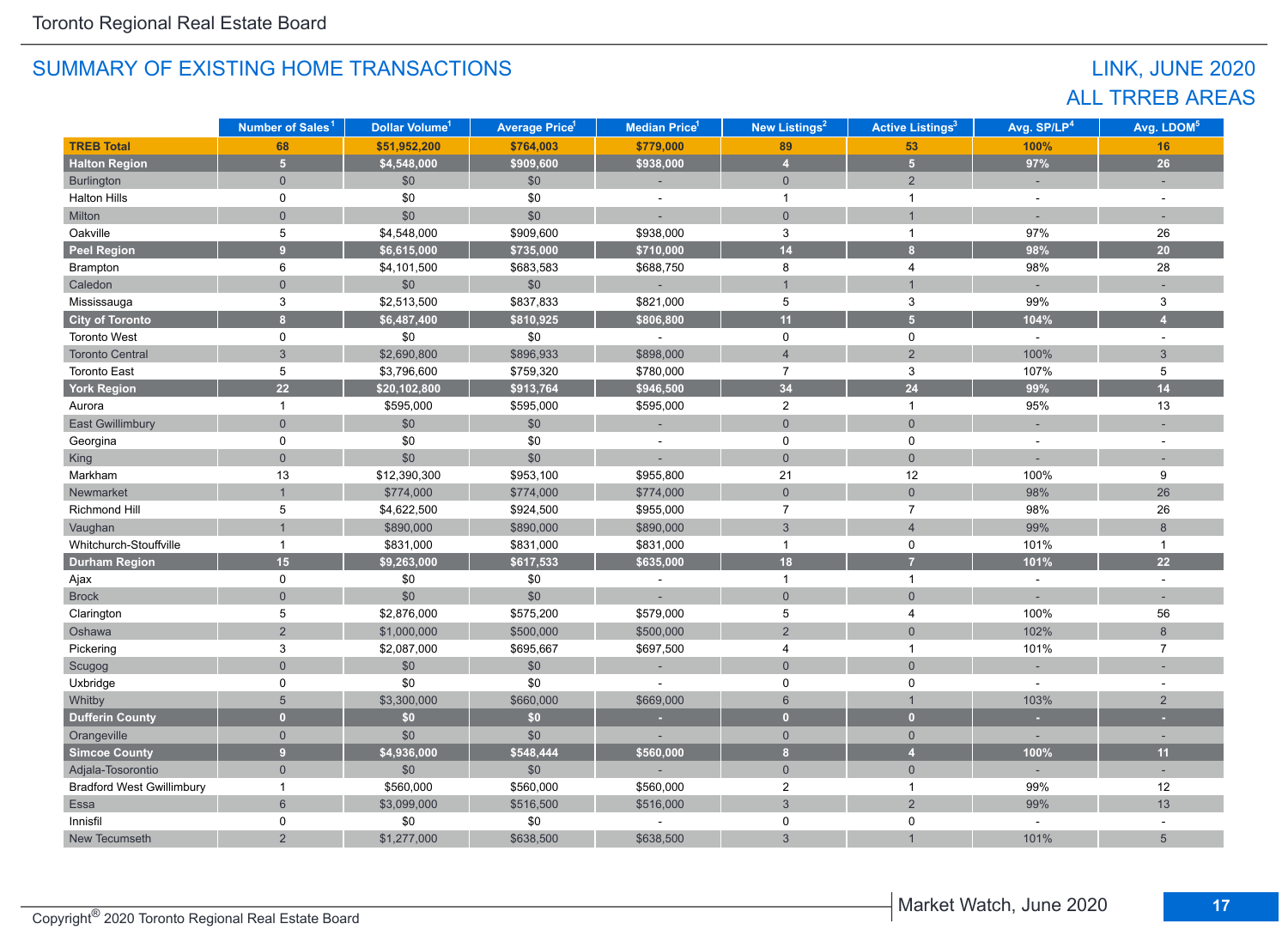## LINK, JUNE 2020 CITY OF TORONTO MUNICIPAL BREAKDOWN

|                        | Number of Sales <sup>1</sup> | Dollar Volume <sup>1</sup> | <b>Average Price<sup>1</sup></b> | <b>Median Price<sup>1</sup></b> | <b>New Listings<sup>2</sup></b> | <b>Active Listings<sup>3</sup></b> | Avg. SP/LP <sup>4</sup> | Avg. LDOM <sup>5</sup>   |
|------------------------|------------------------------|----------------------------|----------------------------------|---------------------------------|---------------------------------|------------------------------------|-------------------------|--------------------------|
| <b>TREB Total</b>      | 68                           | \$51,952,200               | \$764,003                        | \$779,000                       | 89                              | 53                                 | 100%                    | 16                       |
| <b>City of Toronto</b> | 8                            | \$6,487,400                | \$810,925                        | \$806,800                       | 11                              | 5 <sub>5</sub>                     | 104%                    | $\overline{4}$           |
| <b>Toronto West</b>    | $\overline{0}$               | \$0                        | \$0                              | ×.                              | $\bullet$                       | $\mathbf{0}$                       |                         |                          |
| Toronto W01            | $\pmb{0}$                    | \$0                        | \$0                              | $\sim$                          | $\pmb{0}$                       | 0                                  | $\sim$                  | $\overline{\phantom{a}}$ |
| Toronto W02            | $\mathsf{O}\xspace$          | \$0                        | \$0                              | ÷.                              | $\mathsf{O}\xspace$             | $\mathsf{O}\xspace$                |                         |                          |
| Toronto W03            | $\mathbf 0$                  | \$0                        | $\$0$                            | $\sim$                          | $\mathbf 0$                     | $\mathbf 0$                        | $\sim$                  | $\sim$                   |
| Toronto W04            | $\mathbf 0$                  | \$0                        | $$0$$                            | ÷.                              | $\mathsf{O}\xspace$             | $\overline{0}$                     |                         |                          |
| Toronto W05            | $\mathbf 0$                  | \$0                        | \$0                              | ÷,                              | $\mathbf 0$                     | 0                                  |                         |                          |
| Toronto W06            | $\overline{0}$               | \$0                        | \$0                              | ÷.                              | $\overline{0}$                  | $\overline{0}$                     |                         |                          |
| Toronto W07            | $\mathbf 0$                  | \$0                        | \$0                              |                                 | 0                               | $\mathbf 0$                        |                         |                          |
| Toronto W08            | $\overline{0}$               | \$0                        | \$0                              |                                 | $\overline{0}$                  | $\mathbf{0}$                       |                         |                          |
| Toronto W09            | $\mathbf 0$                  | \$0                        | \$0                              | ÷,                              | $\mathbf 0$                     | 0                                  |                         |                          |
| Toronto W10            | $\mathbf 0$                  | \$0                        | \$0                              |                                 | $\overline{0}$                  | $\mathbf{0}$                       |                         | $\sim$                   |
| <b>Toronto Central</b> | $\overline{3}$               | \$2,690,800                | \$896,933                        | \$898,000                       | $\overline{4}$                  | $\overline{2}$                     | 100%                    | $\overline{3}$           |
| Toronto C01            | $\mathsf{O}\xspace$          | \$0                        | \$0                              |                                 | $\overline{0}$                  | $\overline{0}$                     |                         |                          |
| Toronto C02            | $\mathbf 0$                  | \$0                        | \$0                              | ÷,                              | $\mathbf 0$                     | 0                                  | $\sim$                  | $\sim$                   |
| Toronto C03            | $\mathbf{0}$                 | \$0                        | \$0                              | $\sim$                          | $\overline{0}$                  | $\mathbf 0$                        |                         |                          |
| Toronto C04            | 0                            | \$0                        | \$0                              | $\overline{\phantom{a}}$        | 0                               | 0                                  |                         | $\sim$                   |
| Toronto C06            | $\overline{0}$               | \$0                        | \$0                              |                                 | $\overline{0}$                  | $\overline{0}$                     |                         |                          |
| Toronto C07            | $\ensuremath{\mathsf{3}}$    | \$2,690,800                | \$896,933                        | \$898,000                       | $\mathbf{3}$                    | $\mathbf{1}$                       | 100%                    | $\mathsf 3$              |
| Toronto C08            | $\mathsf{O}\xspace$          | \$0                        | \$0                              |                                 | $\mathbf 0$                     | $\mathbf 0$                        |                         |                          |
| Toronto C09            | $\mathbf 0$                  | \$0                        | $\$0$                            | $\sim$                          | $\mathbf 0$                     | $\mathsf 0$                        | $\sim$                  | $\sim$                   |
| Toronto C10            | $\mathsf{O}\xspace$          | \$0                        | \$0                              |                                 | $\mathsf{O}\xspace$             | $\mathbf{0}$                       |                         |                          |
| Toronto C11            | $\pmb{0}$                    | \$0                        | \$0                              | ÷,                              | $\mathsf 0$                     | 0                                  |                         | $\overline{a}$           |
| Toronto C12            | $\mathbf 0$                  | \$0                        | \$0                              | $\sim$                          | $\overline{0}$                  | $\mathbf 0$                        |                         |                          |
| Toronto C13            | $\mathbf 0$                  | \$0                        | \$0                              | ÷,                              | $\mathbf 0$                     | 0                                  |                         |                          |
| Toronto C14            | $\mathbf{0}$                 | \$0                        | \$0                              |                                 | $\overline{0}$                  | $\mathbf 0$                        |                         |                          |
| Toronto C15            | $\pmb{0}$                    | \$0                        | \$0                              |                                 | $\mathbf{1}$                    | $\mathbf{1}$                       | $\sim$                  | $\overline{\phantom{a}}$ |
| <b>Toronto East</b>    | $\overline{5}$               | \$3,796,600                | \$759,320                        | \$780,000                       | $\overline{7}$                  | $\overline{\mathbf{3}}$            | 107%                    | 5 <sub>5</sub>           |
| Toronto E01            | $\pmb{0}$                    | \$0                        | \$0                              | ÷                               | $\mathbf 0$                     | $\mathsf{O}$                       | $\sim$                  | $\sim$                   |
| Toronto E02            | $\mathbf 0$                  | \$0                        | \$0                              | ÷,                              | $\mathsf{O}\xspace$             | $\overline{0}$                     |                         |                          |
| Toronto E03            | $\mathbf 0$                  | \$0                        | \$0                              | ÷,                              | $\mathbf 0$                     | 0                                  |                         |                          |
| Toronto E04            | $\mathbf 0$                  | \$0                        | \$0                              |                                 | $\overline{0}$                  | $\mathbf 0$                        |                         | ц.                       |
| Toronto E05            | $\mathbf{1}$                 | \$821,800                  | \$821,800                        | \$821,800                       | $\overline{1}$                  | 0                                  | 113%                    | 10                       |
| Toronto E06            | $\mathsf{O}\xspace$          | \$0                        | \$0                              |                                 | $\mathsf{O}\xspace$             | $\mathsf{O}\xspace$                |                         |                          |
| Toronto E07            | $\mathbf{2}$                 | \$1,569,800                | \$784,900                        | \$784,900                       | $\,$ 5 $\,$                     | $\ensuremath{\mathsf{3}}$          | 112%                    | 5                        |
| Toronto E08            | $\mathsf{O}\xspace$          | \$0                        | \$0                              |                                 | $\mathsf{O}\xspace$             | $\mathsf{O}\xspace$                | ÷.                      |                          |
| Toronto E09            | $\mathbf 0$                  | \$0                        | $\$0$                            | $\sim$                          | 0                               | 0                                  | $\sim$                  | $\sim$                   |
| Toronto E10            | $\mathbf{0}$                 | \$0                        | \$0                              |                                 | $\overline{0}$                  | $\mathbf{0}$                       |                         |                          |
| Toronto E11            | $\overline{2}$               | \$1,405,000                | \$702,500                        | \$702,500                       | $\mathbf{1}$                    | $\Omega$                           | 99%                     | $\overline{2}$           |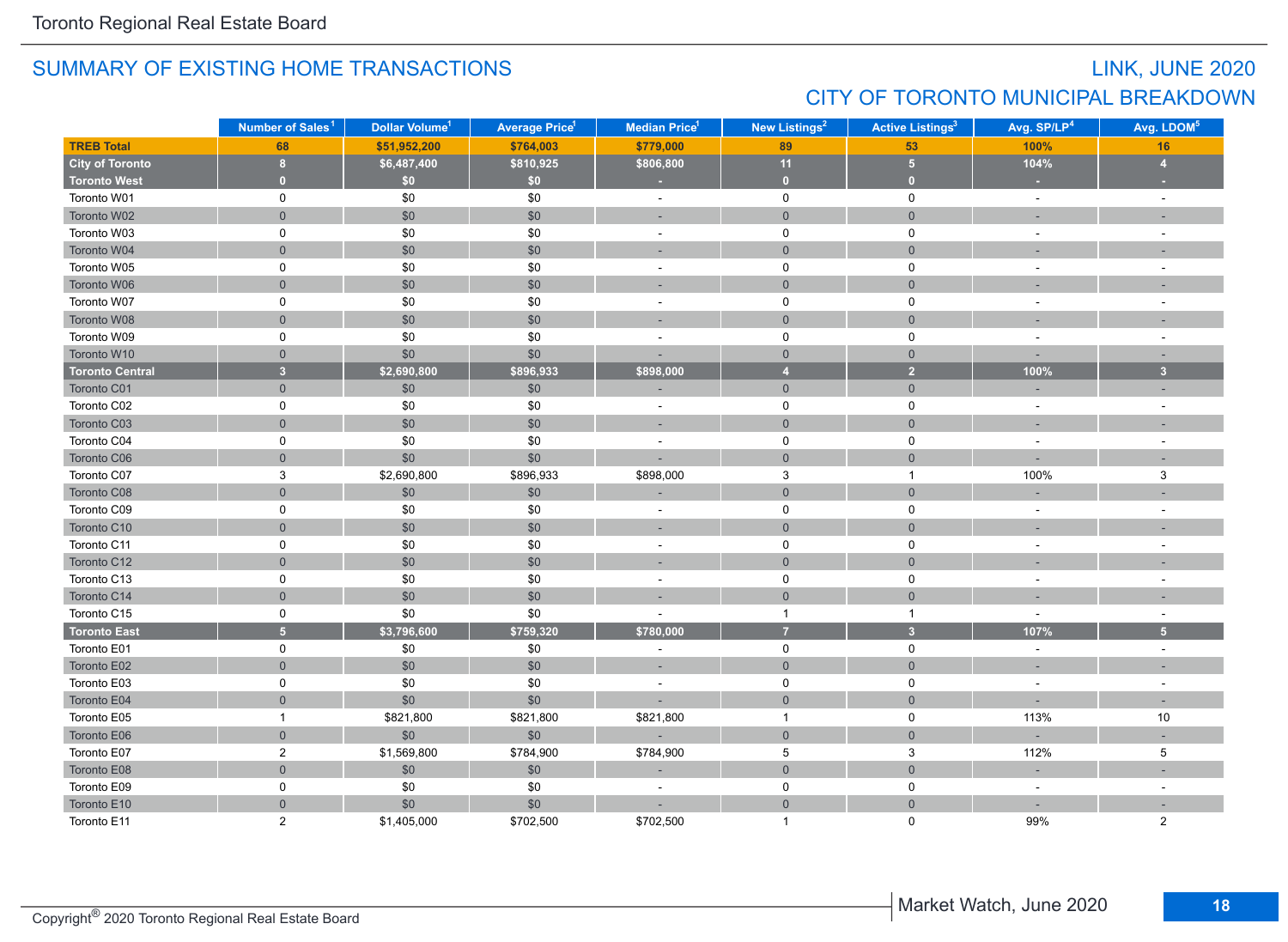## CO-OP APT, JUNE 2020 ALL TRREB AREAS

|                                  | Number of Sales <sup>1</sup> | Dollar Volume <sup>1</sup> | <b>Average Price<sup>1</sup></b> | <b>Median Price<sup>1</sup></b> | New Listings <sup>2</sup> | <b>Active Listings<sup>3</sup></b> | Avg. SP/LP <sup>4</sup> | Avg. LDOM <sup>5</sup>   |
|----------------------------------|------------------------------|----------------------------|----------------------------------|---------------------------------|---------------------------|------------------------------------|-------------------------|--------------------------|
| <b>TREB Total</b>                | 8                            | \$4,678,000                | \$584,750                        | \$494,000                       | 17                        | 24                                 | 104%                    | 33                       |
| <b>Halton Region</b>             | $\overline{2}$               | \$600,000                  | \$300,000                        | \$300,000                       | $\overline{2}$            | $\overline{\mathbf{3}}$            | 92%                     | 24                       |
| Burlington                       | $\overline{2}$               | \$600,000                  | \$300,000                        | \$300,000                       | $\overline{2}$            | 3                                  | 92%                     | 24                       |
| <b>Halton Hills</b>              | 0                            | $\$0$                      | $\$0$                            |                                 | 0                         | 0                                  | $\sim$                  | $\overline{\phantom{a}}$ |
| Milton                           | $\overline{0}$               | $$0$$                      | \$0                              |                                 | $\mathbf 0$               | $\mathsf{O}\xspace$                |                         |                          |
| Oakville                         | 0                            | \$0                        | \$0                              | $\blacksquare$                  | $\mathsf 0$               | $\mathsf 0$                        | $\sim$                  | $\overline{\phantom{a}}$ |
| <b>Peel Region</b>               | $\overline{0}$               | \$0\$                      | \$0                              | ٠                               | $\bullet$                 | $\mathbf{0}$                       |                         |                          |
| Brampton                         | 0                            | $\$0$                      | \$0                              | $\sim$                          | $\mathsf{O}$              | $\mathsf 0$                        | $\sim$                  | $\sim$                   |
| Caledon                          | $\overline{0}$               | $$0$$                      | \$0                              | $\overline{a}$                  | $\mathbf{0}$              | $\mathbf 0$                        |                         |                          |
| Mississauga                      | 0                            | \$0                        | \$0                              | $\sim$                          | $\mathbf 0$               | $\pmb{0}$                          | $\sim$                  | $\overline{\phantom{a}}$ |
| <b>City of Toronto</b>           | $\overline{6}$               | \$4,078,000                | \$679,667                        | \$605,000                       | 14                        | 20                                 | 105%                    | 36                       |
| Toronto West                     | 3                            | \$1,383,000                | \$461,000                        | \$468,000                       | $\overline{4}$            | 6                                  | 101%                    | 35                       |
| <b>Toronto Central</b>           | $\mathbf{3}$                 | \$2,695,000                | \$898,333                        | \$805,000                       | 10                        | 14                                 | 108%                    | 38                       |
| <b>Toronto East</b>              | $\mathsf{O}$                 | $\$0$                      | $\$0$                            | $\sim$                          | $\mathsf{O}$              | $\mathsf 0$                        | $\sim$                  | $\sim$                   |
| York Region                      | $\mathbf{0}$                 | \$0\$                      | \$0                              | ٠                               | $\overline{1}$            | $\overline{1}$                     |                         |                          |
| Aurora                           | 0                            | $\$0$                      | \$0                              | $\bar{\phantom{a}}$             | 0                         | 0                                  | $\omega$                | ÷,                       |
| <b>East Gwillimbury</b>          | $\overline{0}$               | \$0                        | \$0                              | ٠                               | $\mathbf 0$               | $\mathbf 0$                        |                         |                          |
| Georgina                         | 0                            | $\$0$                      | \$0                              | $\bar{a}$                       | $\mathsf{O}\xspace$       | $\pmb{0}$                          | $\sim$                  | $\bar{a}$                |
| King                             | $\mathbf 0$                  | \$0                        | \$0                              | ÷,                              | $\mathsf{O}\xspace$       | $\mathbf 0$                        |                         |                          |
| Markham                          | 0                            | \$0                        | \$0                              | ä,                              | $\mathsf 0$               | $\mathsf 0$                        |                         |                          |
| Newmarket                        | $\overline{0}$               | $$0$$                      | \$0                              |                                 | $\mathbf 0$               | $\mathbf 0$                        |                         |                          |
| Richmond Hill                    | 0                            | \$0                        | \$0                              | ä,                              | 0                         | 0                                  | ÷.                      | $\sim$                   |
| Vaughan                          | $\Omega$                     | \$0                        | \$0                              | ÷.                              | $\overline{1}$            | $\overline{1}$                     |                         |                          |
| Whitchurch-Stouffville           | 0                            | \$0                        | \$0                              | ä,                              | 0                         | 0                                  |                         |                          |
| <b>Durham Region</b>             | $\mathbf{0}$                 | $\overline{50}$            | $\overline{50}$                  | ٠                               | $\mathbf{0}$              | $\overline{0}$                     |                         |                          |
| Ajax                             | 0                            | \$0                        | \$0                              | $\bar{a}$                       | $\mathsf{O}$              | $\mathsf 0$                        |                         |                          |
| <b>Brock</b>                     | $\overline{0}$               | $$0$$                      | \$0                              |                                 | $\mathbf{0}$              | $\mathbf 0$                        |                         |                          |
| Clarington                       | 0                            | $\$0$                      | \$0                              | $\sim$                          | 0                         | 0                                  |                         |                          |
| Oshawa                           | $\overline{0}$               | $$0$$                      | \$0                              |                                 | $\mathsf{O}\xspace$       | $\mathsf{O}\xspace$                |                         |                          |
| Pickering                        | 0                            | $\$0$                      | \$0                              | $\bar{a}$                       | $\mathsf 0$               | $\mathsf 0$                        | $\sim$                  | $\sim$                   |
| Scugog                           | $\overline{0}$               | \$0                        | \$0                              | ×.                              | $\mathbf 0$               | $\mathsf{O}\xspace$                |                         |                          |
| Uxbridge                         | 0                            | \$0                        | \$0                              | $\sim$                          | 0                         | $\mathsf 0$                        |                         | ÷                        |
| Whitby                           | $\mathbf 0$                  | \$0                        | \$0                              | $\overline{\phantom{a}}$        | $\mathbf{0}$              | $\mathbf{0}$                       |                         |                          |
| <b>Dufferin County</b>           | $\overline{0}$               | $\overline{50}$            | $\overline{50}$                  | ×                               | $\overline{0}$            | $\overline{0}$                     | ×                       | $\sim$                   |
| Orangeville                      | $\overline{0}$               | \$0                        | \$0                              | ٠                               | $\overline{0}$            | $\overline{0}$                     | ÷,                      | ٠                        |
| <b>Simcoe County</b>             | $\mathbf{0}$                 | $\overline{50}$            | \$0\$                            | ×.                              | $\overline{0}$            | $\bullet$                          | ٠                       | ٠                        |
| Adjala-Tosorontio                | $\overline{0}$               | $$0$$                      | \$0                              | ÷                               | $\mathsf{O}\xspace$       | $\mathsf{O}\xspace$                | ÷,                      | ÷,                       |
| <b>Bradford West Gwillimbury</b> | 0                            | \$0                        | \$0                              | $\blacksquare$                  | 0                         | 0                                  | $\sim$                  | $\sim$                   |
| Essa                             | $\mathsf{O}\xspace$          | $\$0$                      | \$0                              |                                 | $\mathsf{O}\xspace$       | $\mathsf{O}\xspace$                |                         |                          |
| Innisfil                         | 0                            | \$0                        | $\$0$                            | L,                              | $\mathsf 0$               | $\mathsf 0$                        |                         |                          |
| New Tecumseth                    | $\overline{0}$               | \$0                        | \$0                              | ÷                               | $\mathbf 0$               | $\mathbf 0$                        |                         |                          |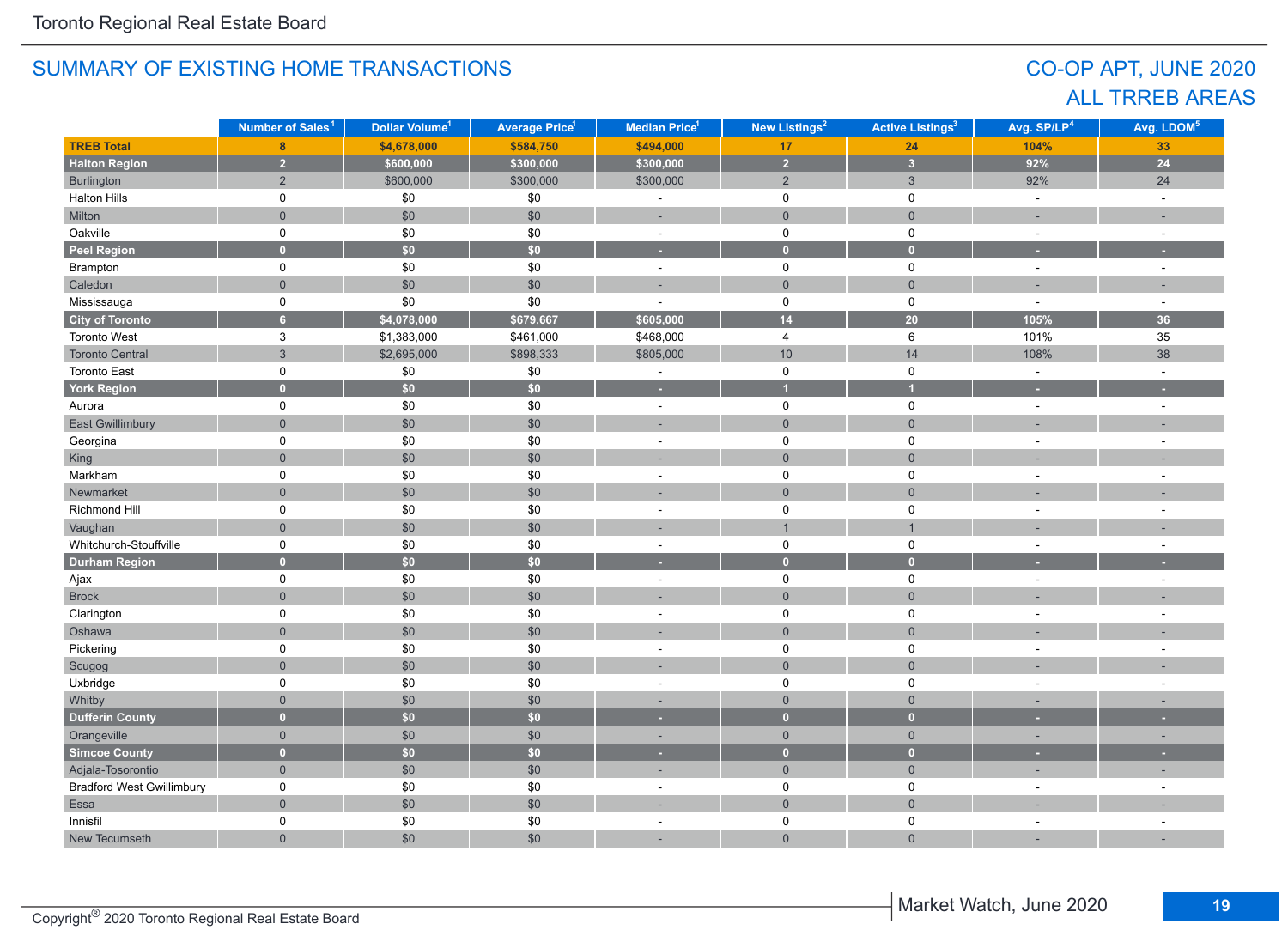## CO-OP APT, JUNE 2020 CITY OF TORONTO MUNICIPAL BREAKDOWN

|                        | Number of Sales <sup>1</sup> | Dollar Volume <sup>1</sup> | <b>Average Price<sup>1</sup></b> | Median Price <sup>1</sup> | New Listings <sup>2</sup> | <b>Active Listings<sup>3</sup></b> | Avg. SP/LP <sup>4</sup> | Avg. LDOM <sup>5</sup>      |
|------------------------|------------------------------|----------------------------|----------------------------------|---------------------------|---------------------------|------------------------------------|-------------------------|-----------------------------|
| <b>TREB Total</b>      | 8                            | \$4,678,000                | \$584,750                        | \$494,000                 | 17                        | 24                                 | 104%                    | 33                          |
| City of Toronto        | 6                            | \$4,078,000                | \$679,667                        | \$605,000                 | 14                        | 20                                 | 105%                    | 36                          |
| <b>Toronto West</b>    | $\overline{\mathbf{3}}$      | \$1,383,000                | \$461,000                        | \$468,000                 | $\overline{4}$            | 6 <sup>1</sup>                     | 101%                    | 35                          |
| Toronto W01            | 0                            | \$0                        | \$0                              | $\blacksquare$            | $\mathbf 0$               | $\mathbf 0$                        | $\omega$                | $\mathcal{L}_{\mathcal{A}}$ |
| Toronto W02            | $\mathbf 0$                  | \$0                        | \$0                              | $\overline{a}$            | $\overline{0}$            | $\mathbf 0$                        |                         |                             |
| Toronto W03            | 0                            | \$0                        | \$0                              | $\omega$                  | $\mathbf 0$               | $\mathbf 0$                        | $\sim$                  | $\sim$                      |
| Toronto W04            | $\mathbf 0$                  | \$0                        | $$0$$                            | ÷                         | $\mathsf{O}\xspace$       | $\mathbf{0}$                       | $\sim$                  |                             |
| Toronto W05            | $\pmb{0}$                    | \$0                        | \$0                              | ÷,                        | 0                         | $\mathsf 0$                        | $\sim$                  | $\overline{\phantom{a}}$    |
| Toronto W06            |                              | \$520,000                  | \$520,000                        | \$520,000                 | $\mathbf 0$               | $\overline{1}$                     | 111%                    | 8                           |
| Toronto W07            | $\mathbf{1}$                 | \$395,000                  | \$395,000                        | \$395,000                 | $\overline{1}$            | $\mathsf 0$                        | 99%                     | $\,$ 5 $\,$                 |
| Toronto W08            |                              | \$468,000                  | \$468,000                        | \$468,000                 | $\mathbf{3}$              | $\overline{4}$                     | 94%                     | 92                          |
| Toronto W09            | $\mathsf 0$                  | \$0                        | \$0                              |                           | 0                         | $\mathbf{1}$                       | $\sim$                  | $\sim$                      |
| Toronto W10            | $\mathbf 0$                  | \$0                        | \$0                              |                           | $\mathbf 0$               | $\mathsf{O}\xspace$                |                         |                             |
| <b>Toronto Central</b> | $\overline{3}$               | \$2,695,000                | \$898,333                        | \$805,000                 | 10 <sub>1</sub>           | 14                                 | 108%                    | 38                          |
| Toronto C01            | $\mathbf{0}$                 | \$0                        | \$0                              |                           | $\overline{2}$            | $\overline{4}$                     |                         |                             |
| Toronto C02            | 0                            | \$0                        | \$0                              | $\sim$                    | $\overline{2}$            | 4                                  | $\sim$                  | $\sim$                      |
| Toronto C03            | $\mathbf 0$                  | \$0                        | $$0$$                            | $\sim$                    | $\overline{0}$            | $\mathbf{0}$                       |                         |                             |
| Toronto C04            | 0                            | \$0                        | \$0                              | $\sim$                    | 0                         | 0                                  |                         | $\overline{\phantom{a}}$    |
| Toronto C06            | $\overline{0}$               | \$0                        | \$0                              | н.                        | $\overline{0}$            | $\overline{0}$                     |                         |                             |
| Toronto C07            | $\pmb{0}$                    | \$0                        | \$0                              | ÷,                        | $\pmb{0}$                 | $\pmb{0}$                          |                         |                             |
| Toronto C08            | $\mathsf{O}\xspace$          | \$0                        | \$0                              |                           | $\overline{1}$            | $\overline{1}$                     |                         |                             |
| Toronto C09            | $\ensuremath{\mathsf{3}}$    | \$2,695,000                | \$898,333                        | \$805,000                 | $\overline{4}$            | 4                                  | 108%                    | 38                          |
| Toronto C10            | $\mathbf 0$                  | \$0                        | $\$0$                            |                           | $\mathbf 0$               | $\mathsf{O}\xspace$                |                         |                             |
| Toronto C11            | $\pmb{0}$                    | \$0                        | \$0                              | $\sim$                    | 0                         | $\pmb{0}$                          |                         | $\sim$                      |
| Toronto C12            | $\mathbf 0$                  | \$0                        | $$0$$                            | $\sim$                    | $\mathbf 0$               | $\mathbf 0$                        |                         |                             |
| Toronto C13            | 0                            | \$0                        | \$0                              | $\sim$                    | 0                         | $\mathsf 0$                        |                         |                             |
| Toronto C14            | $\overline{0}$               | \$0                        | \$0                              |                           | $\overline{0}$            | $\mathbf 0$                        |                         |                             |
| Toronto C15            | 0                            | \$0                        | \$0                              | $\sim$                    | $\overline{1}$            | $\mathbf{1}$                       | $\sim$                  | $\sim$                      |
| <b>Toronto East</b>    | $\mathbf{0}$                 | \$0                        | \$0                              | ٠                         | $\bullet$                 | $\mathbf{0}$                       |                         |                             |
| Toronto E01            | $\mathbf 0$                  | \$0                        | \$0                              | $\sim$                    | 0                         | $\mathbf 0$                        | $\sim$                  | ÷.                          |
| Toronto E02            | $\mathbf 0$                  | \$0                        | \$0                              | ×,                        | $\overline{0}$            | $\mathbf{0}$                       |                         |                             |
| Toronto E03            | $\mathsf 0$                  | \$0                        | \$0                              |                           | $\mathsf 0$               | $\mathsf 0$                        |                         |                             |
| Toronto E04            | $\overline{0}$               | \$0                        | \$0                              |                           | $\mathbf 0$               | $\mathbf 0$                        |                         |                             |
| Toronto E05            | 0                            | \$0                        | \$0                              | $\overline{\phantom{a}}$  | 0                         | $\mathsf 0$                        |                         |                             |
| Toronto E06            | $\mathsf{O}\xspace$          | \$0                        | \$0                              |                           | $\mathsf{O}\xspace$       | $\mathsf{O}\xspace$                |                         |                             |
| Toronto E07            | $\mathsf 0$                  | \$0                        | \$0                              | $\sim$                    | $\mathsf 0$               | $\pmb{0}$                          |                         |                             |
| Toronto E08            | $\mathbf 0$                  | \$0                        | \$0                              | ٠                         | $\mathsf{O}\xspace$       | $\mathsf{O}\xspace$                |                         |                             |
| Toronto E09            | 0                            | \$0                        | \$0                              | $\overline{a}$            | 0                         | 0                                  | $\sim$                  |                             |
| Toronto E10            | $\overline{0}$               | \$0                        | \$0                              | ÷                         | $\mathsf{O}\xspace$       | $\overline{0}$                     |                         |                             |
| Toronto E11            | 0                            | \$0                        | \$0                              |                           | $\Omega$                  | $\Omega$                           |                         |                             |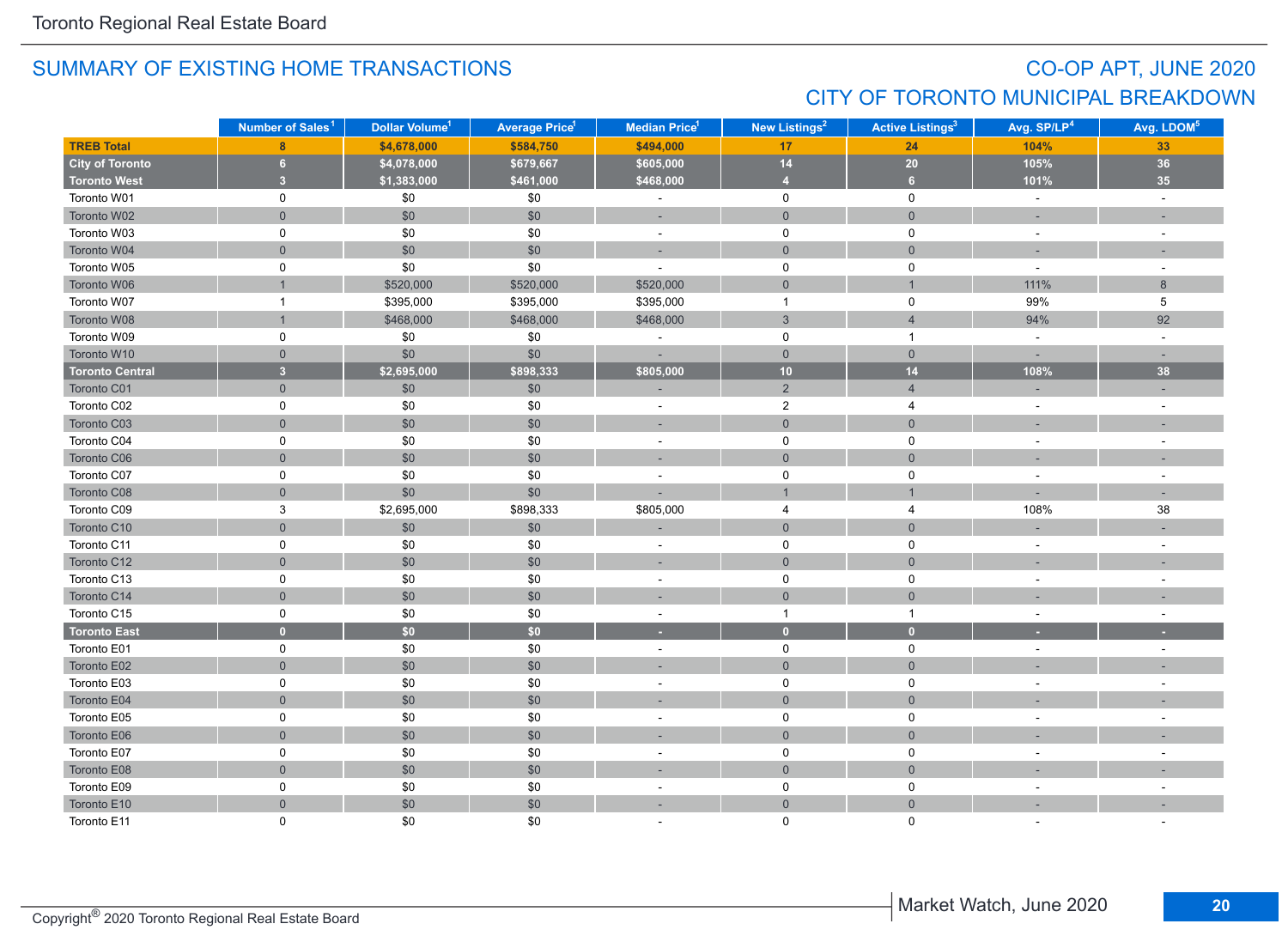## DET CONDO, JUNE 2020 ALL TRREB AREAS

|                                  | Number of Sales <sup>1</sup> | Dollar Volume <sup>1</sup> | <b>Average Price<sup>1</sup></b> | <b>Median Price</b> <sup>1</sup> | <b>New Listings<sup>2</sup></b> | <b>Active Listings<sup>3</sup></b> | Avg. SP/LP <sup>4</sup> | Avg. LDOM <sup>5</sup> |
|----------------------------------|------------------------------|----------------------------|----------------------------------|----------------------------------|---------------------------------|------------------------------------|-------------------------|------------------------|
| <b>TREB Total</b>                | 10                           | \$7,971,999                | \$797,200                        | \$679,000                        | 13                              | 23                                 | 99%                     | 38                     |
| <b>Halton Region</b>             | $\mathbf{0}$                 | \$0\$                      | \$0\$                            | ×                                | $\pmb{0}$                       | $\mathbf{0}$                       | ×                       | ٠                      |
| Burlington                       | $\overline{0}$               | \$0                        | \$0                              | ÷,                               | $\overline{0}$                  | $\mathbf 0$                        |                         |                        |
| <b>Halton Hills</b>              | 0                            | \$0                        | \$0                              | $\blacksquare$                   | $\mathsf{O}$                    | $\mathsf 0$                        | $\sim$                  | $\bar{a}$              |
| Milton                           | $\overline{0}$               | $$0$$                      | \$0                              | $\overline{a}$                   | $\mathbf{0}$                    | $\mathbf 0$                        |                         |                        |
| Oakville                         | 0                            | \$0                        | \$0                              | ä,                               | $\mathsf 0$                     | $\mathsf 0$                        | $\overline{a}$          | $\sim$                 |
| <b>Peel Region</b>               | $\overline{4}$               | \$3,732,000                | \$933,000                        | \$694,000                        | $\overline{\mathbf{1}}$         | $\overline{1}$                     | 100%                    | 23                     |
| Brampton                         | 0                            | \$0                        | $\$0$                            | $\sim$                           | $\mathsf{O}$                    | $\mathsf 0$                        | $\sim$                  | $\sim$                 |
| Caledon                          | $\overline{0}$               | $$0$$                      | \$0                              |                                  | $\mathbf{1}$                    | $\mathbf{1}$                       | ÷                       | ×.                     |
| Mississauga                      | $\overline{4}$               | \$3,732,000                | \$933,000                        | \$694,000                        | $\mathsf{O}$                    | $\mathsf 0$                        | 100%                    | 23                     |
| <b>City of Toronto</b>           | $\overline{2}$               | \$1,699,999                | \$850,000                        | \$850,000                        | $\overline{\mathbf{3}}$         | $\overline{2}$                     | 100%                    | 10                     |
| Toronto West                     | 0                            | $\$0$                      | \$0                              | ÷                                | 0                               | 0                                  | $\omega$                | $\omega$               |
| <b>Toronto Central</b>           | $\overline{0}$               | \$0                        | \$0                              | ÷,                               | $\mathbf 0$                     | $\mathbf 0$                        | ÷,                      |                        |
| <b>Toronto East</b>              | $\overline{c}$               | \$1,699,999                | \$850,000                        | \$850,000                        | $\mathbf{3}$                    | $\overline{c}$                     | 100%                    | $10$                   |
| <b>York Region</b>               | $\mathbf{0}$                 | \$0\$                      | \$0                              |                                  | $\mathbf{0}$                    | $\mathbf{0}$                       |                         |                        |
| Aurora                           | $\mathsf{O}$                 | $\$0$                      | \$0                              | $\blacksquare$                   | 0                               | 0                                  | $\mathbf{r}$            | $\sim$                 |
| East Gwillimbury                 | $\mathbf 0$                  | \$0                        | \$0                              | ٠                                | $\mathbf 0$                     | $\mathbf 0$                        |                         |                        |
| Georgina                         | 0                            | \$0                        | \$0                              | $\sim$                           | $\mathbf 0$                     | 0                                  |                         | $\overline{a}$         |
| King                             | $\mathbf 0$                  | $$0$$                      | \$0                              | ÷.                               | $\mathsf{O}$                    | $\mathbf{0}$                       |                         |                        |
| Markham                          | 0                            | \$0                        | \$0                              | ä,                               | $\mathsf 0$                     | $\mathsf 0$                        |                         |                        |
| Newmarket                        | $\overline{0}$               | $$0$$                      | \$0                              | ÷,                               | $\mathbf 0$                     | $\mathbf 0$                        |                         |                        |
| Richmond Hill                    | 0                            | \$0                        | \$0                              | ÷.                               | 0                               | 0                                  |                         |                        |
| Vaughan                          | $\Omega$                     | \$0                        | \$0                              | ÷.                               | $\overline{0}$                  | $\overline{0}$                     |                         |                        |
| Whitchurch-Stouffville           | 0                            | \$0                        | \$0                              |                                  | 0                               | $\mathbf 0$                        | $\sim$                  |                        |
| <b>Durham Region</b>             |                              | \$590,000                  | \$590,000                        | \$590,000                        | 2 <sup>1</sup>                  | 1                                  | 98%                     | $\overline{4}$         |
| Ajax                             | $\mathbf{1}$                 | \$590,000                  | \$590,000                        | \$590,000                        | $\overline{\mathbf{c}}$         | $\mathbf{1}$                       | 98%                     | 4                      |
| <b>Brock</b>                     | $\overline{0}$               | \$0                        | \$0                              |                                  | $\mathsf{O}\xspace$             | $\overline{0}$                     |                         |                        |
| Clarington                       | 0                            | $\$0$                      | \$0                              | $\overline{\phantom{a}}$         | $\mathsf 0$                     | 0                                  |                         |                        |
| Oshawa                           | $\mathsf{O}\xspace$          | $$0$$                      | \$0                              |                                  | $\mathsf{O}\xspace$             | $\mathsf{O}\xspace$                |                         |                        |
| Pickering                        | 0                            | \$0                        | \$0                              | $\overline{\phantom{a}}$         | $\mathsf 0$                     | $\mathsf 0$                        | $\sim$                  | $\sim$                 |
| Scugog                           | $\overline{0}$               | $$0$$                      | \$0                              | ÷,                               | $\mathbf{0}$                    | $\mathbf 0$                        |                         |                        |
| Uxbridge                         | 0                            | \$0                        | \$0                              | $\sim$                           | 0                               | 0                                  |                         |                        |
| Whitby                           | $\overline{0}$               | \$0                        | \$0                              |                                  | $\overline{0}$                  | $\overline{0}$                     |                         |                        |
| <b>Dufferin County</b>           | $\overline{0}$               | \$0\$                      | \$0                              | ٠                                | $\overline{0}$                  | $\mathbf{0}$                       | ٠                       | ٠                      |
| Orangeville                      | $\overline{0}$               | \$0                        | \$0                              |                                  | $\overline{0}$                  | $\overline{0}$                     | ÷.                      | ÷.                     |
| <b>Simcoe County</b>             | $\overline{3}$               | \$1,950,000                | \$650,000                        | \$655,000                        | $\overline{7}$                  | 19                                 | 97%                     | 87                     |
| Adjala-Tosorontio                | $\overline{0}$               | \$0                        | \$0                              |                                  | $\overline{0}$                  | $\mathbf{0}$                       |                         |                        |
| <b>Bradford West Gwillimbury</b> | 0                            | $\$0$                      | \$0                              | $\overline{\phantom{a}}$         | 0                               | 0                                  | $\sim$                  | $\sim$                 |
| Essa                             | $\mathsf{O}\xspace$          | $$0$$                      | \$0                              | ۰                                | $\mathsf{O}\xspace$             | $\mathsf{O}\xspace$                |                         |                        |
| Innisfil                         | 0                            | \$0                        | \$0                              |                                  | 0                               | 0                                  | $\sim$                  | $\sim$                 |
| New Tecumseth                    | $\mathbf{3}$                 | \$1,950,000                | \$650,000                        | \$655,000                        | $\overline{7}$                  | 19                                 | 97%                     | 87                     |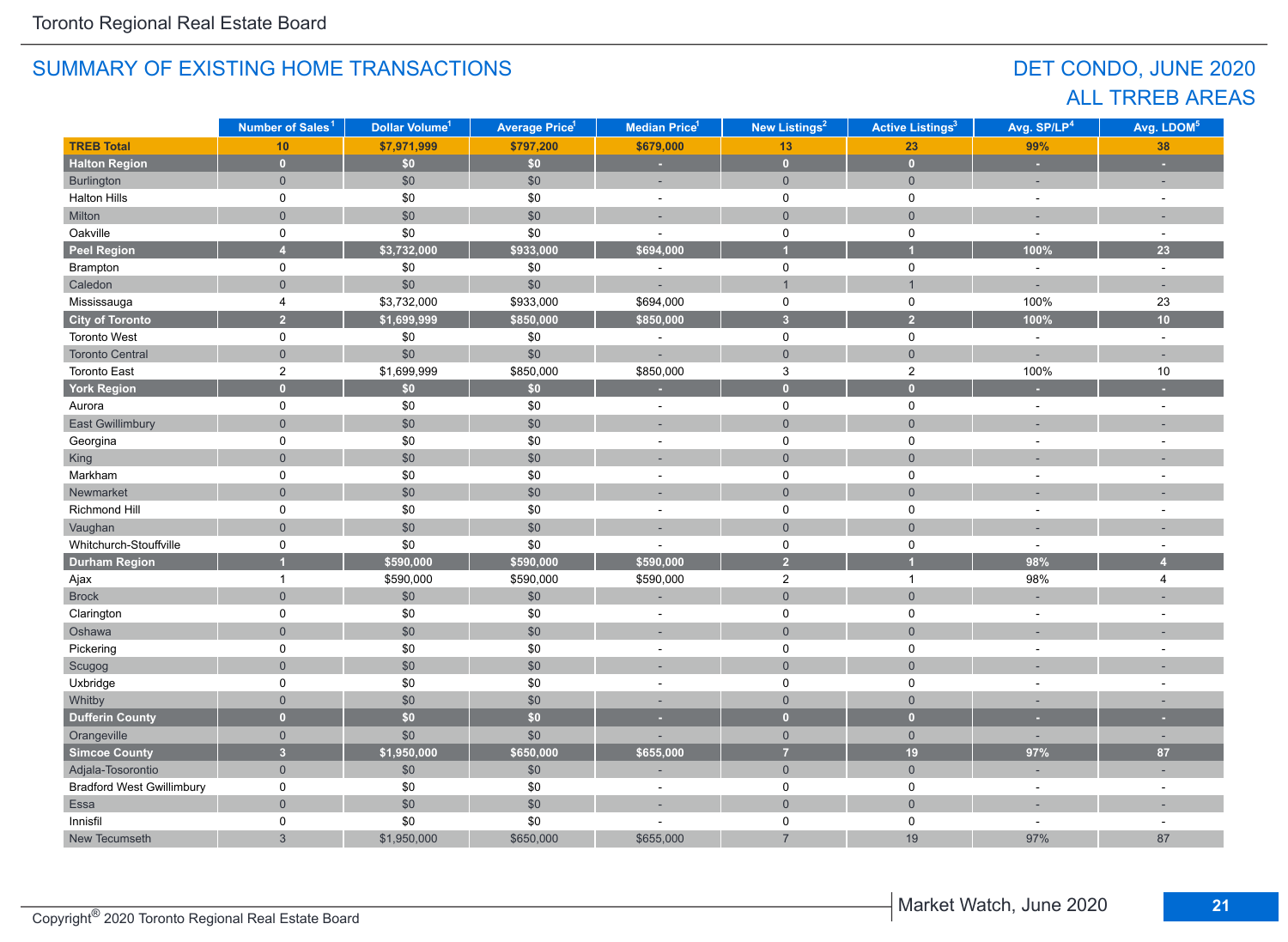## DET CONDO, JUNE 2020 CITY OF TORONTO MUNICIPAL BREAKDOWN

|                        | Number of Sales <sup>1</sup> | Dollar Volume <sup>1</sup> | <b>Average Price<sup>1</sup></b> | <b>New Listings<sup>2</sup></b><br><b>Median Price<sup>1</sup></b> |                         | <b>Active Listings<sup>3</sup></b> | Avg. SP/LP <sup>4</sup> | Avg. LDOM <sup>5</sup>   |
|------------------------|------------------------------|----------------------------|----------------------------------|--------------------------------------------------------------------|-------------------------|------------------------------------|-------------------------|--------------------------|
| <b>TREB Total</b>      | 10                           | \$7,971,999                | \$797,200                        | \$679,000                                                          | 13                      | 23                                 | 99%                     | 38                       |
| <b>City of Toronto</b> | $\overline{2}$               | \$1,699,999                | \$850,000                        | \$850,000                                                          | $\overline{\mathbf{3}}$ | $\overline{2}$                     | 100%                    | 10                       |
| <b>Toronto West</b>    | $\mathbf 0$                  | \$0                        | \$0                              | ×                                                                  | $\bullet$               | $\bullet$                          |                         |                          |
| Toronto W01            | 0                            | \$0                        | \$0                              | $\sim$                                                             | $\mathbf 0$             | $\mathbf 0$                        | $\sim$                  | $\sim$                   |
| Toronto W02            | $\mathsf{O}\xspace$          | \$0                        | \$0                              |                                                                    | $\mathsf{O}\xspace$     | $\mathsf{O}\xspace$                |                         |                          |
| Toronto W03            | $\mathsf 0$                  | \$0                        | \$0                              | $\overline{\phantom{a}}$                                           | $\mathsf 0$             | $\mathsf 0$                        |                         | $\overline{\phantom{a}}$ |
| Toronto W04            | $\mathsf{O}\xspace$          | \$0                        | \$0                              |                                                                    | $\mathsf{O}\xspace$     | $\mathbf 0$                        |                         |                          |
| Toronto W05            | $\mathsf 0$                  | \$0                        | \$0                              | $\sim$                                                             | 0                       | $\mathsf 0$                        |                         | ÷.                       |
| Toronto W06            | $\mathbf 0$                  | \$0                        | \$0                              |                                                                    | $\mathsf{O}\xspace$     | $\mathsf{O}\xspace$                |                         |                          |
| Toronto W07            | $\mathbf 0$                  | \$0                        | \$0                              | ÷,                                                                 | $\mathbf 0$             | $\mathbf 0$                        |                         |                          |
| Toronto W08            | $\overline{0}$               | \$0                        | \$0                              | ÷                                                                  | $\mathbf 0$             | $\mathbf{0}$                       |                         |                          |
| Toronto W09            | 0                            | \$0                        | \$0                              | $\sim$                                                             | 0                       | 0                                  |                         | ÷,                       |
| Toronto W10            | $\mathbf{0}$                 | \$0                        | \$0                              | $\overline{\phantom{a}}$                                           | $\mathbf{0}$            | $\mathbf{0}$                       |                         |                          |
| <b>Toronto Central</b> | $\mathbf{0}$                 | \$0                        | \$0                              | ×                                                                  | $\mathbf{0}$            | $\mathbf{0}$                       | ×                       | ٠                        |
| Toronto C01            | $\mathbf 0$                  | \$0                        | \$0                              | ×.                                                                 | $\mathsf{O}\xspace$     | $\mathsf{O}\xspace$                |                         |                          |
| Toronto C02            | 0                            | \$0                        | \$0                              | $\sim$                                                             | 0                       | 0                                  | $\sim$                  | ÷,                       |
| Toronto C03            | $\mathbf 0$                  | \$0                        | $\$0$                            | ٠                                                                  | $\mathsf{O}\xspace$     | $\mathsf{O}\xspace$                |                         |                          |
| Toronto C04            | $\mathsf 0$                  | \$0                        | \$0                              | ÷,                                                                 | 0                       | $\mathsf 0$                        |                         | $\overline{\phantom{a}}$ |
| Toronto C06            | $\mathbf 0$                  | \$0                        | \$0                              | i.                                                                 | $\mathbf 0$             | $\mathbf 0$                        |                         |                          |
| Toronto C07            | 0                            | \$0                        | \$0                              | $\sim$                                                             | 0                       | $\mathbf 0$                        |                         |                          |
| Toronto C08            | $\overline{0}$               | \$0                        | \$0                              |                                                                    | $\mathbf 0$             | $\mathbf 0$                        |                         |                          |
| Toronto C09            | 0                            | \$0                        | \$0                              | $\sim$                                                             | $\mathbf 0$             | 0                                  | $\sim$                  | $\overline{a}$           |
| Toronto C10            | $\mathbf 0$                  | \$0                        | $$0$$                            |                                                                    | $\overline{0}$          | $\mathbf 0$                        |                         |                          |
| Toronto C11            | 0                            | \$0                        | \$0                              | $\sim$                                                             | 0                       | 0                                  |                         | $\sim$                   |
| Toronto C12            | $\mathsf{O}\xspace$          | \$0                        | \$0                              | ٠                                                                  | $\mathbf 0$             | $\mathbf 0$                        |                         |                          |
| Toronto C13            | 0                            | \$0                        | \$0                              | $\sim$                                                             | 0                       | $\mathsf 0$                        |                         |                          |
| Toronto C14            | $\mathsf{O}\xspace$          | \$0                        | \$0                              |                                                                    | $\mathbf 0$             | $\mathsf{O}\xspace$                |                         |                          |
| Toronto C15            | 0                            | \$0                        | \$0                              |                                                                    | 0                       | $\mathsf 0$                        | $\sim$                  | $\sim$                   |
| <b>Toronto East</b>    | $\overline{2}$               | \$1,699,999                | \$850,000                        | \$850,000                                                          | $\overline{\mathbf{3}}$ | $\overline{2}$                     | 100%                    | 10                       |
| Toronto E01            | $\mathbf 0$                  | $\$0$                      | \$0                              | ÷,                                                                 | $\mathbf 0$             | 0                                  | $\sim$                  | $\sim$                   |
| Toronto E02            | $\mathbf{0}$                 | \$0                        | \$0                              | ×,                                                                 | $\overline{0}$          | $\mathbf 0$                        |                         |                          |
| Toronto E03            | $\mathbf 0$                  | \$0                        | \$0                              | ÷,                                                                 | 0                       | $\mathsf 0$                        |                         |                          |
| Toronto E04            | $\overline{0}$               | \$0                        | \$0                              | ۰                                                                  | $\mathbf 0$             | $\mathbf{0}$                       |                         |                          |
| Toronto E05            | 0                            | \$0                        | \$0                              | $\sim$                                                             | 0                       | 0                                  |                         |                          |
| Toronto E06            | $\mathsf{O}\xspace$          | \$0                        | \$0                              |                                                                    | $\mathbf{0}$            | $\mathbf 0$                        |                         |                          |
| Toronto E07            | $\mathsf 0$                  | \$0                        | \$0                              |                                                                    | $\mathsf 0$             | $\pmb{0}$                          |                         | ÷.                       |
| Toronto E08            | $\sqrt{2}$                   | \$1,699,999                | \$850,000                        | \$850,000                                                          | $\sqrt{3}$              | $\sqrt{2}$                         | 100%                    | 10                       |
| Toronto E09            | 0                            | \$0                        | \$0                              | ÷,                                                                 | 0                       | 0                                  | $\omega$                | $\bar{\phantom{a}}$      |
| Toronto E10            | $\mathbf 0$                  | \$0                        | \$0                              | ٠                                                                  | $\mathbf 0$             | $\mathbf 0$                        |                         |                          |
| Toronto E11            | $\Omega$                     | \$0                        | \$0                              |                                                                    | $\Omega$                | $\Omega$                           |                         |                          |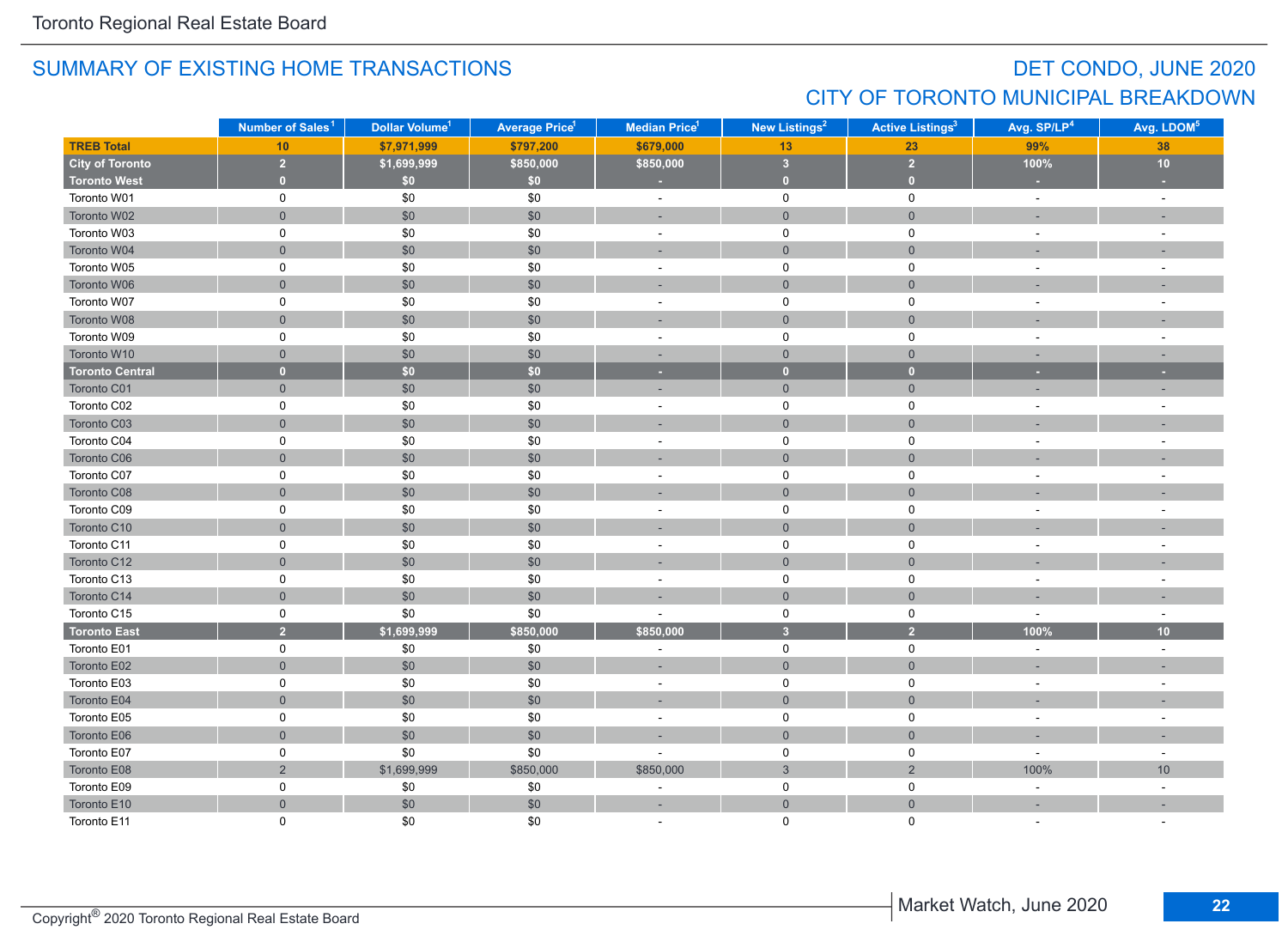## CO-OWNERSHIP APT, JUNE 2020 ALL TRREB AREAS

|                                  | Number of Sales <sup>1</sup> | Dollar Volume <sup>1</sup> | <b>Average Price<sup>1</sup></b> | Median Price <sup>1</sup> | New Listings <sup>2</sup> | <b>Active Listings<sup>3</sup></b> | Avg. SP/LP <sup>4</sup> | Avg. LDOM <sup>5</sup> |
|----------------------------------|------------------------------|----------------------------|----------------------------------|---------------------------|---------------------------|------------------------------------|-------------------------|------------------------|
| <b>TREB Total</b>                | 6                            | \$2,629,000                | \$438,167                        | \$422,500                 | 9                         | 10                                 | 97%                     | 34                     |
| <b>Halton Region</b>             | $\mathbf{0}$                 | \$0\$                      | \$0\$                            | ×.                        | $\mathbf{0}$              | $\mathbf{0}$                       | $\sim$                  | ٠                      |
| Burlington                       | $\overline{0}$               | \$0                        | \$0                              | ÷,                        | $\mathbf{0}$              | $\mathbf 0$                        | $\sim$                  | ٠                      |
| <b>Halton Hills</b>              | 0                            | \$0                        | \$0                              | $\sim$                    | $\mathbf 0$               | $\mathbf 0$                        | $\sim$                  | $\sim$                 |
| Milton                           | $\overline{0}$               | \$0                        | \$0                              | ÷,                        | $\mathsf{O}\xspace$       | $\mathsf{O}\xspace$                |                         |                        |
| Oakville                         | $\mathsf{O}$                 | $\$0$                      | \$0                              | $\overline{\phantom{a}}$  | $\mathsf 0$               | $\mathbf 0$                        | $\sim$                  | $\sim$                 |
| <b>Peel Region</b>               | $\overline{0}$               | \$0\$                      | \$0                              | u                         | $\bullet$                 | $\mathbf{0}$                       |                         |                        |
| Brampton                         | 0                            | \$0                        | \$0                              | $\omega$                  | $\mathsf{O}$              | $\mathbf 0$                        | $\omega$                | $\sim$                 |
| Caledon                          | $\mathsf{O}\xspace$          | $$0$$                      | \$0                              | ÷                         | $\mathsf{O}\xspace$       | $\mathsf{O}\xspace$                |                         |                        |
| Mississauga                      | 0                            | \$0                        | \$0                              | ÷,                        | $\mathsf 0$               | $\mathbf 0$                        | $\sim$                  | $\sim$                 |
| <b>City of Toronto</b>           | $6\overline{6}$              | \$2,629,000                | \$438,167                        | \$422,500                 | $\overline{9}$            | 10                                 | 97%                     | 34                     |
| Toronto West                     | $\overline{1}$               | \$320,000                  | \$320,000                        | \$320,000                 | $\overline{c}$            | $\mathbf 2$                        | 97%                     | $71$                   |
| <b>Toronto Central</b>           | $5\overline{)}$              | \$2,309,000                | \$461,800                        | \$440,000                 | $6\,$                     | $\overline{7}$                     | 97%                     | 27                     |
| <b>Toronto East</b>              | 0                            | \$0                        | \$0                              | ÷,                        | $\mathbf{1}$              | $\mathbf{1}$                       | $\omega$                | $\sim$                 |
| <b>York Region</b>               | $\overline{0}$               | \$0                        | \$0                              | ×                         | $\bullet$                 | $\overline{0}$                     | ×.                      | ٠                      |
| Aurora                           | 0                            | \$0                        | \$0                              | $\sim$                    | $\mathbf 0$               | $\mathbf 0$                        |                         | $\sim$                 |
| <b>East Gwillimbury</b>          | $\overline{0}$               | $$0$$                      | \$0                              |                           | $\overline{0}$            | $\overline{0}$                     |                         |                        |
| Georgina                         | 0                            | $\$0$                      | \$0                              | $\sim$                    | 0                         | 0                                  |                         | ÷,                     |
| King                             | $\overline{0}$               | \$0                        | \$0                              | ÷                         | $\overline{0}$            | $\overline{0}$                     |                         |                        |
| Markham                          | 0                            | \$0                        | \$0                              | $\blacksquare$            | $\mathsf{O}$              | $\mathbf 0$                        |                         |                        |
| Newmarket                        | $\overline{0}$               | \$0                        | \$0                              |                           | $\mathbf 0$               | $\mathbf{0}$                       |                         |                        |
| Richmond Hill                    | $\mathsf{O}$                 | \$0                        | \$0                              | $\blacksquare$            | $\mathsf 0$               | $\mathbf 0$                        |                         | $\sim$                 |
| Vaughan                          | $\overline{0}$               | $$0$$                      | \$0                              |                           | $\mathbf 0$               | $\mathbf{0}$                       |                         |                        |
| Whitchurch-Stouffville           | 0                            | \$0                        | \$0                              | $\sim$                    | $\mathbf 0$               | $\mathbf 0$                        | $\overline{a}$          | $\sim$                 |
| <b>Durham Region</b>             | $\mathbf{0}$                 | $\overline{50}$            | $\overline{50}$                  | ٠                         | $\bullet$                 | $\bullet$                          |                         |                        |
| Ajax                             | 0                            | \$0                        | \$0                              | $\blacksquare$            | $\mathsf 0$               | $\mathbf 0$                        | $\sim$                  | $\sim$                 |
| <b>Brock</b>                     | $\overline{0}$               | \$0                        | \$0                              |                           | $\mathsf{O}\xspace$       | $\overline{0}$                     |                         |                        |
| Clarington                       | $\mathsf{O}$                 | \$0                        | \$0                              | $\sim$                    | $\mathbf 0$               | $\mathbf 0$                        |                         | $\ddot{\phantom{1}}$   |
| Oshawa                           | $\overline{0}$               | \$0                        | \$0                              |                           | $\overline{0}$            | $\overline{0}$                     |                         |                        |
| Pickering                        | 0                            | $\$0$                      | \$0                              | $\blacksquare$            | $\mathbf 0$               | 0                                  | $\sim$                  | $\sim$                 |
| Scugog                           | $\overline{0}$               | \$0                        | \$0                              | ÷.                        | $\mathsf{O}\xspace$       | $\overline{0}$                     |                         |                        |
| Uxbridge                         | 0                            | $\$0$                      | \$0                              | $\bar{a}$                 | $\mathbf 0$               | 0                                  |                         | $\sim$                 |
| Whitby                           | $\mathbf 0$                  | \$0                        | \$0                              | ٠                         | $\mathsf{O}\xspace$       | $\mathsf{O}\xspace$                |                         |                        |
| <b>Dufferin County</b>           | $\overline{0}$               | \$0                        | $\overline{\bullet}$             | ٠                         | $\mathbf{0}$              | $\overline{0}$                     |                         |                        |
| Orangeville                      | $\overline{0}$               | \$0                        | \$0                              | ٠                         | $\overline{0}$            | $\overline{0}$                     | $\sim$                  | ٠                      |
| <b>Simcoe County</b>             | $\overline{0}$               | \$0                        | \$0                              | ٠                         | $\bullet$                 | $\overline{0}$                     |                         |                        |
| Adjala-Tosorontio                | $\overline{0}$               | $\$0$                      | \$0                              | ÷.                        | $\mathbf{0}$              | $\mathbf 0$                        | п.                      | ÷                      |
| <b>Bradford West Gwillimbury</b> | 0                            | \$0                        | \$0                              | $\sim$                    | $\mathbf 0$               | $\mathbf 0$                        |                         |                        |
| Essa                             | $\overline{0}$               | $$0$$                      | \$0                              | ÷,                        | $\mathsf{O}\xspace$       | $\mathbf{0}$                       |                         |                        |
| Innisfil                         | 0                            | \$0                        | \$0                              | $\sim$                    | $\mathbf 0$               | 0                                  | $\sim$                  | $\sim$                 |
| New Tecumseth                    | $\overline{0}$               | \$0                        | \$0                              | ÷,                        | $\overline{0}$            | $\overline{0}$                     |                         |                        |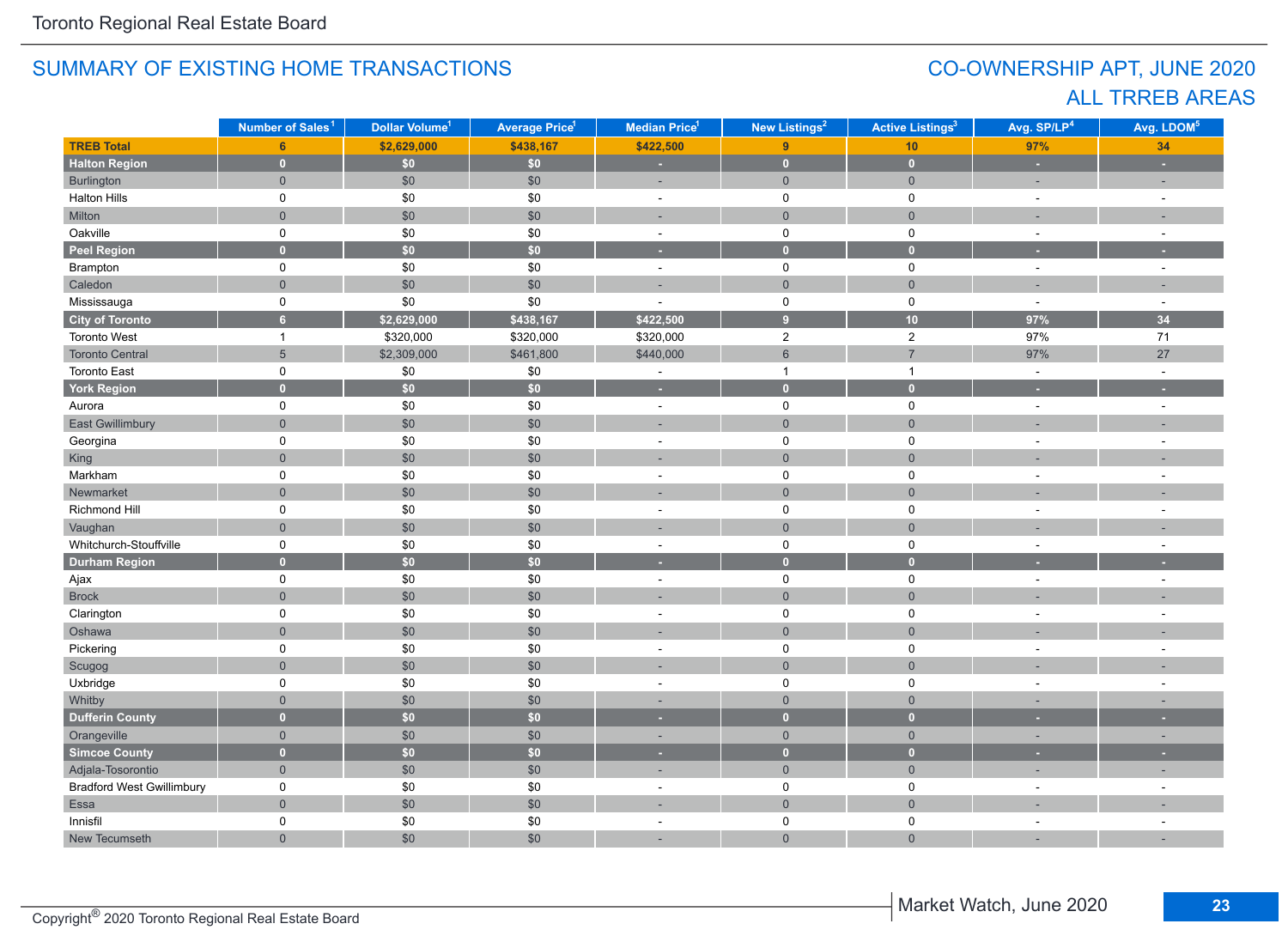## CO-OWNERSHIP APT, JUNE 2020 CITY OF TORONTO MUNICIPAL BREAKDOWN

|                        | Number of Sales <sup>1</sup> | Dollar Volume <sup>1</sup> | <b>Average Price<sup>1</sup></b> | <b>Median Price<sup>1</sup></b> | New Listings <sup>2</sup> | <b>Active Listings<sup>3</sup></b> | Avg. SP/LP <sup>4</sup>  | Avg. LDOM <sup>5</sup> |
|------------------------|------------------------------|----------------------------|----------------------------------|---------------------------------|---------------------------|------------------------------------|--------------------------|------------------------|
| <b>TREB Total</b>      | 6                            | \$2,629,000                | \$438,167                        | \$422,500                       | 9                         | 10 <sub>1</sub>                    | 97%                      | 34                     |
| <b>City of Toronto</b> | $\bf 6$                      | \$2,629,000                | \$438,167                        | \$422,500                       | $\pmb{9}$                 | 10                                 | 97%                      | 34                     |
| <b>Toronto West</b>    |                              | \$320,000                  | \$320,000                        | \$320,000                       | $\overline{2}$            | $\overline{2}$                     | 97%                      | $71$                   |
| Toronto W01            | 0                            | $\$0$                      | \$0                              | $\Box$                          | $\mathsf{O}$              | $\mathbf 0$                        | $\omega$                 | $\omega$               |
| Toronto W02            | $\overline{0}$               | $\$0$                      | \$0                              | $\sim$                          | $\mathsf{O}$              | $\mathsf{O}\xspace$                | $\sim$                   | $\sim$                 |
| Toronto W03            | 0                            | \$0                        | \$0                              | $\bar{a}$                       | $\mathsf{O}$              | 0                                  | $\blacksquare$           | $\sim$                 |
| Toronto W04            | $\mathbf 0$                  | \$0                        | \$0                              |                                 | $\overline{0}$            | $\overline{0}$                     | ÷.                       |                        |
| Toronto W05            | $\mathbf{1}$                 | \$320,000                  | \$320,000                        | \$320,000                       | $\overline{2}$            | $\overline{2}$                     | 97%                      | $71$                   |
| Toronto W06            | $\mathsf{O}\xspace$          | \$0                        | \$0                              |                                 | $\mathsf{O}\xspace$       | $\mathbf 0$                        |                          |                        |
| Toronto W07            | $\mathsf 0$                  | $\$0$                      | \$0                              | $\overline{\phantom{a}}$        | $\mathsf 0$               | 0                                  | $\blacksquare$           | $\sim$                 |
| Toronto W08            | $\mathbf{0}$                 | $\$0$                      | \$0                              | ×,                              | $\mathbf 0$               | $\mathbf 0$                        |                          |                        |
| Toronto W09            | $\mathsf 0$                  | \$0                        | \$0                              | $\sim$                          | $\mathsf 0$               | $\mathsf{O}$                       | $\sim$                   | $\sim$                 |
| Toronto W10            | $\mathbf{0}$                 | \$0                        | \$0                              | ÷,                              | $\overline{0}$            | $\overline{0}$                     | $\sim$                   | $\sim$                 |
| <b>Toronto Central</b> | $\overline{\mathbf{5}}$      | \$2,309,000                | \$461,800                        | \$440,000                       | $6\phantom{.}$            | $\overline{7}$                     | 97%                      | 27                     |
| Toronto C01            | $\overline{0}$               | $$0$$                      | \$0                              |                                 | $\mathsf{O}$              | $\mathsf{O}\xspace$                | $\sim$                   | ÷.                     |
| Toronto C02            | $\mathbf{1}$                 | \$480,000                  | \$480,000                        | \$480,000                       | $\mathsf 0$               | $\overline{1}$                     | 96%                      | 50                     |
| Toronto C03            | $\mathbf{1}$                 | \$440,000                  | \$440,000                        | \$440,000                       | $\mathsf 3$               | $\mathbf{3}$                       | 95%                      | $\overline{7}$         |
| Toronto C04            | 0                            | \$0                        | \$0                              | $\sim$                          | $\overline{2}$            | $\overline{2}$                     | $\sim$                   | $\sim$                 |
| Toronto C06            | $\mathbf 0$                  | \$0                        | \$0                              | $\sim$                          | $\mathbf 0$               | $\mathbf 0$                        | $\sim$                   | $\sim$                 |
| Toronto C07            | 0                            | \$0                        | \$0                              | $\sim$                          | $\mathsf 0$               | $\mathbf 0$                        | $\omega$                 | $\sim$                 |
| Toronto C08            | $\sqrt{2}$                   | \$1,015,000                | \$507,500                        | \$507,500                       | $\mathbf{1}$              | $\mathbf 0$                        | 99%                      | 25                     |
| Toronto C09            | 0                            | \$0                        | $\$0$                            | $\sim$                          | $\mathsf 0$               | $\mathbf 0$                        | $\omega$                 | $\sim$                 |
| Toronto C10            | $\overline{1}$               | \$374,000                  | \$374,000                        | \$374,000                       | $\mathsf{O}$              | $\mathbf{0}$                       | 97%                      | 26                     |
| Toronto C11            | 0                            | \$0                        | \$0                              | $\sim$                          | $\mathbf 0$               | $\mathbf 0$                        | $\sim$                   | $\sim$                 |
| Toronto C12            | $\mathsf{O}\xspace$          | \$0                        | \$0                              | ÷,                              | $\overline{0}$            | $\mathbf 0$                        | ٠                        |                        |
| Toronto C13            | $\mathsf 0$                  | \$0                        | \$0                              | ÷,                              | $\mathbf 0$               | $\mathbf{1}$                       | $\overline{\phantom{a}}$ | $\sim$                 |
| Toronto C14            | $\mathbf 0$                  | $$0$$                      | \$0                              | ÷,                              | $\mathsf{O}\xspace$       | $\mathbf 0$                        |                          |                        |
| Toronto C15            | 0                            | $\$0$                      | $\$0$                            | $\sim$                          | $\mathbf 0$               | $\mathbf 0$                        | $\blacksquare$           | $\sim$                 |
| <b>Toronto East</b>    | $\mathbf{0}$                 | \$0                        | \$0                              | ٠                               | $\overline{1}$            | и                                  |                          |                        |
| Toronto E01            | 0                            | \$0                        | \$0                              | $\overline{\phantom{a}}$        | $\mathbf 0$               | $\mathbf 0$                        | $\overline{\phantom{a}}$ | $\sim$                 |
| Toronto E02            | $\mathbf 0$                  | \$0                        | \$0                              | ٠                               | $\overline{1}$            | $\overline{1}$                     |                          |                        |
| Toronto E03            | $\mathsf 0$                  | \$0                        | \$0                              | $\bar{a}$                       | $\mathsf 0$               | $\mathsf{O}$                       | $\sim$                   |                        |
| Toronto E04            | $\mathbf 0$                  | \$0                        | \$0                              | ٠                               | $\mathbf 0$               | $\mathbf 0$                        |                          |                        |
| Toronto E05            | 0                            | \$0                        | $\$0$                            | $\sim$                          | 0                         | 0                                  | $\sim$                   |                        |
| Toronto E06            | $\mathbf 0$                  | \$0                        | \$0                              |                                 | $\mathbf{0}$              | $\overline{0}$                     |                          |                        |
| Toronto E07            | 0                            | $$0$$                      | \$0                              | $\overline{\phantom{a}}$        | $\mathsf{O}$              | $\mathbf 0$                        | $\sim$                   |                        |
| Toronto E08            | $\mathsf{O}\xspace$          | \$0                        | \$0                              | ×.                              | $\mathsf{O}$              | $\mathsf{O}\xspace$                |                          |                        |
| Toronto E09            | 0                            | $$0$$                      | \$0                              | $\bar{a}$                       | $\mathbf 0$               | 0                                  | $\sim$                   |                        |
| Toronto E10            | $\mathbf 0$                  | \$0                        | \$0                              | ×,                              | $\mathsf{O}\xspace$       | $\mathbf 0$                        |                          |                        |
| Toronto E11            | $\Omega$                     | \$0                        | \$0                              |                                 | $\Omega$                  | $\Omega$                           |                          |                        |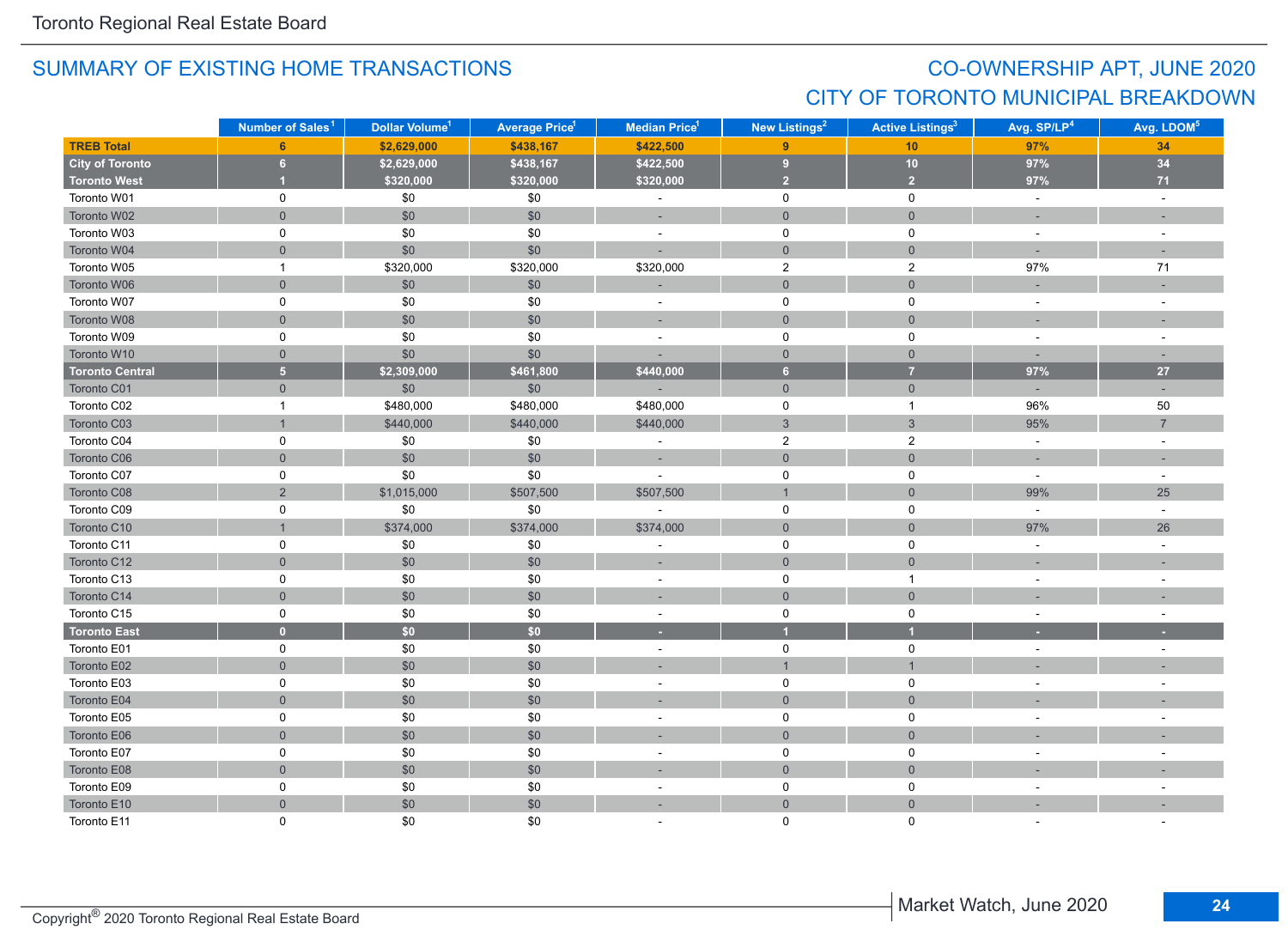#### FOCUS ON THE MLS HOME PRICE INDEX

### ALL TRREB AREAS INDEX AND BENCHMARK PRICE, JUNE 2020

|                                  |              | <b>Composite</b> |                          |       | <b>Single Family Detached</b> |                         |        | <b>Single Family Attached</b> |                          |                          | <b>Townhouse</b> |                          |                | <b>Apartment</b>         |                         |
|----------------------------------|--------------|------------------|--------------------------|-------|-------------------------------|-------------------------|--------|-------------------------------|--------------------------|--------------------------|------------------|--------------------------|----------------|--------------------------|-------------------------|
|                                  | <b>Index</b> |                  | Benchmark Yr./Yr. % Chg. | Index |                               | Benchmark Yr./Yr. % Chg | Index  |                               | Benchmark Yr./Yr. % Chg. | <b>Index</b>             |                  | Benchmark Yr./Yr. % Chg. | <b>Index</b>   |                          | Benchmark Yr./Yr. % Chg |
| <b>TREB Total</b>                | 284.6        | \$863,700        | 8.17%                    | 272.3 | \$1,005,600                   | 6.70%                   | 284.6  | \$799,800                     | 7.93%                    | 296.8                    | \$652,000        | 10.21%                   | 295.2          | \$591,700                | 9.66%                   |
| <b>Halton Region</b>             | 296.4        | \$961,300        | 9.86%                    | 293.8 | \$1,083,600                   | 8.94%                   | 307.7  | \$787,200                     | 9.93%                    | 317.8                    | \$611,100        | 11.70%                   | 272.6          | \$555,400                | 11.31%                  |
| <b>Burlington</b>                | 305.9        | \$848,400        | 9.96%                    | 301.2 | \$1,019,700                   | 8.03%                   | 320.6  | \$769,100                     | 7.05%                    | 328.1                    | \$615,200        | 12.02%                   | 281.0          | \$553,700                | 12.13%                  |
| <b>Halton Hills</b>              | 283.0        | \$842,000        | 11.24%                   | 282.8 | \$920,200                     | 10.95%                  | 297.4  | \$673,900                     | 12.40%                   | 278.0                    | \$475,300        | 12.64%                   | 255.9          | \$554,000                | 11.89%                  |
| Milton                           | 289.5        | \$857,700        | 12.25%                   | 283.2 | \$1,012,600                   | 11.67%                  | 303.2  | \$732,800                     | 12.92%                   | 291.9                    | \$502,400        | 12.44%                   | 287.6          | \$550,500                | 13.01%                  |
| Oakville                         | 294.2        | \$1,080,800      | 8.72%                    | 296.9 | \$1,255,100                   | 8.75%                   | 307.8  | \$859,500                     | 8.92%                    | 309.0                    | \$696,000        | 9.96%                    | 258.8          | \$530,100                | 9.75%                   |
| Peel Region                      | 282.6        | \$801,500        | 9.20%                    | 269.3 | \$953,700                     | 7.42%                   | 280.2  | \$716,000                     | 8.86%                    | 291.5                    | \$615,800        | 11.22%                   | 303.3          | \$520,000                | 12.54%                  |
| Brampton                         | 281.6        | \$717,800        | 9.32%                    | 271.1 | \$799,000                     | 8.22%                   | 283.8  | \$662,800                     | 9.53%                    | 300.0                    | \$539,200        | 13.77%                   | 281.3          | \$419,900                | 12.79%                  |
| Caledon                          | 235.8        | \$865,900        | 7.33%                    | 236.4 | \$898,600                     | 7.95%                   | 270.8  | \$669,000                     | 6.66%                    | ٠                        |                  | ÷.                       | 244.0          | \$593,200                | 4.50%                   |
| Mississauga                      | 287.4        | \$848,900        | 9.28%                    | 273.5 | \$1,092,400                   | 6.34%                   | 275.3  | \$759,200                     | 7.96%                    | 288.2                    | \$637,000        | 10.25%                   | 307.2          | \$539,700                | 12.57%                  |
| <b>City of Toronto</b>           | 293.6        | \$952,000        | 7.66%                    | 273.9 | \$1,201,900                   | 5.88%                   | 291.0  | \$969,900                     | 6.20%                    | 300.2                    | \$715,300        | 9.24%                    | 302.1          | \$622,200                | 8.67%                   |
| York Region                      | 274.5        | \$926,900        | 7.94%                    | 275.5 | \$1,047,700                   | 6.99%                   | 276.1  | \$798,800                     | 7.77%                    | 257.9                    | \$669,300        | 7.86%                    | 255.3          | \$569,600                | 11.19%                  |
| Aurora                           | 274.2        | \$904,900        | 9.94%                    | 272.4 | \$1,023,400                   | 8.92%                   | 283.8  | \$731,800                     | 12.04%                   | 262.7                    | \$718,900        | 12.07%                   | 241.9          | \$554,700                | 10.00%                  |
| East Gwillimbury                 | 241.0        | \$823,400        | 4.51%                    | 244.6 | \$871,800                     | 4.22%                   | 253.5  | \$530,300                     | 4.84%                    | $\sim$                   |                  | $\sim$                   | $\sim$         |                          |                         |
| Georgina                         | 261.2        | \$497,200        | 8.61%                    | 267.4 | \$503,600                     | 8.30%                   | 265.0  | \$522,300                     | 9.78%                    | $\sim$                   |                  |                          |                |                          |                         |
| King                             | 234.0        | \$979,000        | 2.36%                    | 233.9 | \$973,000                     | 1.92%                   | 238.8  | \$559,300                     | 6.75%                    | ÷                        |                  | $\sim$                   | 247.4          | \$676,700                | 5.37%                   |
| Markham                          | 285.1        | \$988,100        | 8.73%                    | 298.5 | \$1,228,000                   | 7.30%                   | 285.6  | \$854,200                     | 7.53%                    | 243.8                    | \$651,000        | 4.14%                    | 261.1          | \$624,400                | 14.12%                  |
| Newmarket                        | 255.1        | \$752,300        | 11.11%                   | 256.9 | \$865,900                     | 10.88%                  | 257.2  | \$605,800                     | 11.83%                   | 241.3                    | \$501,000        | 7.87%                    | 263.3          | \$469,400                | 10.40%                  |
| <b>Richmond Hill</b>             | 289.0        | \$1,040,000      | 7.72%                    | 307.0 | \$1,304,700                   | 7.83%                   | 285.3  | \$867,100                     | 7.01%                    | 254.2                    | \$644.400        | 7.58%                    | 256.8          | \$537,800                | 10.83%                  |
| Vaughan                          | 268.9        | \$972,400        | 6.37%                    | 257.4 | \$1,069,900                   | 5.06%                   | 271.8  | \$823,300                     | 5.88%                    | 300.3                    | \$848,300        | 10.81%                   | 247.8          | \$571,800                | 8.16%                   |
| Whitchurch-Stouffville           | 274.4        | \$946,700        | 5.66%                    | 270.5 | \$970,400                     | 4.32%                   | 251.6  | \$691,100                     | 7.98%                    | 236.7                    | \$424,900        | 14.02%                   | 239.3          | \$617,600                | 10.58%                  |
| <b>Durham Region</b>             | 263.1        | \$613,100        | 8.05%                    | 254.1 | \$659,100                     | 7.08%                   | 271.5  | \$542,200                     | 9.26%                    | 294.6                    | \$458,300        | 10.38%                   | 275.3          | \$467,200                | 11.01%                  |
| Ajax                             | 264.8        | \$652,500        | 7.47%                    | 260.2 | \$698,000                     | 6.90%                   | 271.3  | \$585,400                     | 8.61%                    | 275.9                    | \$507,100        | 6.94%                    | 264.2          | \$428,300                | 10.31%                  |
| <b>Brock</b>                     | 224.8        | \$393,200        | 9.44%                    | 226.3 | \$396,200                     | 9.59%                   | 600.7  | \$338,800                     | 7.67%                    | $\sim$                   |                  | $\sim$                   | $\sim$         |                          | $\sim$                  |
| Clarington                       | 260.2        | \$549,400        | 8.69%                    | 250.9 | \$604,300                     | 8.10%                   | 259.4  | \$495,500                     | 10.76%                   | 296.3                    | \$464,200        | 6.74%                    | 249.5          | \$369,400                | 9.29%                   |
| Oshawa                           | 270.6        | \$516,000        | 8.54%                    | 257.5 | \$549,500                     | 7.38%                   | 288.9  | \$483,500                     | 9.64%                    | 311.8                    | \$388,300        | 12.44%                   | 266.6          | \$369,600                | 10.53%                  |
| Pickering                        | 270.1        | \$721,300        | 7.87%                    | 255.7 | \$796,600                     | 6.14%                   | 272.7  | \$636,300                     | 7.49%                    | 286.2                    | \$490,100        | 7.55%                    | 316.7          | \$590,800                | 13.47%                  |
| Scugog                           | 234.1        | \$600,800        | 5.50%                    | 241.5 | \$614,400                     | 5.09%                   | 222.3  | \$465,300                     | 3.49%                    | $\sim$                   |                  | ÷.                       | $\overline{a}$ |                          |                         |
| Uxbridge                         | 231.5        | \$707,600        | 3.03%                    | 229.9 | \$710,000                     | 2.91%                   | 235.1  | \$576,900                     | 3.39%                    | ÷                        |                  |                          |                |                          |                         |
| Whitby                           | 260.7        | \$677,000        | 8.26%                    | 256.9 | \$738,900                     | 7.58%                   | 266.5  | \$587,100                     | 9.76%                    | 276.2                    | \$464,100        | 12.51%                   | 247.6          | \$448,600                | 6.82%                   |
| <b>Dufferin County</b>           | 284.9        | \$653,000        | 9.28%                    | 297.3 | \$677,500                     | 9.06%                   | 281.1  | \$526,800                     | 10.89%                   |                          |                  |                          |                |                          |                         |
| Orangeville                      | 284.9        | \$653,000        | 9.28%                    | 297.3 | \$677,500                     | 9.06%                   | 281.1  | \$526,800                     | 10.89%                   | $\sim$                   | $\sim$           | $\sim$                   | $\sim$         | $\overline{\phantom{a}}$ |                         |
| <b>Simcoe County</b>             | 269.9        | \$591,300        | 13.40%                   | 256.8 | \$578,900                     | 7.72%                   | 278.1  | \$515,400                     | 6.47%                    | ×.                       |                  |                          |                |                          |                         |
| Adjala-Tosorontio                | 247.5        | \$744,800        | 7.19%                    | 247.8 | \$747,500                     | 7.32%                   | $\sim$ | ÷.                            | $\sim$                   | $\overline{\phantom{a}}$ |                  |                          | ÷.             |                          |                         |
| <b>Bradford West Gwillimbury</b> | 283.1        | \$689,800        | 17.03%                   | 265.3 | \$725,700                     | 9.76%                   | 298.0  | \$619,200                     | 12.20%                   |                          |                  |                          |                |                          |                         |
| Essa                             | 279.4        | \$541,600        | 10.39%                   | 279.0 | \$562,900                     | 5.68%                   | 272.2  | \$422,700                     | 1.11%                    | $\sim$                   | $\overline{a}$   |                          | $\sim$         | $\sim$                   |                         |
| Innisfil                         | 276.8        | \$533,800        | 12.43%                   | 253.3 | \$487,700                     | 0.60%                   | 274.2  | \$419,300                     | 6.03%                    |                          |                  |                          |                |                          |                         |
| Barrie                           | $\sim$       |                  | $\sim$                   | ÷.    |                               | $\sim$                  | $\sim$ | ÷                             | $\sim$                   | ÷.                       |                  |                          |                |                          |                         |
| New Tecumseth                    | 244.5        | \$581,000        | 5.89%                    | 239.3 | \$606,900                     | 6.78%                   | 261.3  | \$473,700                     | 7.31%                    |                          |                  |                          |                |                          |                         |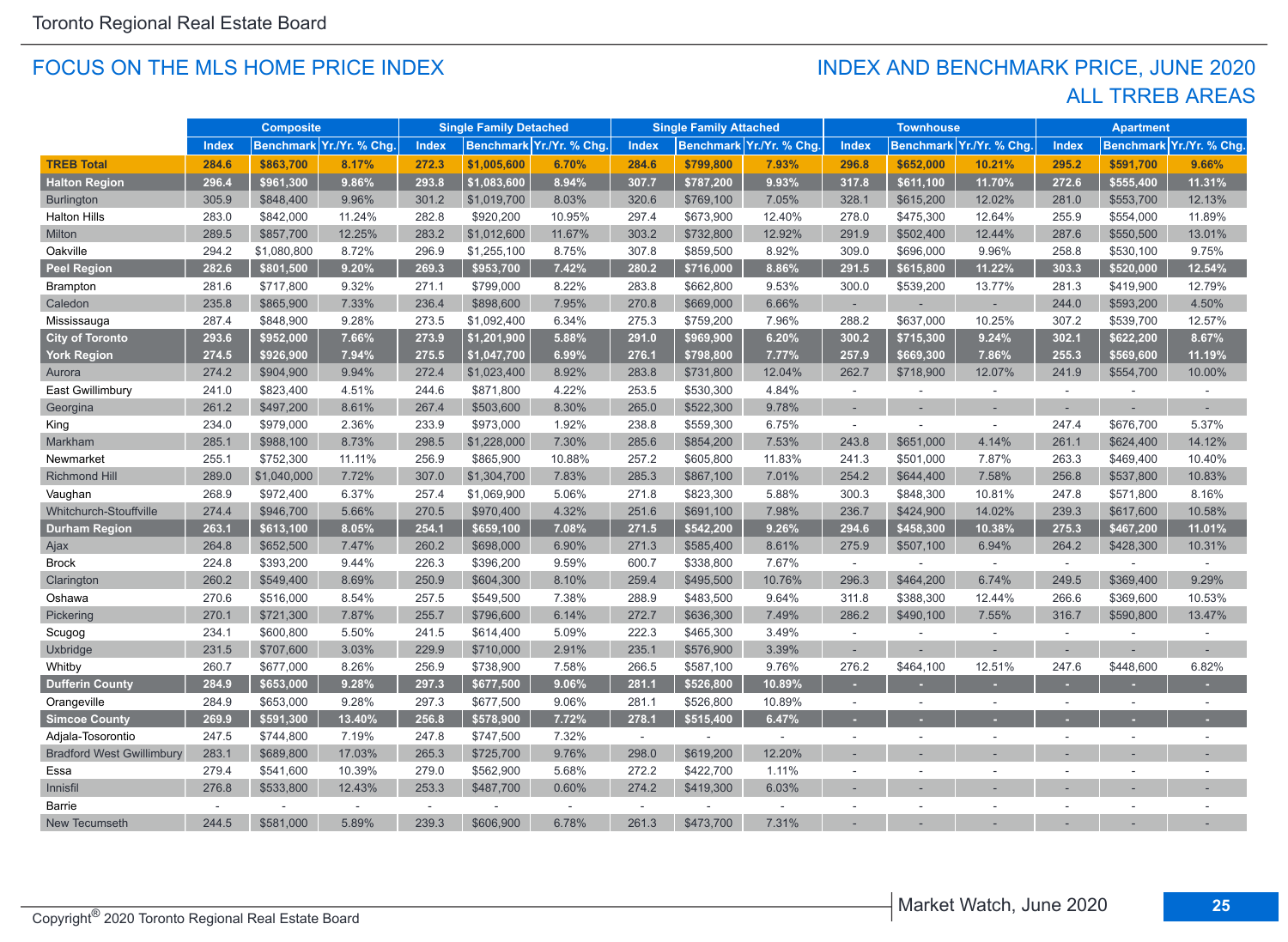#### FOCUS ON THE MLS HOME PRICE INDEX

## CITY OF TORONTO INDEX AND BENCHMARK PRICE, JUNE 2020

|                        | <b>Composite</b> |             | <b>Single Family Detached</b> |              | <b>Single Family Attached</b> |                          | <b>Townhouse</b> |             | <b>Apartment</b>         |              |             |                          |              |           |                          |
|------------------------|------------------|-------------|-------------------------------|--------------|-------------------------------|--------------------------|------------------|-------------|--------------------------|--------------|-------------|--------------------------|--------------|-----------|--------------------------|
|                        | Index            |             | Benchmark Yr./Yr. % Chg       | <b>Index</b> |                               | Benchmark Yr./Yr. % Chg. | Index            |             | Benchmark Yr./Yr. % Chg. | <b>Index</b> |             | Benchmark Yr./Yr. % Chg. | <b>Index</b> |           | Benchmark Yr./Yr. % Chg. |
| <b>TREB Total</b>      | 284.6            | \$863,700   | 8.17%                         | 272.3        | \$1,005,600                   | 6.70%                    | 284.6            | \$799,800   | 7.93%                    | 296.8        | \$652,000   | 10.21%                   | 295.2        | \$591.700 | 9.66%                    |
| <b>City of Toronto</b> | 293.6            | \$952,000   | 7.66%                         | 273.9        | \$1,201,900                   | 5.88%                    | 291.0            | \$969,900   | 6.20%                    | 300.2        | \$715,300   | 9.24%                    | 302.1        | \$622,200 | 8.67%                    |
| Toronto W01            | 275.9            | \$1,111,900 | 3.57%                         | 268.3        | \$1,400,000                   | 6.26%                    | 283.7            | \$1,094,000 | 5.11%                    | 284.4        | \$601,900   | 5.22%                    | 276.0        | \$624,000 | 2.11%                    |
| Toronto W02            | 327.4            | \$1,163,800 | 11.06%                        | 300.5        | \$1,271,200                   | 12.63%                   | 343.4            | \$1,052,600 | 12.22%                   | 368.5        | \$710,800   | 8.25%                    | 332.2        | \$713,100 | 8.38%                    |
| Toronto W03            | 311.1            | \$801,900   | 6.14%                         | 314.2        | \$854,200                     | 6.58%                    | 304.1            | \$778,900   | 6.14%                    | 254.7        | \$617,400   | 9.78%                    | 314.1        | \$536,700 | 2.95%                    |
| Toronto W04            | 310.7            | \$796,700   | 14.14%                        | 276.0        | \$869,200                     | 7.02%                    | 269.7            | \$779,900   | 9.72%                    | 258.6        | \$605,400   | 6.82%                    | 363.9        | \$536,800 | 21.58%                   |
| Toronto W05            | 273.1            | \$648,500   | 8.67%                         | 271.6        | \$900,800                     | 8.29%                    | 246.0            | \$718,300   | 6.91%                    | 270.7        | \$491,600   | 7.55%                    | 301.8        | \$396,600 | 11.04%                   |
| Toronto W06            | 248.0            | \$723,100   | 11.96%                        | 298.9        | \$954,400                     | 5.88%                    | 241.5            | \$731,900   | 4.95%                    | 317.6        | \$941,700   | 8.77%                    | 217.3        | \$545,100 | 14.01%                   |
| Toronto W07            | 252.7            | \$1,081,600 | 4.12%                         | 267.8        | \$1,160,600                   | 4.65%                    | 232.9            | \$954,900   | 3.37%                    | 219.2        | \$805,800   | 9.87%                    | 174.0        | \$705,600 | 6.23%                    |
| Toronto W08            | 247.9            | \$988,400   | 6.81%                         | 225.2        | \$1,177,100                   | 2.78%                    | 224.9            | \$833,100   | 4.51%                    | 296.3        | \$712,600   | 13.31%                   | 260.7        | \$542,900 | 8.31%                    |
| Toronto W09            | 278.4            | \$700,800   | 10.83%                        | 250.6        | \$934,600                     | 5.16%                    | 214.7            | \$617,300   | $-0.23%$                 | 310.4        | \$807,600   | 7.93%                    | 310.3        | \$397,900 | 19.62%                   |
| Toronto W10            | 294.1            | \$667,900   | 9.90%                         | 275.5        | \$826,500                     | 7.28%                    | 285.5            | \$730,600   | 9.55%                    | 312.7        | \$562,900   | 9.99%                    | 307.8        | \$427,500 | 12.09%                   |
| Toronto C01            | 327.3            | \$808,600   | 5.89%                         | 310.4        | \$1,175,600                   | $-0.80%$                 | 300.2            | \$1,050,900 | 0.74%                    | 305.4        | \$870,500   | 8.45%                    | 329.7        | \$686,400 | 6.25%                    |
| Toronto C02            | 279.1            | \$1,343,000 | $-0.21%$                      | 248.1        | \$1,982,300                   | 4.42%                    | 275.6            | \$1,445,400 | 0.88%                    | 310.4        | \$1,560,800 | 5.76%                    | 280.6        | \$799,400 | $-2.13%$                 |
| Toronto C03            | 323.2            | \$1,688,000 | 5.62%                         | 297.3        | \$1,827,100                   | 6.14%                    | 311.3            | \$1,154,300 | 3.80%                    |              |             |                          | 372.1        | \$973,400 | 6.59%                    |
| Toronto C04            | 255.2            | \$1,588,500 | 5.06%                         | 254.2        | \$1,791,000                   | 3.38%                    | 261.1            | \$1,222,400 | 3.20%                    | $\sim$       |             | $\sim$                   | 250.1        | \$669,000 | 9.74%                    |
| Toronto C06            | 301.9            | \$1,175,700 | 7.13%                         | 261.6        | \$1,117,300                   | 1.59%                    | 223.8            | \$828,000   | 6.62%                    | 268.3        | \$719,600   | 8.98%                    | 337.6        | \$746,600 | 10.25%                   |
| Toronto C07            | 279.4            | \$966,600   | 7.59%                         | 290.7        | \$1,329,900                   | 2.25%                    | 205.8            | \$736,500   | 2.29%                    | 268.9        | \$757,900   | 9.93%                    | 276.3        | \$674,700 | 10.34%                   |
| Toronto C08            | 300.3            | \$785,300   | 5.55%                         | 306.8        | \$1,796,400                   | 6.34%                    | 296.3            | \$1,413,500 | 4.07%                    | 303.0        | \$783,600   | 6.28%                    | 300.2        | \$648,900 | 5.63%                    |
| Toronto C09            | 194.6            | \$1,384,600 | $-0.31%$                      | 149.7        | \$1,880,500                   | 5.20%                    | 161.5            | \$1,314,100 | 4.19%                    | 290.3        | \$1,714,500 | 5.83%                    | 215.7        | \$714,600 | $-4.13%$                 |
| Toronto C10            | 299.4            | \$1,183,400 | 5.09%                         | 265.6        | \$1,639,800                   | 2.71%                    | 254.0            | \$1,254,900 | 3.25%                    | 279.9        | \$938,200   | 9.59%                    | 315.5        | \$753,400 | 4.92%                    |
| Toronto C11            | 305.4            | \$1,081,400 | 11.75%                        | 225.1        | \$1,533,400                   | 5.83%                    | 260.7            | \$1,209,600 | 5.85%                    | 240.4        | \$416,500   | 4.84%                    | 364.8        | \$529,700 | 14.32%                   |
| Toronto C12            | 233.5            | \$1,992,200 | 4.99%                         | 208.2        | \$2,231,400                   | 0.53%                    | 281.8            | \$1,179,400 | 7.39%                    | 212.0        | \$848,200   | 5.53%                    | 300.5        | \$942,200 | 8.64%                    |
| Toronto C13            | 282.7            | \$1,027,200 | 9.45%                         | 257.4        | \$1,372,700                   | 1.82%                    | 230.9            | \$736,700   | 1.94%                    | 255.9        | \$739,800   | 8.25%                    | 308.9        | \$631,100 | 16.13%                   |
| Toronto C14            | 288.6            | \$943,800   | 4.64%                         | 271.9        | \$1,470,800                   | 1.87%                    | 214.5            | \$1,044,600 | $-0.97%$                 | 318.4        | \$857,500   | 7.60%                    | 289.3        | \$728,500 | 4.86%                    |
| Toronto C15            | 271.5            | \$881,100   | 9.56%                         | 299.8        | \$1,407,600                   | 5.68%                    | 245.9            | \$799,500   | 5.95%                    | 297.1        | \$711,100   | 7.33%                    | 260.8        | \$606,400 | 11.98%                   |
| Toronto E01            | 373.0            | \$1,161,600 | 6.45%                         | 358.8        | \$1,266,100                   | 6.09%                    | 368.9            | \$1,163,600 | 5.46%                    | 426.7        | \$780,400   | 6.07%                    | 376.2        | \$824,000 | 9.84%                    |
| Toronto E02            | 305.2            | \$1,143,000 | 4.95%                         | 264.7        | \$1,205,900                   | 5.12%                    | 328.3            | \$1,099,400 | 7.11%                    | 339.8        | \$978,700   | 4.01%                    | 266.6        | \$728,900 | -4.44%                   |
| Toronto E03            | 295.3            | \$908,400   | 8.61%                         | 302.1        | \$1,018,500                   | 8.83%                    | 284.0            | \$930,000   | 11.15%                   |              |             | $\sim$                   | 279.2        | \$408,000 | 2.95%                    |
| Toronto E04            | 302.0            | \$746,400   | 10.66%                        | 271.9        | \$801,600                     | 6.79%                    | 289.3            | \$697,200   | 9.46%                    | 274.7        | \$595,500   | 2.69%                    | 364.1        | \$560,700 | 17.53%                   |
| Toronto E05            | 278.1            | \$729,700   | 10.75%                        | 267.2        | \$941,000                     | 3.89%                    | 257.7            | \$710,100   | 4.21%                    | 285.6        | \$621,100   | 11.35%                   | 286.4        | \$562,500 | 17.91%                   |
| Toronto E06            | 284.2            | \$792,500   | 3.68%                         | 289.8        | \$827,800                     | 6.08%                    | 291.9            | \$694,200   | 5.72%                    |              |             |                          | 254.1        | \$537,400 | $-6.85%$                 |
| Toronto E07            | 300.8            | \$737,300   | 12.62%                        | 292.0        | \$957,100                     | 8.23%                    | 285.9            | \$747,500   | 10.17%                   | 293.1        | \$635,000   | 10.44%                   | 309.7        | \$530,400 | 15.78%                   |
| Toronto E08            | 300.3            | \$724,700   | 8.06%                         | 275.3        | \$858,100                     | 5.72%                    | 249.6            | \$647,100   | 8.38%                    | 305.4        | \$623,300   | 7.50%                    | 344.9        | \$550,200 | 11.76%                   |
| Toronto E09            | 291.3            | \$696,400   | 10.89%                        | 270.8        | \$768,900                     | 6.07%                    | 264.4            | \$646,600   | 7.70%                    | 340.6        | \$633,000   | 15.61%                   | 305.0        | \$572,100 | 14.58%                   |
| Toronto E10            | 299.7            | \$839,900   | 12.71%                        | 274.4        | \$879,200                     | 8.42%                    | 280.8            | \$728,100   | 13.00%                   | 385.6        | \$673,200   | 21.56%                   | 303.9        | \$490,300 | 14.94%                   |
| Toronto E11            | 308.6            | \$675,000   | 13.46%                        | 292.6        | \$813,800                     | 5.98%                    | 294.9            | \$668,000   | 6.96%                    | 250.0        | \$490,600   | 14.26%                   | 381.2        | \$568,900 | 24.58%                   |